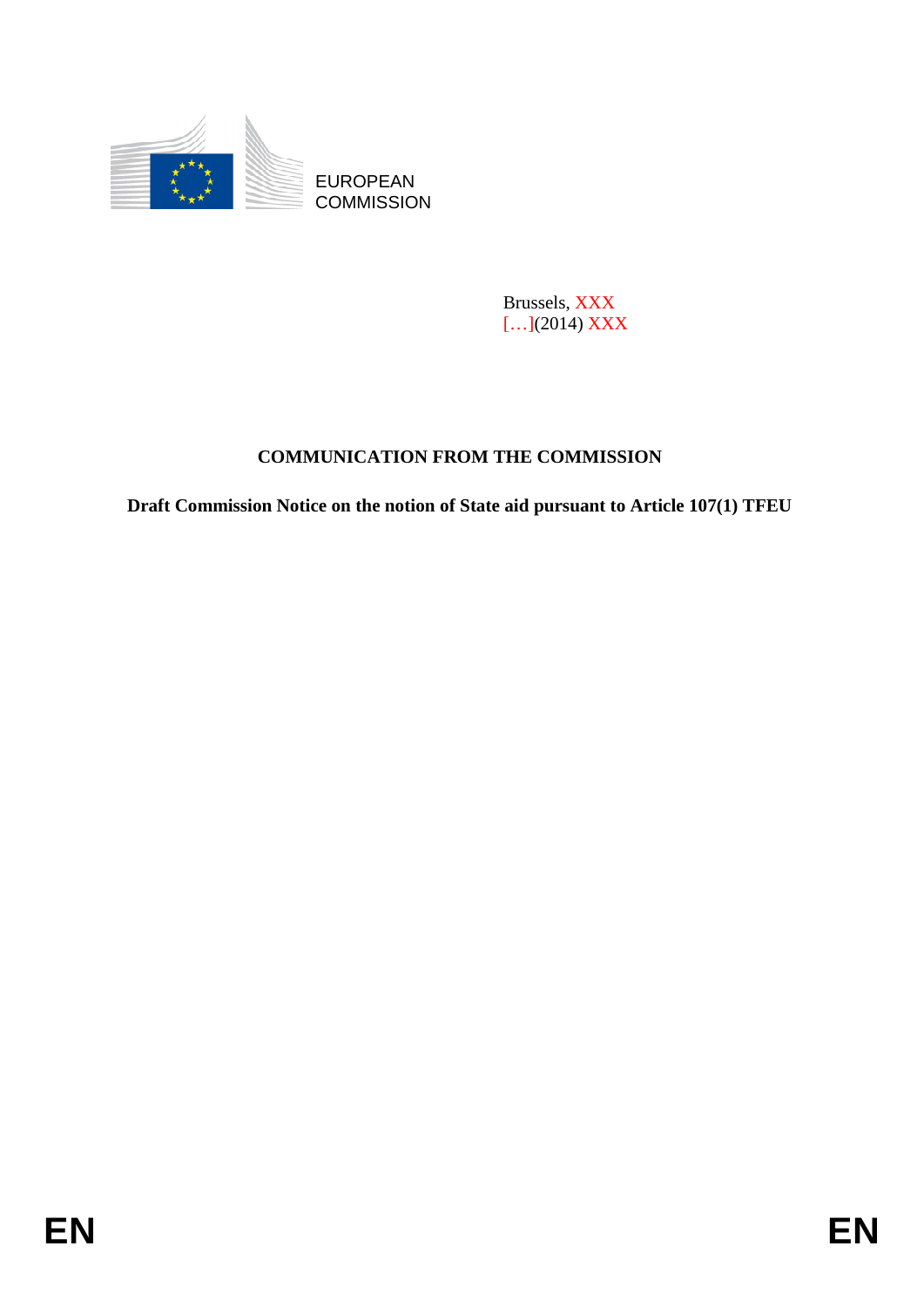# **COMMUNICATION FROM THE COMMISSION**

# Draft Commission Notice on the notion of State aid pursuant to Article 107(1) TFEU

# **Table of Contents**

| 1.     |                                                                      |  |
|--------|----------------------------------------------------------------------|--|
| 2.     |                                                                      |  |
| 2.1.   |                                                                      |  |
| 2.2.   |                                                                      |  |
| 2.3.   |                                                                      |  |
| 2.4.   |                                                                      |  |
| 2.5.   |                                                                      |  |
| 2.6.   |                                                                      |  |
| 3.     |                                                                      |  |
| 3.1.   |                                                                      |  |
| 3.1.1. |                                                                      |  |
| 3.1.2. |                                                                      |  |
| 3.2.   |                                                                      |  |
| 3.2.1. |                                                                      |  |
| 3.2.2. |                                                                      |  |
| 3.2.3. |                                                                      |  |
| 4.     |                                                                      |  |
| 4.1.   |                                                                      |  |
| 4.1.1. |                                                                      |  |
| 4.1.2. |                                                                      |  |
| 4.2.   |                                                                      |  |
| 4.2.1. |                                                                      |  |
| 4.2.2. |                                                                      |  |
| 4.2.3. |                                                                      |  |
| 5.     |                                                                      |  |
| 5.1.   |                                                                      |  |
| 5.2.   |                                                                      |  |
| 5.2.1. |                                                                      |  |
| 5.2.2. | Selectivity stemming from discretionary administrative practices  34 |  |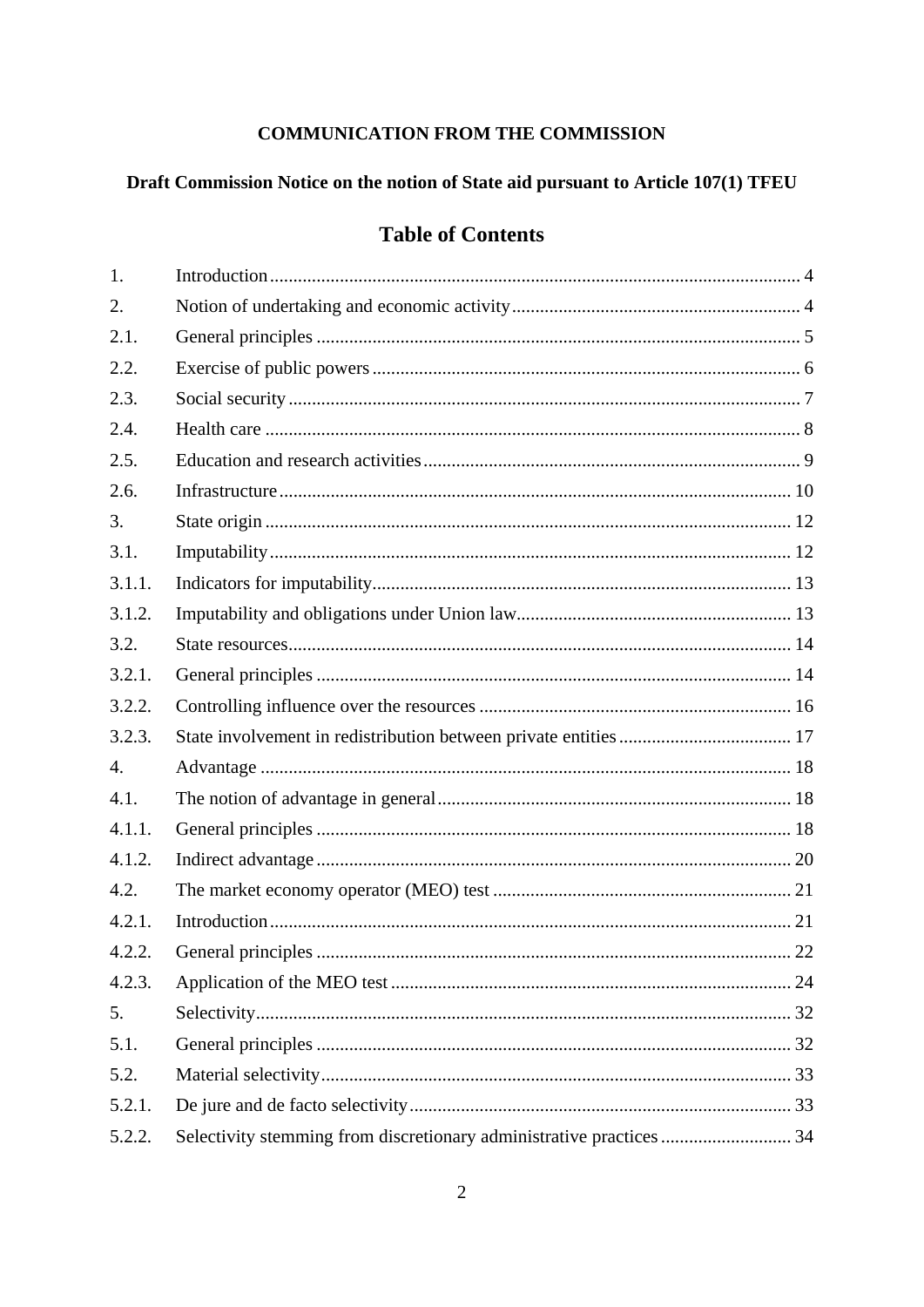| 5.2.3. | The assessment of material selectivity for measures mitigating the normal charges of |
|--------|--------------------------------------------------------------------------------------|
| 5.3.   |                                                                                      |
| 5.3.1. |                                                                                      |
| 5.3.2. |                                                                                      |
| 5.3.3. |                                                                                      |
| 5.4.   |                                                                                      |
| 5.4.1. |                                                                                      |
| 5.4.2. |                                                                                      |
| 5.4.3. |                                                                                      |
| 5.4.4. |                                                                                      |
| 5.4.5. |                                                                                      |
| 5.4.6. |                                                                                      |
| 5.4.7. |                                                                                      |
| 5.4.8. |                                                                                      |
| 6.     |                                                                                      |
| 6.1.   |                                                                                      |
| 6.2.   |                                                                                      |
| 6.3.   |                                                                                      |
| 7.     |                                                                                      |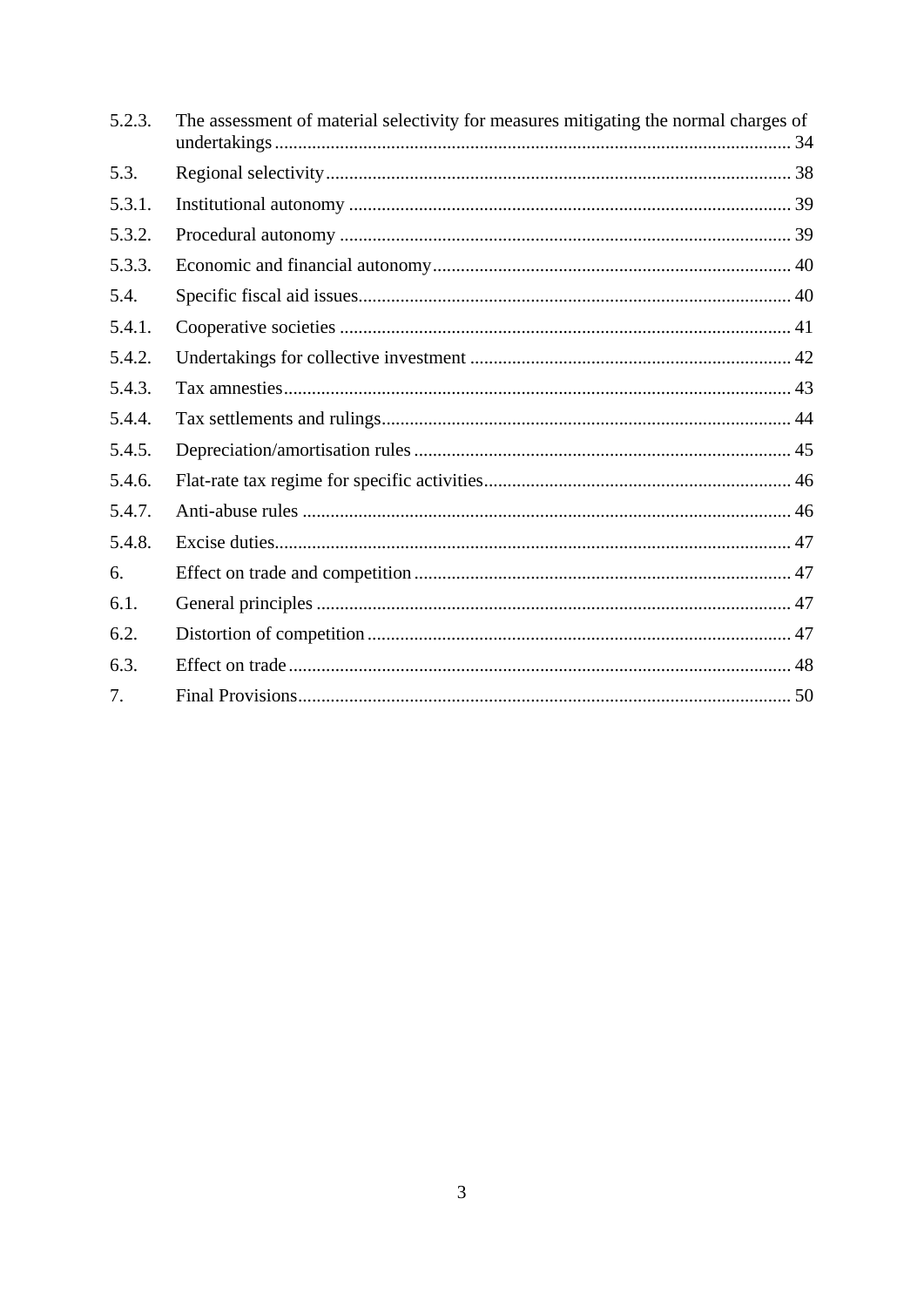#### <span id="page-3-0"></span>**1. INTRODUCTION**

- 1. In the context of the State aid modernisation exercise, the Commission wishes to provide further clarification on the key concepts relating to the notion of State aid provided for in Article 107(1) of the Treaty on the Functioning of the European Union (TFEU), with a view to contributing to an easier, more transparent and more consistent application of this notion across Europe.
- 2. The present communication only concerns the notion of State aid pursuant to Article 107(1) TFEU, which both the Commission and national authorities (including national courts) have to apply in conjunction with the notification and stand-still obligation provided for in Article 108(3) TFEU. On the contrary, the present communication does not concern the compatibility of State aid with the internal market pursuant to Article 107 (2) and (3) TFEU, which is for the Commission to assess.
- 3. Considering that the notion of State aid is an objective and legal concept defined directly by the Treaty, the Commission will simply clarify how it understands the Treaty provisions, in line with the EU case-law, without prejudice to the interpretation of the Court of Justice of the European Union.
- 4. It should be underlined that the Commission is bound by this objective notion, subject only to specific situations involving complex economic assessments<sup>1</sup>. It is only within the framework of Article 107 (1) TFEU that the legality of a Decision of the Commission about the existence of State aid should be assessed. Whenever possible, the Commission will therefore refer in this notice to the case-law or, in the absence of judgments, to its decisional practice, even if it is not possible to address all issues on this basis. It should be underlined that the primary reference for interpreting the notion of aid is always the case–law of the Union courts.
- 5. Article 107(1) TFEU defines State aid as any aid granted by a Member State or through State resources in any form whatsoever which distorts or threatens to distort competition by favouring certain undertakings or the production of certain goods in so far as it affects trade between Member States". This present Communication will clarify the different elements which, according to the case-law, constitute a State aid pursuant to that provision: the existence of an undertaking, the imputability of the measure to the State, its financing through State resources, the grant of an advantage, the selectivity of the measure and its potential effect on competition and trade within the Union.

# <span id="page-3-1"></span>**2. NOTION OF UNDERTAKING AND ECONOMIC ACTIVITY**

6. Based on Article 107(1) TFEU, the State aid rules generally only apply where the recipient of an aid is an "undertaking".

 $\frac{1}{1}$ 

See to that effect Case C-290/07 P *Commission v Scott* [2010] ECR I-7763, paragraph 66.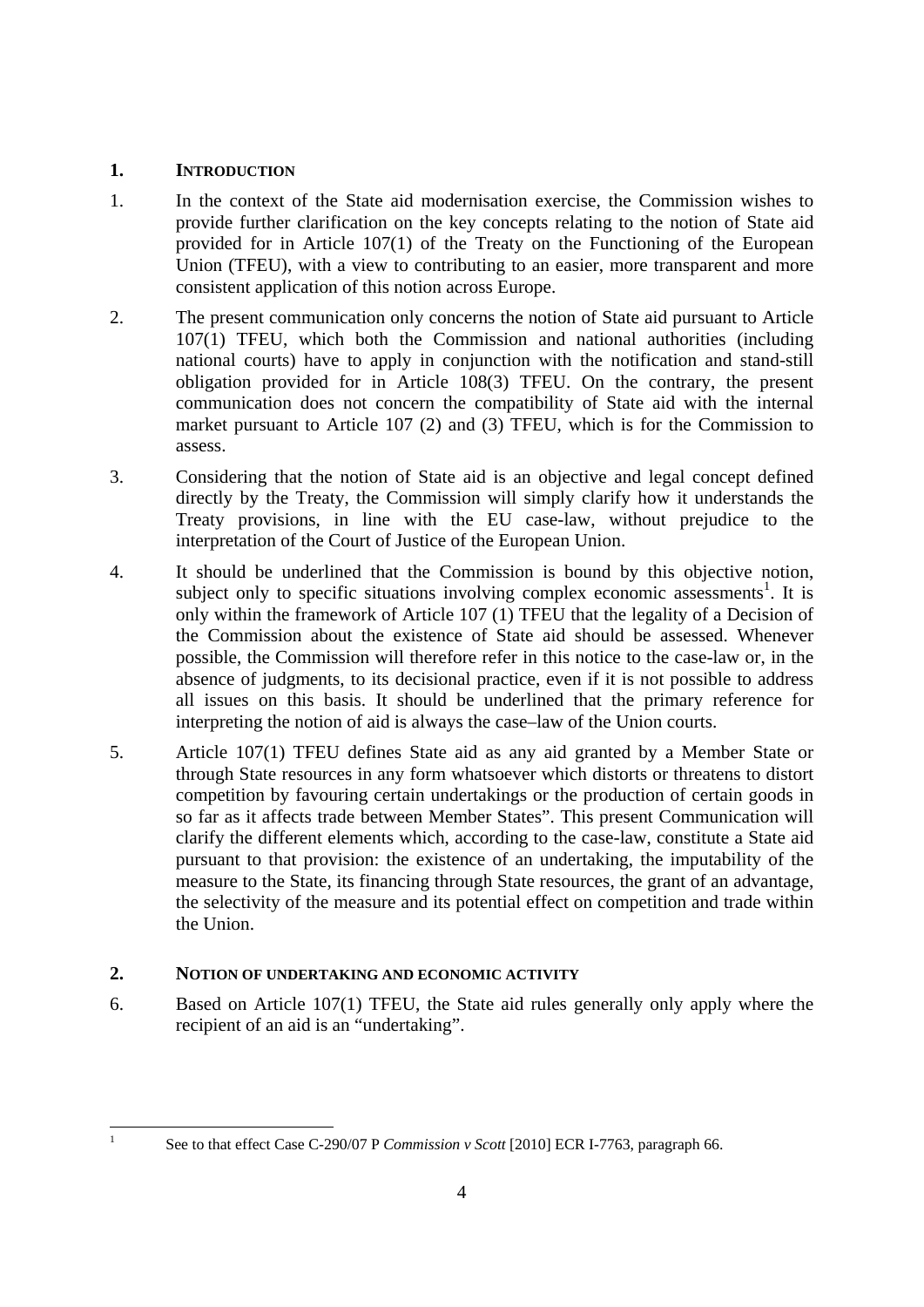## <span id="page-4-0"></span>**2.1. General principles**

- 7. The Court of Justice has consistently defined undertakings as entities engaged in an economic activity, regardless of their legal status and the way in which they are financed<sup>2</sup>. The classification of a particular entity as an undertaking thus depends entirely on the nature of its activities. This general principle has three important consequences:
- 8. First, the status of the entity under national law is not decisive. For example, an entity that is classified as an association or a sports club under national law may nevertheless have to be regarded as an undertaking within the meaning of Article 107(1) TFEU. The same applies to an entity that is formally part of the public administration. The only relevant criterion in this respect is whether it carries out an economic activity.
- 9. Second, the application of the State aid rules as such does not depend on whether the entity is set up to generate profits. Based on the case-law of the Court of Justice and the General Court, non-profit entities can offer goods and services on a market too<sup>3</sup>. Where this is not the case, non-profit providers remain outside of State aid control.
- 10. Third, the classification of an entity as an undertaking is always relative to a specific activity. An entity that carries out both economic and non-economic activities is to be regarded as an undertaking only with regard to the former.
- 11. Two separate legal entities may be considered to form one economic unit for the purposes of the application of State aid rules. That economic unit is then considered to be the relevant undertaking. In this respect, the Court of Justice considers the existence of a controlling share and other functional, economic and organic links<sup>4</sup>.
- 12. To clarify the distinction between economic and non-economic activities, the Court of Justice has consistently held that any activity consisting in offering goods and services on a market is an economic activity<sup>5</sup>.
- 13. The question whether a market exists for certain goods and services may depend on the way those services are organised in the Member State concerned<sup>6</sup> and may thus vary from one Member State to another. Moreover, due to political choice or economic developments, the classification of a given activity can change over time. What is not an economic activity today may turn into one in the future, and vice versa.
- 14. The decision of a public authority not to allow third parties to provide a certain service (for example, because it wishes to provide the service in-house) does not rule out the existence of an economic activity. In spite of such market closure, an

 $\frac{1}{2}$ <sup>2</sup> Joined Cases C-180/98 to C-184/98 *Pavlov and Others* [2000] ECR I-6451, paragraph 74.

Joined Cases 209/78 to 215/78 and 218/78 *Van Landewyck* [1980] ECR 3125 paragraph 88; Case C-244/94 *FFSA and Others* [1995] ECR I-4013, paragraph 21; Case C-49/07 *MOTOE* [2008] ECR I-4863, paragraphs 27 and 28.

Case C-480/09 P *AceaElectrabel Produzione SpA v Commission* [2010] ECR I-13355 paragraphs 47 to 55; Case C-222/04 *Cassa di Risparmio di Firenze SpA and Others* [2006] ECR I-289, paragraph 112. 5

Case 118/85 *Commission v Italy* [1987] ECR 2599, paragraph 7; Case C-35/96 *Commission v Italy* [1998] ECR I-3851, paragraph 36; Joined Cases C-180/98 to C-184/98 *Pavlov and Others* [2000] ECR  $I-6451$ , paragraph 75.

Joined Cases C-159/91 and C-160/91 *Poucet and Pistre* [1993] ECR I-637, paragraphs 16 to 20.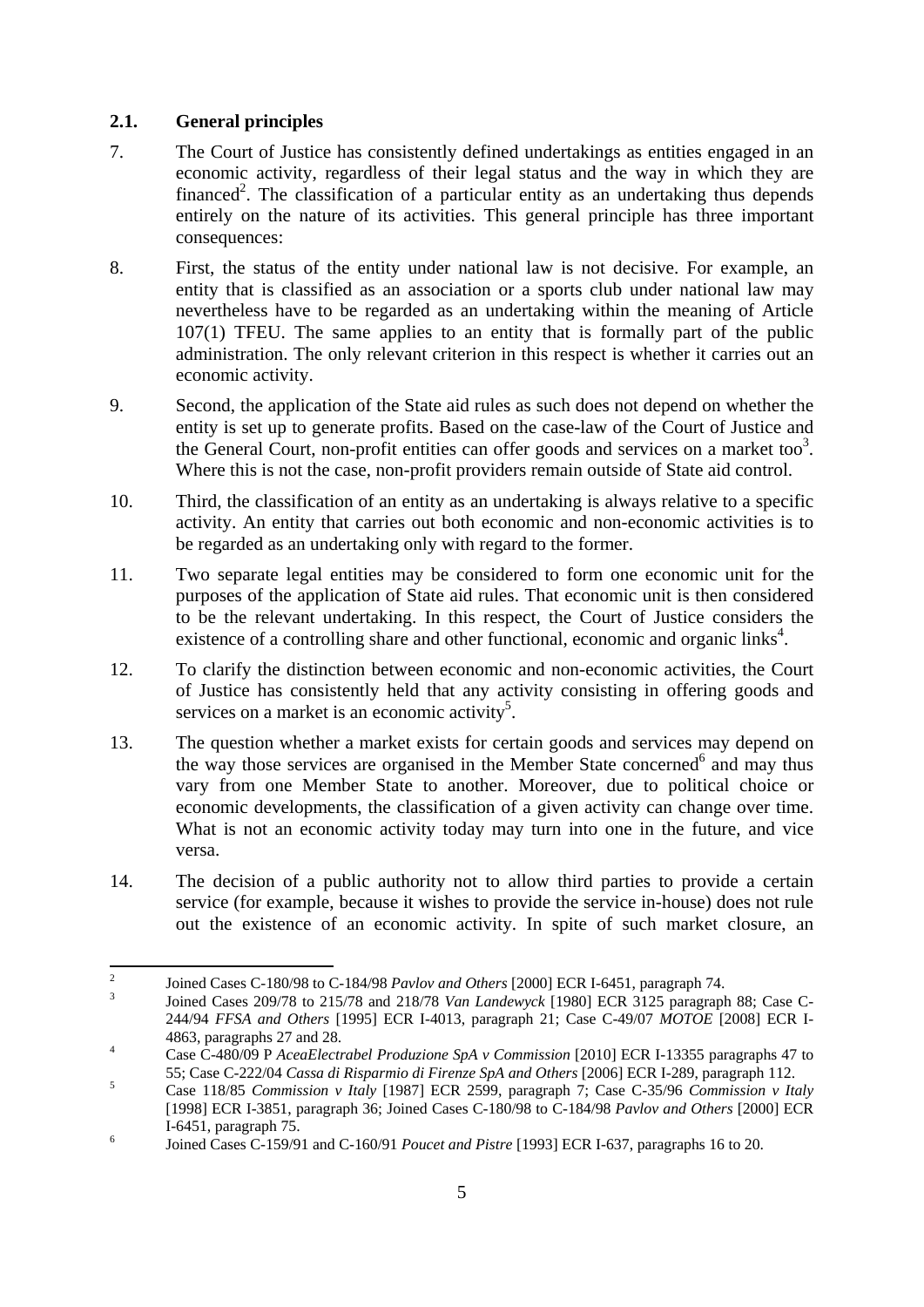economic activity can exist where other operators would be willing and able to provide the service in the market concerned. More generally, the fact that a particular service is provided in-house has no relevance for the economic nature of the  $\arctivity$ <sup>7</sup>.

- 15. Since the distinction between economic and non-economic activities depends on political choices and economic developments in a given Member State, it is not possible to draw up an exhaustive list of activities that a priori would never be economic. Such a list would not provide genuine legal certainty and would thus be of little use. The following paragraphs instead seek to clarify the distinction with respect to a number of important areas.
- 16. In the absence of a definition of economic activity in the Treaties, the case-law appears to follow different criteria for the application of internal market rules and for the application of competition  $law<sup>8</sup>$ .
- 17. The simple fact that an entity holds shares, even a majority shareholding, in an undertaking providing goods or services on a market does not mean that that entity should automatically be considered an undertaking for the purposes of Article 107 TFEU. Where that shareholding only gives rise to the exercise of rights attached to the status of shareholder as well as, if appropriate, the receipt of dividends, which are merely the fruits of the ownership of an asset, that entity will not be considered an undertaking if it does not itself provide goods or services on a market<sup>9</sup>.

## <span id="page-5-0"></span>**2.2. Exercise of public powers**

18. It follows from the case-law that Article 107 TFEU does not apply where the State acts "by exercising public power"<sup>10</sup> or where public entities act "in their capacity as public authorities"<sup>11</sup>. An entity may be deemed to act by exercising public powers where the activity in question is a task that forms part of the essential functions of the State or is connected with those functions by its nature, its aim and the rules to which it is subject<sup>12</sup>. Generally speaking, unless the Member State concerned has decided to introduce market mechanisms, activities that intrinsically form part of the prerogatives of official authority and are performed by the State do not constitute economic activities. Examples are activities related to:

**<sup>.</sup>** 7 See Opinion of Advocate General Geelhoed in Case C-295/05 *Asociación Nacional de Empresas Forestales (Asemfo)* [2007] ECR I-2999, paragraphs 110 to 116; Regulation (EC) No 1370/2007 of the European Parliament and of the Council of 23 October 2007 on public passenger transport services by rail and by road and repealing Council Regulations (EEC) Nos 1191/69 and 1107/70, OJ L 315, 3.12.2007, p. 1, Articles 5(2) and 6(1); Commission Decision 2011/501/EU of 23 February 2011 on State aid C 58/06 (ex NN 98/05) implemented by Germany for Bahnen der Stadt Monheim (BSM) and Rheinische Bahngesellschaft (RBG) in the Verkehrsverbund Rhein-Ruhr, OJ L 210, 17.8.2011, p. 1, recitals 208 and 209.

Case C-519/04 P *David Meca-Medina and Igor Majcen v Commission* [2006] ECR I-6991, paragraphs 30 to 33; Case C-350/07 *Kattner Stahlbau* [2009] ECR I-1513, paragraphs 66, 72, 74 and 75; Opinion of Advocate General Poiares Maduro in Case C-205/03 P *FENIN* [2006] ECR I-6295, paragraphs 50 and  $51$ .

Case C-222/04 *Cassa di Risparmio di Firenze SpA and Others* [2006] ECR I-289, paragraphs 107 to

<sup>118</sup> and 125.<br>
Case 118/85 Commission v Italy [1987] ECR 2599, paragraphs 7 and 8.<br>
Case C-30/87 *Bodson* [1988] ECR I-2479, paragraph 18.<br>
See, in particular, Case C-364/92 *SAT* [1994] ECR I-43, paragraph 30.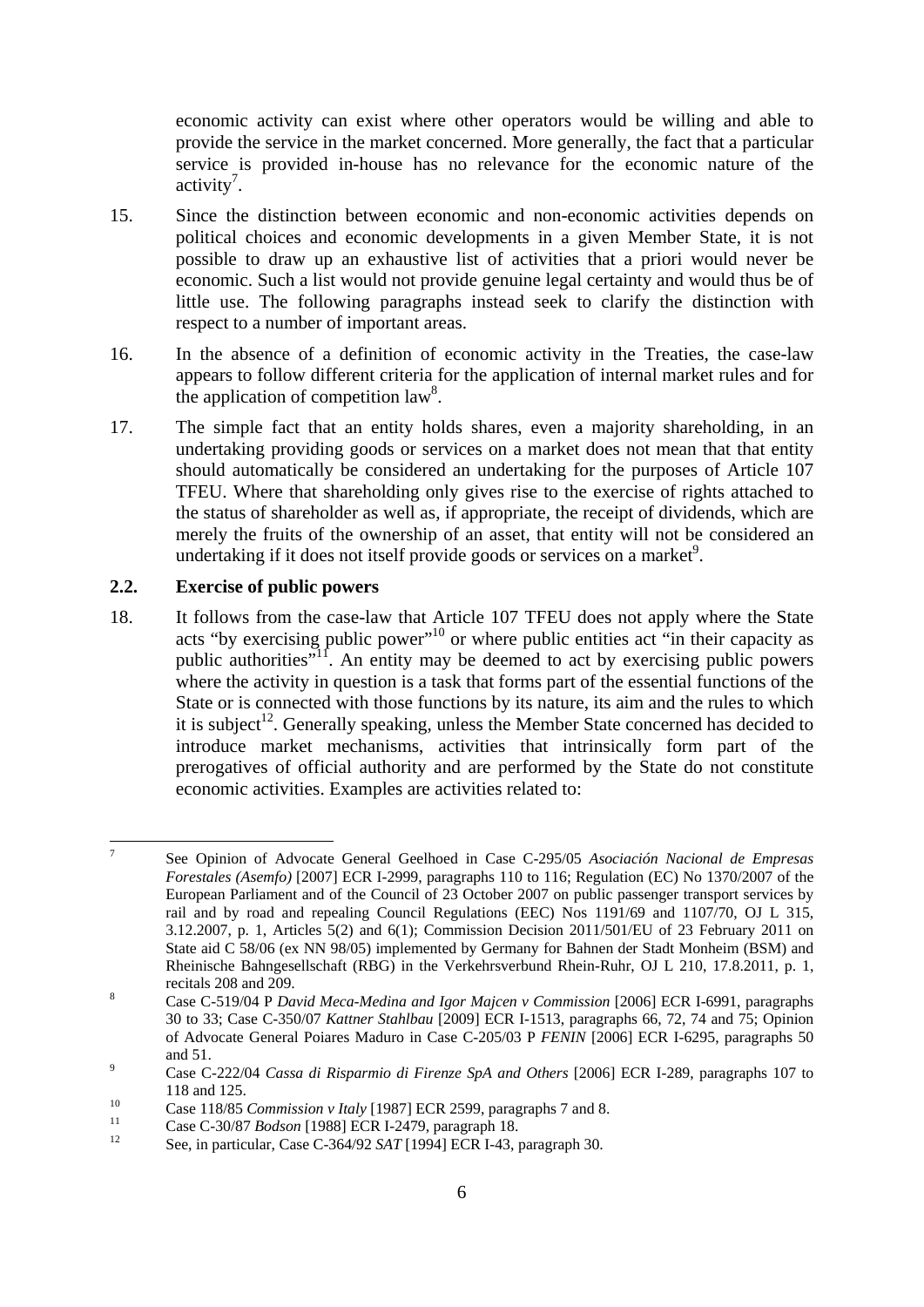- (a) the army or the police<sup>13</sup>;
- (b) air navigation safety and control<sup>14</sup>;
- (c) maritime traffic control and safety<sup>15</sup>;
- (d) anti-pollution surveillance<sup>16</sup>:
- (e) the organisation, financing and enforcement of prison sentences<sup>17</sup>; and
- (f) the collection of data to be used for public purposes on the basis of a statutory obligation imposed on the undertakings concerned to disclose such data<sup>18</sup>.
- 19. In so far as a public entity exercises an economic activity which can be separated from the exercise of public powers, that entity, in relation to that activity, acts as an undertaking. On the contrary, if that economic activity cannot be separated from the exercise of public powers, the activities exercised by that entity as a whole remain connected with the exercise of those public powers and therefore fall outside the notion of undertaking<sup>19</sup>.

#### <span id="page-6-0"></span>**2.3. Social security**

- 20. Whether schemes in the area of social security are to be classified as involving an economic activity depends on the way they are set up and structured. In essence, the case-law distinguishes between schemes based on the principle of solidarity and economic schemes.
- 21. The Court of Justice and the General Court use a range of criteria to determine whether a social security scheme is solidarity-based and therefore does not involve an economic activity:
	- (a) whether affiliation with the scheme is compulsory<sup>20</sup>;
	- (b) whether the scheme pursues an exclusively social purpose<sup>21</sup>;
	- (c) whether the scheme is non-profit<sup>22</sup>;
	- (d) whether the benefits are independent of the contributions made<sup>23</sup>;
	- (e) whether the benefits paid are not necessarily proportionate to the earnings of the person insured<sup>24</sup>; and

 $13$ 13 Commission Decision of 7 December 2011 on State aid SA.32820 (2011/NN) – United Kingdom –Aid

to Forensic Science Services, OJ C 29, 2.2.2012, p. 4, paragraph 8.<br>
Case C-364/92 *SAT/Eurocontrol* [1994] ECR I-43, paragraph 27; Case C-113/07 P *Selex Sistemi Integrati v Commission* [2009] ECR I-2207, paragraph 71.

 $I<sup>15</sup>$  Commission Decision of 16 October 2002 on State aid N 438/02 — Belgium — Aid to port authorities, OJ C 284, 21.11.2002, p. 2.<br><sup>16</sup> Case C-343/95 *Calì & Figli* [1997] ECR I-1547, paragraph 22.<br><sup>17</sup> Commission Decision of 19 July 2006 on State aid N 140/06 — Lithuania — Allotment of subsidies to

the State Enterprises at the Correction Houses, OJ C 244, 11.10.2006, p. 12.<br>
Case C-138/11 *Compass- Datenbank GmbH* [2012] ECR I-0000, paragraph 40.

<sup>19</sup> Case C-138/11 *Compass- Datenbank GmbH* [2012] ECR I-0000, paragraph 38, and Case C-113/07 P SELEX Sistemi Integrati v Commission [2009] ECR I-2207, paragraphs 72 et seq.<br>
Joined Cases C-159/91 and C-160/91 *Poucet and Pistre* [1993] ECR I-637, paragraph 13.<br>
Case C-218/00 *Cisal and INAIL* [2002] ECR I-691, parag

paragraphs 47 to 55.<br>
3<sup>23</sup> Joined Cases C-159/91 and C-160/91 *Poucet and Pistre* [1993] ECR I-637, paragraphs 15 to 18.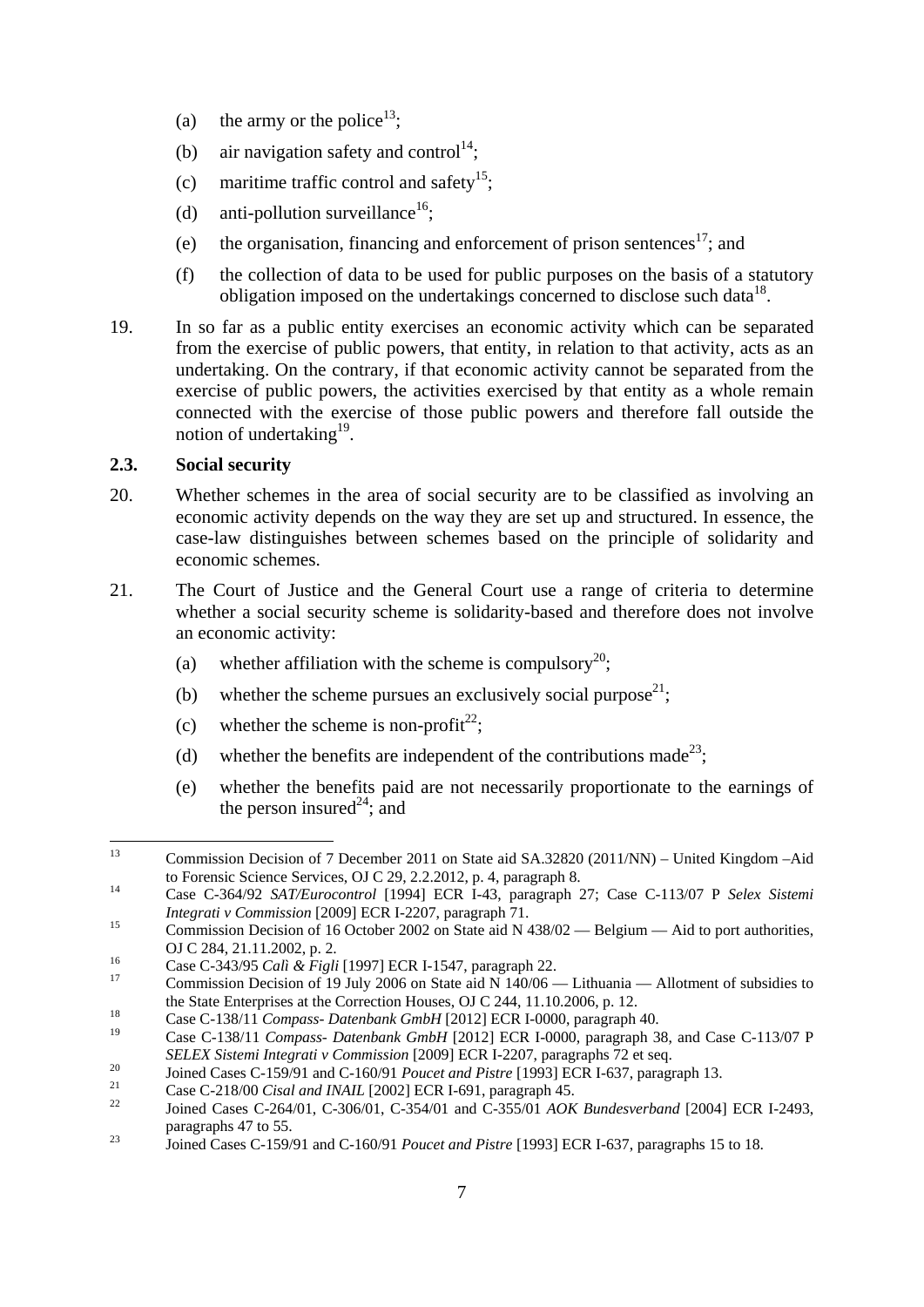- (f) whether the scheme is supervised by the State<sup>25</sup>.
- 22. Such solidarity-based schemes must be distinguished from economic schemes<sup>26</sup>. In contrast with solidarity-based schemes, economic schemes are regularly characterised by:
	- (a) optional membership<sup>27</sup>;
	- (b) the principle of capitalisation (dependency of entitlements on the contributions paid and the financial results of the scheme)<sup>28</sup>;
	- (c) their profit-making nature<sup>29</sup>; and
	- (d) the provision of entitlements which are supplementary to those under a basic scheme $30$ .
- 23. Some schemes combine features of both categories. In such cases, the classification of the scheme depends on an analysis of different elements and their respective importance $31$ .

#### <span id="page-7-0"></span>**2.4. Health care**

- 24. In the Union, health care systems differ significantly between Member States. Whether and to which degree different health care providers compete with each other depends on these national specificities.
- 25. In some Member States, public hospitals are an integral part of a national health service and are almost entirely based on the principle of solidarity<sup>32</sup>. Such hospitals are directly funded from social security contributions and other State resources and provide their services free of charge on the basis of universal coverage<sup>33</sup>. The Court of Justice and the General Court have confirmed that, where such a structure exists, the relevant organisations do not act as undertakings<sup>34</sup>.
- 26. Where that structure exists, even activities that in themselves could be of an economic nature, but are carried out merely for the purpose of providing another

<sup>&</sup>lt;sup>24</sup> Case C-218/00 *Cisal and INAIL* [2002] ECR I-691, paragraph 40.<br><sup>25</sup> Joined Cases C-159/91 and C-160/91 *Poucet and Pistre* [1993] ECR I-637, paragraph 14; Case C-218/00 *Cisal and INAIL* [2002] ECR I-691, paragraphs 43 to 48; Joined Cases C-264/01, C-306/01, C-

<sup>354/01</sup> and C-355/01 *AOK Bundesverband* [2004] ECR I-2493, paragraphs 51 to 55.<br>
See, in particular, Case C-244/94 *FFSA and Others* [1995] ECR I-4013, paragraph 19.<br>
Case C-67/96 *Albany* [1999] ECR I-5751, paragraphs 80-[1999] ECR I-5751, paragraphs 81 to 85; see also Joined Cases C-115/97 to C-117/97 *Brentjens* [1999] ECR I-6025, paragraphs 81 to 85, Case C-219/97 *Drijvende Bokken* [1999] ECR I-6121, paragraphs 71 to 75, and Joined Cases C-180/98 to C-184/98 *Pavlov and Others* [2000] ECR I-6451, paragraphs 114 and 115.

<sup>&</sup>lt;sup>29</sup><br>Joined Cases C-115/97 to C-117/97 *Brentjens* [1999] ECR I-6025, paragraphs 74 to 85.<br>Joined Cases C-180/98 to C-184/98 *Pavlov and Others* [2000] ECR I-6451, paragraphs 67 to 70.<br>Case C-350/07 *Kattner Stahlbau* [20

<sup>(</sup>see Case T-319/99 *FENIN* [2003] ECR II-357 and Case C-205/03P [2006] ECR I-6295, paragraphs 25 to 28.)<br>Depending on the overall characteristics of the system, charges which only cover a small fraction of the

true cost of the service may not affect its classification as non-economic.<br>Case T-319/99 *FENIN* [2003] ECR II-357, paragraph 39 and Case C-205/03P [2006] ECR I-6295,

paragraphs 25 to 28.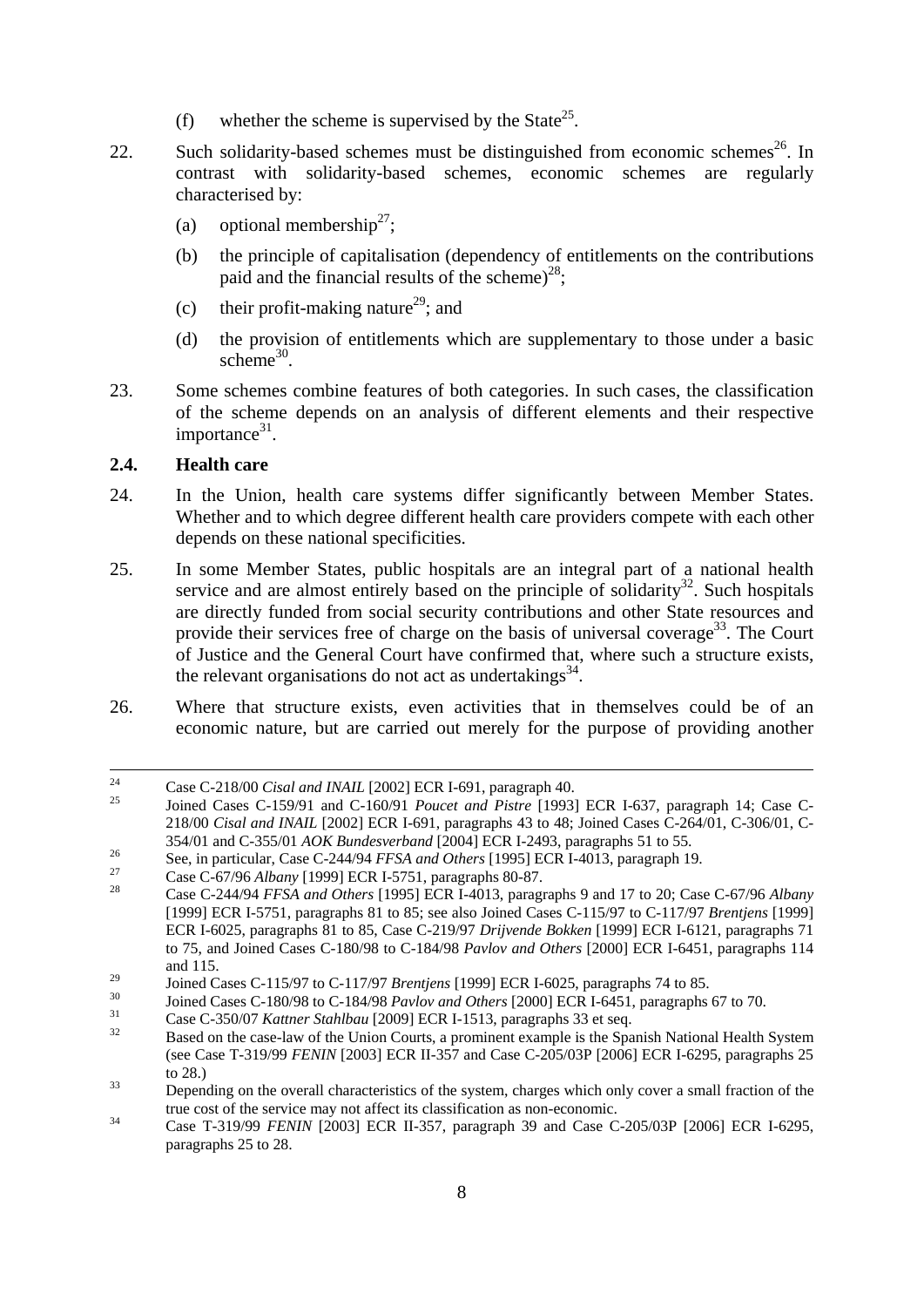non-economic service, are not of an economic nature. An organisation that purchases goods — even in large quantities — for the purpose of offering a non-economic service does not act as an undertaking simply because it is a purchaser in a given market $^{35}$ .

- 27. In many other Member States, hospitals and other health care providers offer their services for remuneration, be it directly from patients or from their insurance<sup>36</sup>. In such systems, there is a certain degree of competition between hospitals concerning the provision of health care services. Where this is the case, the fact that a health service is provided by a public hospital is not sufficient for the activity to be classified as non-economic.
- 28. The Court of Justice and the General Court have also clarified that health care services which independent doctors and other private practitioners provide for remuneration at their own risk are to be regarded as an economic activity<sup>37</sup>. The same principles would apply as regards independent pharmacies.

#### <span id="page-8-0"></span>**2.5. Education and research activities**

29. According to the case-law public education organised within the national educational system funded and supervised by the State may be considered as a non-economic activity. The Court of Justice held that the State:

"by establishing and maintaining such a system of public education and financed entirely or mainly by public funds and not by pupils or their parents … does not intend to become involved in activities for remuneration, but carries out its task towards its population in the social, cultural and educational areas<sup>"38</sup>.

30. According to the same case-law, the non-economic nature of public education is in principle not affected by the fact that pupils or their parents sometimes have to pay tuition or enrolment fees which contribute to the operating expenses of the system. Such financial contributions often only cover a fraction of the true costs of the service and can thus not be considered as remuneration for the service provided. They therefore do not alter the non-economic nature of a general education service predominantly funded by the public purse<sup>39</sup>. These principles can cover public educational services such as vocational training<sup>40</sup>, private and public primary schools<sup>41</sup> and kindergartens<sup>42</sup>, secondary teaching activities in universities<sup>43</sup> and the

 $35$ 

<sup>&</sup>lt;sup>35</sup><br>Case T-319/99 *FENIN* [2003] ECR II-357, paragraph 40.<br>See, for instance, Case C-157/99 *Geraets-Smits and Others* [2001] ECR I-5473, paragraphs 53 to 58.<br>See Joined Cases C-180/98 to C-184/98 *Pavlov and Others* [20

Decision of 25 April 2001 on State aid N 118/00 Subvention publiques aux clubs sportifs professionnels, OJ C 333 28.11.2001, p.6.

<sup>39</sup> Judgment of the EFTA Court of 21 February 2008 in Case E-5/07 *Private Barnehagers Landsforbund v EFTA Surveillance Authority EFTA Ct. Rep* [2008] p. 62, paragraph 83.<br>
Case 263/86 *Humbel* [1988] ECR 5365, paragraph 18.<br>
Case C-318/05 *Commission v Germany* [2007] ECR 1-6957, paragraphs 65 to 71. Case C-76/05

*Schwartz* [2007] ECR I-6849, paragraphs 37 to 47.<br>Judgment of the EFTA Court of 21 February 2008 in Case E-5/07 *Private Barnehagers Landsforbund v* 

*EFTA Surveillance Authority*. 43 Case C-281/06 *Jundt* [2007] ECR I-12231, paragraph 28 to 39.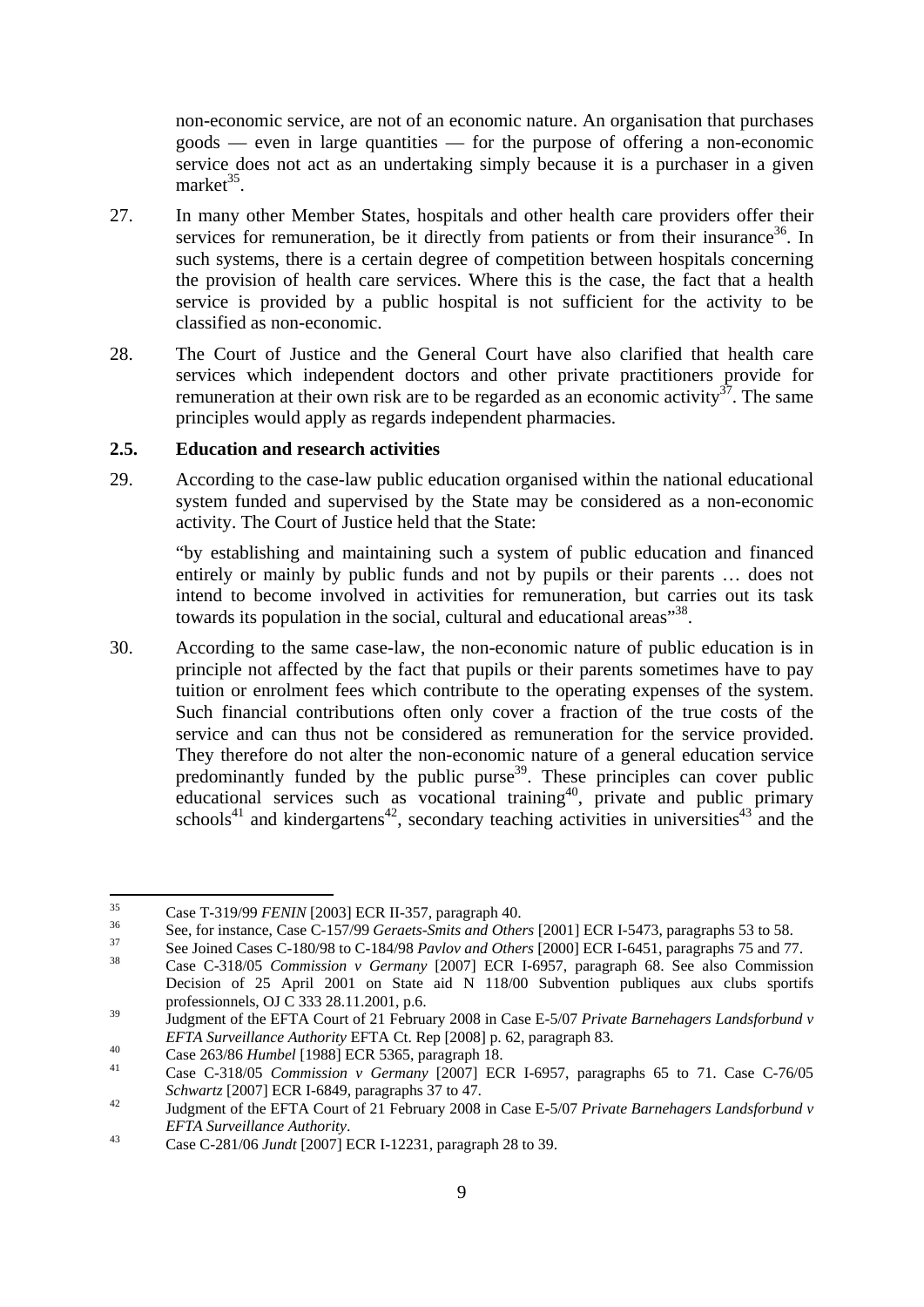provision of education in universities<sup>44</sup>. The same principles can be applied to certain cultural services such as public libraries<sup>45</sup>.

- 31. Such public education services must be distinguished from services financed predominantly by parents or pupils or commercial revenues. For example, higher education financed entirely by students clearly fall within the latter category. In certain Member States public entities can also offer educational services which, due to their nature, financing structure and the existence of competing private organisations, are to be regarded as economic.
- 32. In light of the above principles, the Commission considers that certain activities of universities and research organisations fall outside the ambit of the State aid rules. This concerns their primary activities, namely:
	- (a) education for more and better skilled human resources;
	- (b) the conduct of independent research and development for more knowledge and better understanding, including collaborative research and development; and
	- (c) the dissemination of research results.
- 33. The Commission considers that technology transfer activities (licensing, creation of spin-off, or other forms of management of knowledge created by the research organisation) are non-economic where those activities are of an internal nature<sup>46</sup> and all income is reinvested in the primary activities of the research organisations concerned<sup>47</sup>.

## <span id="page-9-0"></span>**2.6. Infrastructure**

- 34. Until not long ago, the financing of infrastructure was often considered to fall outside the State aid rules on the assumption that the construction and operation of an infrastructure would constitute a general measure of public policy and not an economic activity. For instance, the Commission's 1994 Aviation guidelines reflected this view by stating that "*[t]he construction [or] enlargement of infrastructure projects (such as airports, motorways, bridges, etc.) represents a general measure of economic policy which cannot be controlled by the Commission under the Treaty*  rules on State aids"<sup>48</sup>.
- 35. However, the *Aéroports de Paris* judgment of 12 December 200049 invalidated this interpretation, clarifying that the operation of an airport constitutes an economic

 $\overline{A}$ 

<sup>&</sup>lt;sup>44</sup> Case 109/92 *Wirth* [1993] ECR I-6447 paragraphs 14 to 22.<br><sup>45</sup> See Commission Decision of 16 April 2013 on State aid case SA.35529 – Czech Republic – Digitisation of books in libraries.<br>According to footnote 25 of the Community Framework for State aid for research and development and

innovation, "internal nature" means a situation in which the management of the knowledge of the research organisation is conducted either by a department or a subsidiary of the research organisation or jointly with other research organisations. Contracting the provision of specific services to third parties

by way of open tenders does not jeopardise the internal nature of such activities.<br><sup>47</sup> See paragraphs 3.1.1 and 3.1.2 of the Community Framework for State aid for research and

development and innovation.<br>
"Application of Article 92 and 93 of the EC Treaty and Article 61 of the EEA Agreement to State aids in the aviation sector", OJ C 350, 10.12.1994, p. 5, paragraph12.

<sup>49</sup> Case T-128/98 *Aéroports de Paris v Commission* [2000] ECR II-3929, paragraph 125. See also Case T-196/04 *Ryanair v Commission* [2008] II-3643, paragraph 88.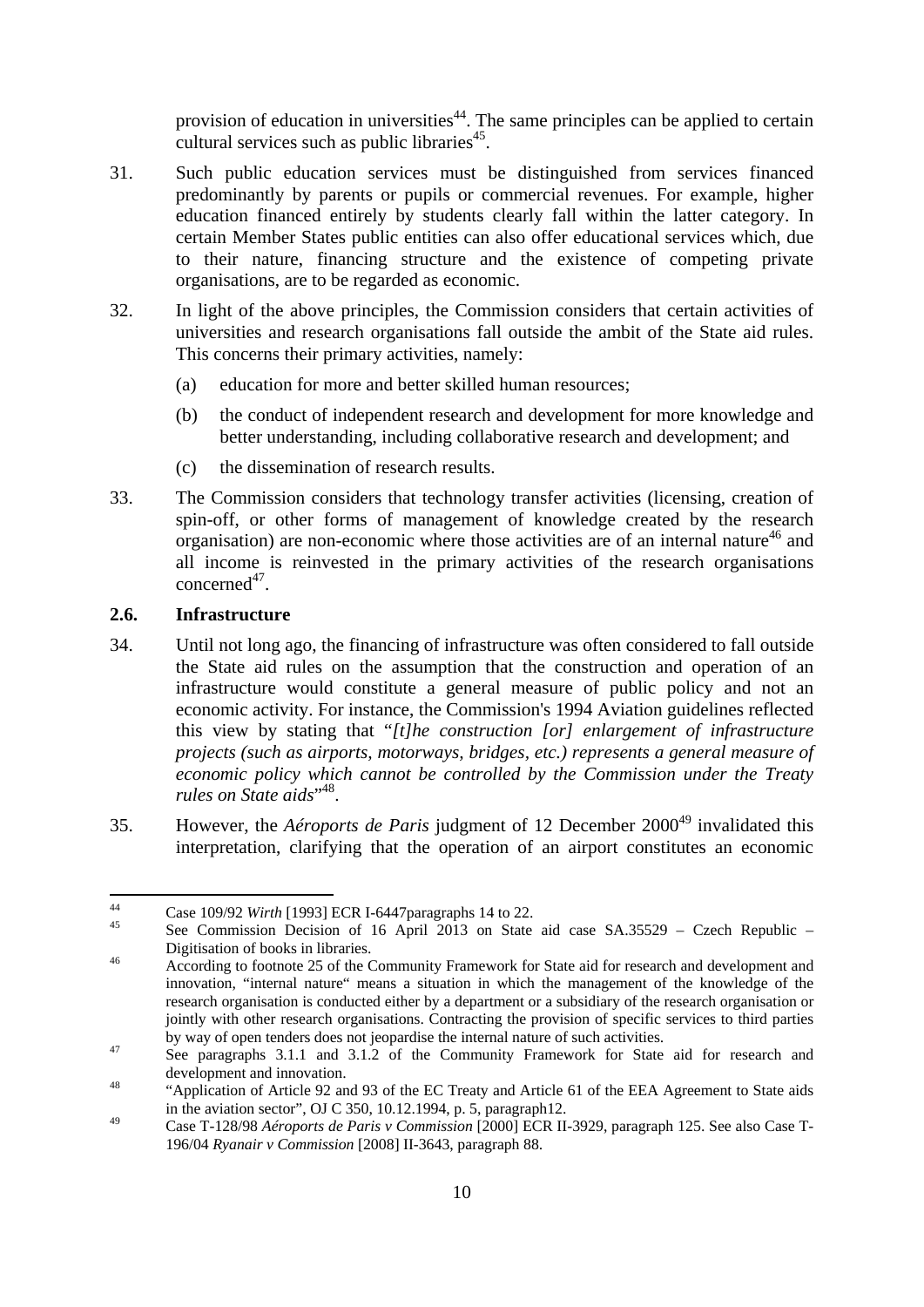activity. More recently, the 2010 *Leipzig/Halle* ruling<sup>50</sup> confirmed that the construction of any type of infrastructure that is meant to be exploited economically, such as a commercial airport runway, is an economic activity in itself, which means that State aid rules apply to the way in which it is funded. While the above cases relate to a specific sector, the principles developed by the Court appear to be of general interpretation and thus applicable to any infrastructure operated for an economic activity.

- 36. Nevertheless, due to the uncertainty that existed prior to the *Aéroports de Paris* judgment, public authorities could legitimately consider that the financing of infrastructure granted prior to that judgment did not constitute State aid and that, accordingly, such measures did not need to be notified to the Commission. It follows that the Commission cannot put such financing measures definitely adopted before the *Aéroports de Paris* judgment into question on the basis of State aid rules<sup>51</sup>. Of course, this does not imply any presumption on the presence of State aid after the *Aéroports de Paris* judgment, which will have to be verified on a case by case  $basis^{52}$ .
- 37. Public funding of infrastructure that is not meant to be commercially exploited is in principle excluded from the application of the State aid rules. This concerns, for instance, general infrastructures, such as public roads, bridges or canals, which are made available for public use without any consideration. The same applies to infrastructure that is intended for activities that the State normally performs in the exercise of its public powers (for instance air traffic control-related infrastructure in airports, lighthouses and other equipment for the needs of general navigation, policeand customs-related infrastructure).
- 38. Where an originally non-economic infrastructure is later re-assigned to economic use (e.g. where a military airport is converted to civilian use), only the costs incurred for the conversion of the infrastructure to economic use will be taken into account for the assessment under the State aid rules<sup>53</sup>.
- 39. If an infrastructure is used for both economic and non-economic activities, public funding will fall under the State aid rules only insofar as it covers the costs linked to the economic activities. When it is possible to separate the costs and revenues corresponding to the economic and non-economic activities, the State aid rules shall only apply with regard to the State support granted in excess of the amount covering the costs of the non-economic activities.
- 40. If, in cases of mixed use, the infrastructure is used almost exclusively for a noneconomic activity, its funding may fall outside the State aid rules in its entirety, provided the economic use remains purely ancillary, i.e. an activity which is directly related to and necessary for the operation of the infrastructure, or intrinsically linked

<sup>50</sup> 50 Joined Cases T-443/08 and T-455/08 *Freistaat Sachsen, Flughafen Leipzig/Halle et al v Commission* [2011] ECR II-1311, in particular paragraphs 93 and 94, upheld on appeal, see Case C-288/11 P *Mitteldeutsche Flughafen AG and Flughafen Leipzig-Halle GmbH v Commission* [2012] ECR I-0000.<br><sup>51</sup> Commission Decision of 3 October 2012 on State aid case SA.23600, Financing Arrangements for

Munich Airport Terminal 2, OJ L 319, 29.11.2013, p. 8, recitals 74 to 81.<br>The above clarifications are without prejudice to the application of Cohesion Policy rules in these

circumstances, on which guidance has been provided in other instances.<br>See Commission Decision on State aid SA.23324,– Tampere-Pirkkala Airport, OJ L 309, 13.11.2013, p.

<sup>27.</sup>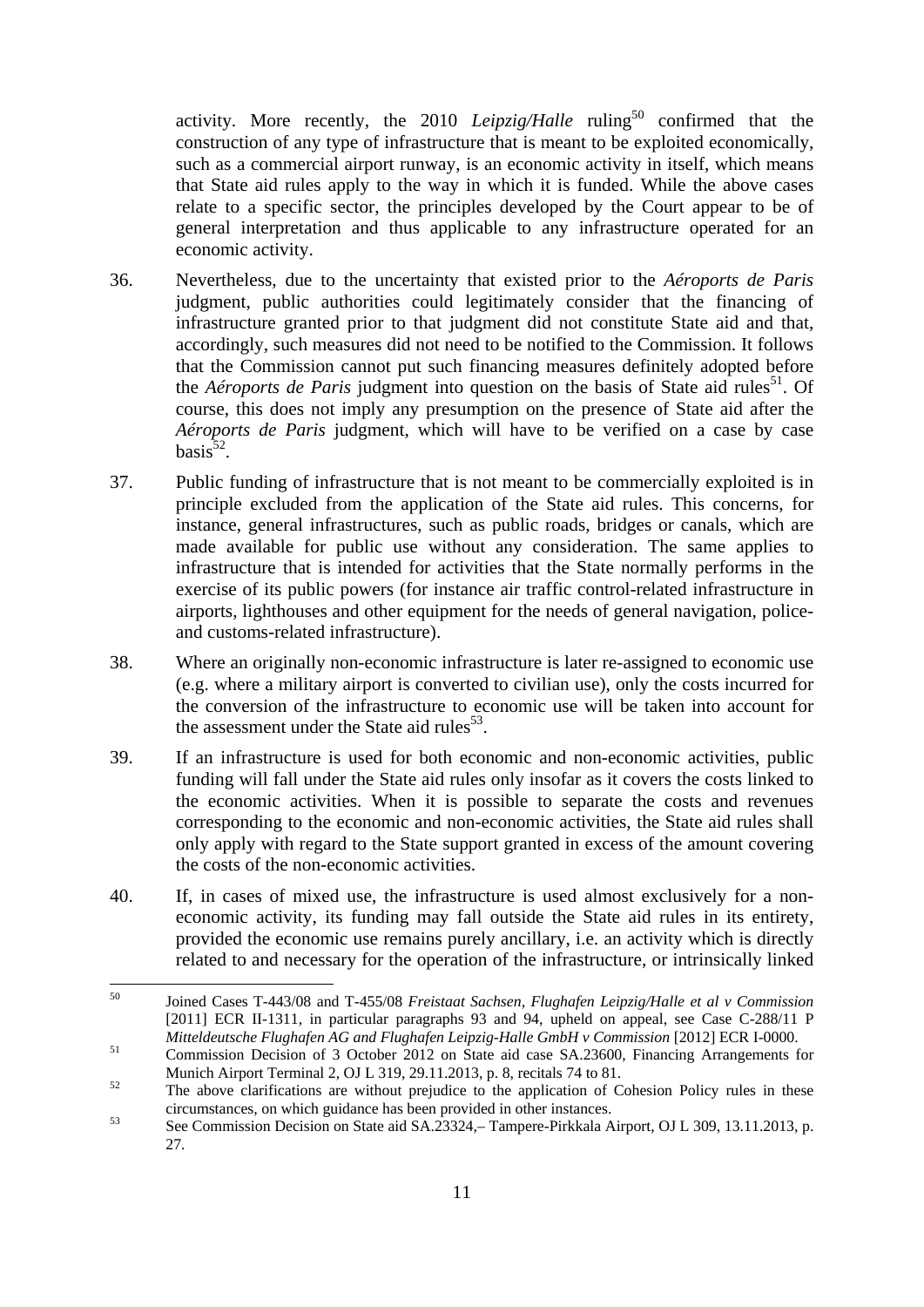to its main non-economic use. In general, such ancillary activities consume the same inputs as the primary non-economic activities; e.g. material, equipment, labour, fixed capital. Ancillary economic activities must remain limited in scope, as regards the capacity of the infrastructure<sup>54</sup>. Examples of such ancillary economic activities may include certain research organisations that occasionally rent out their equipment and laboratories to industrial partners. .

#### <span id="page-11-0"></span>**3. STATE ORIGIN**

41. The granting of an advantage directly or indirectly through State resources and the imputability of such a measure to the State are two separate and cumulative conditions for State aid to  $exist^{55}$ . However, they are often considered together when assessing a measure under Article 107(1) TFEU, as they both relate to the public origin of the measure in question.

## <span id="page-11-1"></span>**3.1. Imputability**

- 42. In cases where a public authority grants aid to a beneficiary or designates a private or public body to administer the measure, this transfer is imputable to the State, even if the public authority enjoys autonomy<sup>56</sup>. Imputability is less evident, however, if the advantage is granted through one or more intermediate bodies, be they public or private, and in particular through public undertakings<sup>57</sup>.
- 43. In such cases, it is necessary to determine whether the public authorities can be regarded as having been involved, in one way or another, in adopting the measure<sup>58</sup>.
- 44. The mere fact that a measure is taken by a public undertaking is not *per se* sufficient to consider it imputable to the State<sup>59</sup>. However, it does not need to be demonstrated that, in a particular case, the public authorities specifically incited the public undertaking to the aid measures in question. In fact, since relations between the State and public undertakings are necessarily close, there is a real risk that State aid may be granted through the intermediary of those undertakings in a non-transparent manner and in breach of the rules on State aid laid down by the  $Treaty<sup>60</sup>$ . Moreover, precisely because of the privileged relations that exist between the State and public undertakings, it will, as a general rule, be very difficult for a third party to

 $54$ In this respect, the economic use of the infrastructure may be considered ancillary when the capacity allocated each year to such activity does not exceed 15 per cent of the infrastructure's overall annual

capacity.<br>
55 See, for instance, Case C-482/99 *France v Commission (Stardust)* [2002] ECR I-4397, paragraph 24;<br>
Case T-351/02 *Deutsche Bahn AG v Commission* [2006] ECR II-1047, paragraph 103.

Case T-358/94 *Air France v Commission* [1996] ECR II-2109, paragraph 62 and Case 248/84 Germany v Commission [1987] ECR 4013, paragraphs 62 to 68.

 $v_0$ <sup>57</sup> The concept of public undertakings can be defined by reference to Commission Directive 2006/111/EC, of 16 November 2006, on the transparency of financial relations between Member States and public undertakings as well as on financial transparency within certain undertakings (OJ L 318, 17.11.2006, p. 17). Article 2(b) of this Directive states that "'public undertakings' means any undertaking over which the public authorities may exercise directly or indirectly a dominant influence by virtue of their ownership of it, their financial participation therein, or the rules which govern it".<br>Case C-482/99 *France v Commission (Stardust)* [2002] ECR I-4397, paragraph 52.

<sup>59</sup> Case C-482/99 *France v Commission (Stardust)* [2002] ECR I-4397. See also Case T-442/03 *SIC v* 

*Commission* [2008] ECR II-1161, paragraphs 93 to 100.<br>
Case C-482/99 *France v Commission* (*Stardust*) [2002] ECR I-4397, paragraph 53.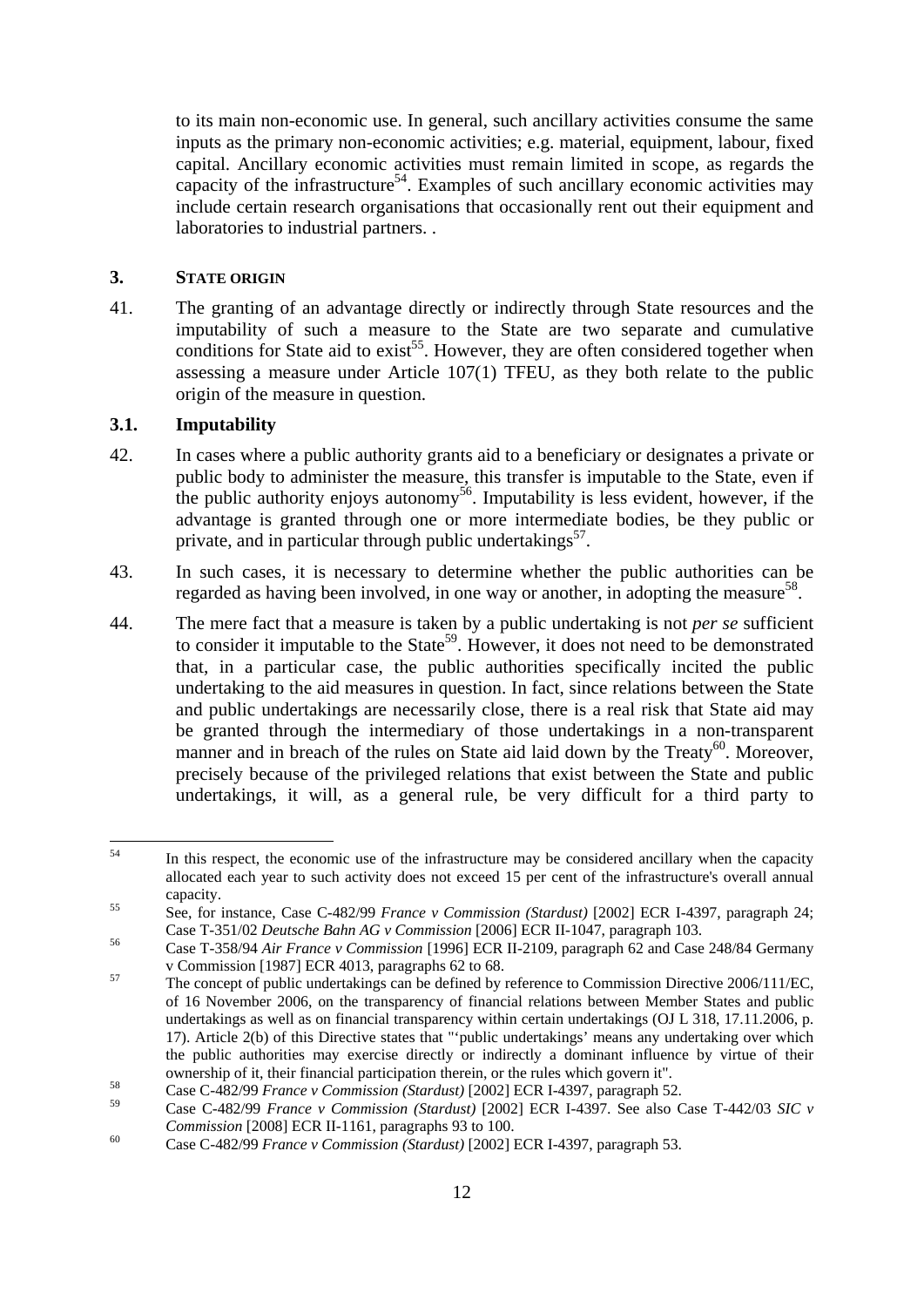demonstrate that aid measures taken by such an undertaking were in fact adopted on the instructions of the public authorities in a particular case  $^{61}$ .

- 45. For these reasons, the imputability to the State of an aid measure taken by a public undertaking may be inferred from a set of indicators arising from the circumstances of the case and the context in which the measure was taken<sup>62</sup>.
- <span id="page-12-0"></span>*3.1.1. Indicators for imputability*
- 46. A non-exhaustive list of possible indicators to establish imputability includes the following $63$ :

(i) The body in question could not take the contested decision without taking account of the requirements of the public authorities.

(ii) The fact that, besides factors of an organic nature which link the public undertaking to the State, the undertaking, through which aid was granted, had to take account of directives issued by governmental bodies.

(iii) The integration of the public undertaking into the structures of the public administration.

(iv) The nature of the undertaking's activities<sup>64</sup> and their exercise on the market in normal conditions of competition with private operators.

(v) The legal status of the undertaking (whether it is subject to public law or ordinary company law). However, the mere fact that a public undertaking has been constituted in the form of a capital company under ordinary law cannot be regarded as sufficient to exclude imputability<sup>65</sup>, having regard to the autonomy which that legal form confers on it.

(vi) The degree of the supervision that the public authorities exercise over the management of the undertaking.

(vii) Any other indicator showing the involvement of the public authorities in adopting the measure in question or the unlikelihood of their not being involved, taking account of the scope of the measure, its content or the conditions it contains.

- <span id="page-12-1"></span>*3.1.2. Imputability and obligations under Union law*
- 47. A measure is not imputable if the Member State is under an obligation to implement it under Union law without any discretion. In that case, the measure stems from an act of the Union legislature and is not imputable to the State<sup>66</sup>.

<sup>61</sup> Case C-482/99 France v Commission (Stardust) [2002] ECR I-4397, paragraph 54.<br>Case C-482/99 France v Commission (Stardust) [2002] ECR I-4397, paragraph 55.<br>Case C-482/99 France v Commission (Stardust) [2002] ECR I-4397, p

Opinion of Advocate General Jacobs, Case C-482/99 *France v Commission (Stardust)* [2002] ECR I-4397, paragraphs 65 to 68. 64 For instance, when measures are taken by public development banks (Case T-358/94 *Air France v* 

*Commission* [1996] ECR II-2109, paragraphs 57 to 62. and Case T-387/11 *Nitrogenmuvek*  Vegyipari, Zrt. v. Commission, [2013] ECR II-0000, paragraph 63.<br>Case C-482/99 France v Commission (Stardust) [2002] ECR I-4397, paragraph 57.<br>See Case C-460/07 Sandra Puffer [2009] ECR I-3251, paragraph 70, on the right t

under the VAT system set up by the Union, and Case T-351/02 *Deutsche Bahn AG v Commission* [2006] ECR II-1047, paragraph 102, on tax exemptions required by Union law.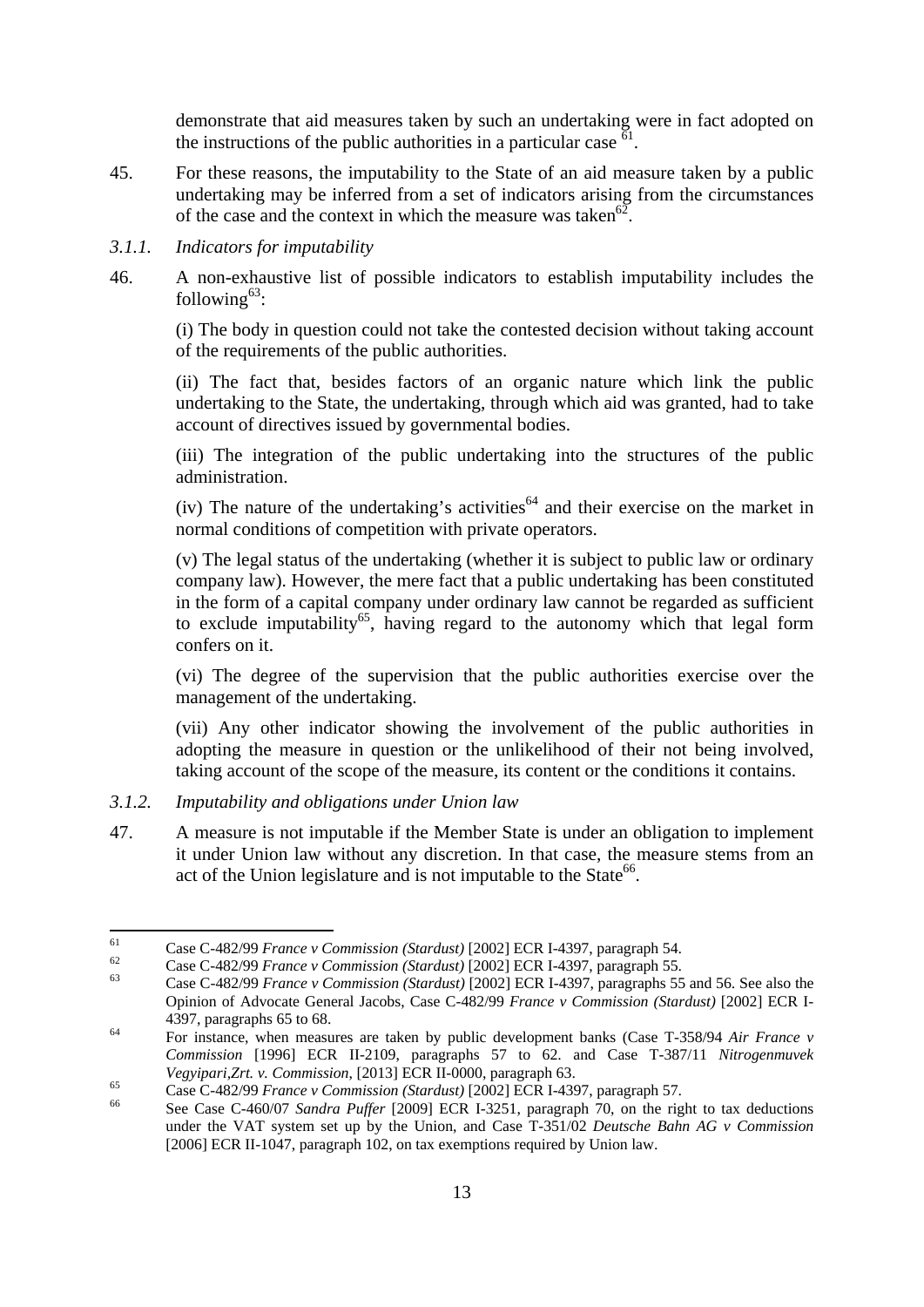48. This rule does not, however, apply in situations where Union law simply allows for certain national measures and the Member State enjoys discretion (i) on whether to adopt the measures in question or (ii) in establishing the characteristics of the concrete measure which are relevant from a State aid perspective. Measures that are adopted jointly by several Member States are imputable to all the Member States concerned pursuant to Article  $107(1)$  TFEU<sup>67</sup>.

#### <span id="page-13-0"></span>**3.2. State resources**

- <span id="page-13-1"></span>*3.2.1. General principles*
- 49. Only advantages granted directly or indirectly through State resources can constitute State aid within the meaning of Article  $107(1)$  TFEU<sup>68</sup>.
- 50. State resources include all resources of the public sector<sup>69</sup>, including resources of intra-State entities (decentralised, federated, regional or other)<sup>70</sup> and, under certain circumstances, resources of private bodies (see paragraphs. 56 and 57 below). It is irrelevant whether an institution within the public sector is autonomous<sup>71</sup>. Funds provided by the central bank of a Member State to specific credit institutions generally fall within the scope of State aid rules<sup>72</sup>.
- 51. Resources of public undertakings also constitute State resources within the meaning of Article 107(1) TFEU because the State is capable of directing the use of these resources<sup>73</sup>. For the purpose of State aid law, transfers within a public group may also be relevant, for example, if resources are transferred from the mother company to its subsidiary (even if it constitutes a single undertaking from an economic point of view). The question of whether the transfer of such resources is imputable to the State is addressed in section 3.1 above. The fact that a public undertaking is a beneficiary of an aid measure does not exclude it from granting aid to another beneficiary by way of a different aid measure<sup>74</sup>.
- 52. The fact that a measure granting an advantage is not financed directly by the State, but by a public or private body established or appointed by the State to administer the

<sup>67</sup> 67 Commission Decision 2010/606/EU of 26 February 2010 on State aid C 9/2009 (ex NN 49/2008, NN 50/2008 and NN45/2008) implemented by the Kingdom of Belgium, the French Republic and the

Grand Duchy of Luxembourg for Dexia SA, OJ L 274, 19.10.2010, p. 54<br><sup>68</sup> Case 82/77 *Van Tiggele* [1978] ECR 25, paragraphs 25 and 26; Case T-358/94 *Air France v* Commission [1996] ECR II-2109, paragraph 63.<br>
Case T-358/94 Air France v Commission [1996] ECR II-2109, paragraph 56.<br>
Case 248/84 Germany v Commission [1987] ECR 4013, paragraph 17; Joined Cases T-92/00 and

<sup>103/00,</sup> Territorio Histórico de Álava and Others v Commission [2002] ECR II-1385, paragraph 57.<br>Case T-358/94 Air France v Commission [1996] ECR II-2109, paragraphs 58 to 62.<br>See Communication from the Commission on the ap

support measures in favour of banks in the context of the financial crisis ("Banking Communication")OJ C 216, 30.7.2013, p. 1. However, the Commission clarified that where a central bank reacts to a banking crisis not with selective measures in favour of individual banks, but with general measures open to all comparable market players in the market (e.g. lending to the whole market

on equal terms), such general measures often fall outside the scope of State aid control. 73 Case C-482/99 *France v Commission (Stardust)* [2002] ECR I-4397, paragraph 38. See also C-278/00 *Greece v Commission* [2004] ECR I-3997, paragraphs 53 and 54, and Joined Cases C-328/99 and C-399/00 *Italy and SIM 2 Multimedia SpA v Commission* [2003] ECR I-4035, paragraphs 33 and 34. 74 Joined Cases T-443/08 and T-455/08, *Freistaat Sachsen and Land Sachsen-Anhalt and Others v* 

*Commission* [2011] ECR II-1311, paragraph 143.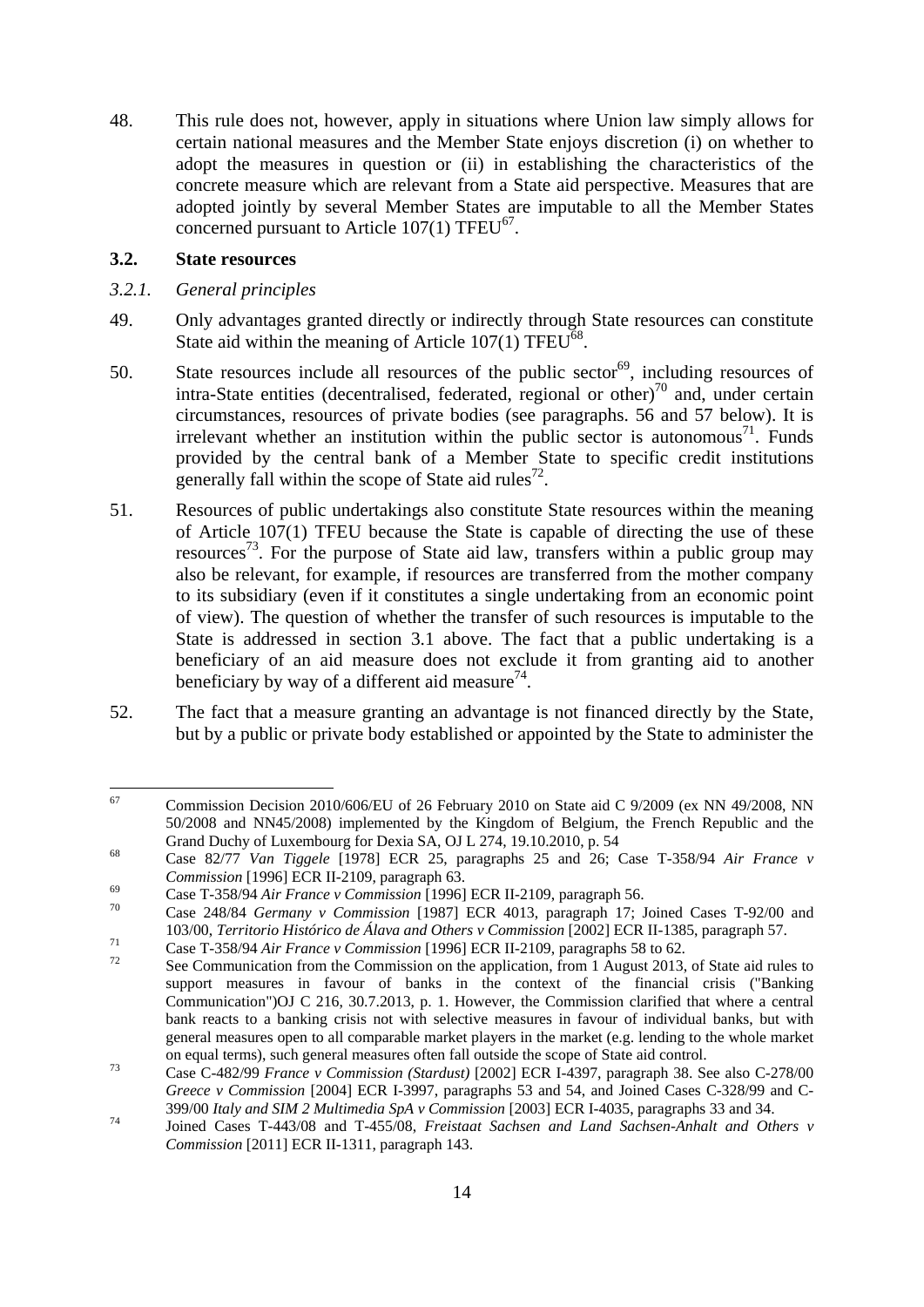aid does not exclude that that measure is financed through State resources<sup>75</sup>. A measure adopted by a public authority and favouring certain undertakings or products does not lose the character of a gratuitous advantage by the fact that it is wholly or partially financed by contributions imposed by the public authority and levied on the undertakings concerned<sup>76</sup>.

- 53. The transfer of State resources may take many forms, such as direct grants, loans, guarantees, direct investment in the capital of enterprises and benefits in kind. A firm and concrete commitment to make State resources available at a later point in time is also considered a transfer of State resources. A positive transfer of funds is not necessary, as a foregoing State revenues is sufficient. Waiving revenue which would otherwise have been paid to the State constitutes a transfer of State resources<sup>77</sup>. For example, a "shortfall" in tax and social security revenue due to exemptions or reductions in taxes or social security contributions granted by the Member State, or exemptions from the obligation to pay fines or other pecuniary penalties, fulfils the State resources requirement of Article  $107(1)$  TFEU<sup>78</sup>. The creation of a sufficiently concrete risk of imposing an additional burden on the State in the future, by a guarantee or by a contractual offer, is sufficient for the purposes of Article  $107(1)^{79}$ .
- 54. If public authorities or public undertakings provide goods or services at a price below market rates, this implies a waiver of State resources (as well as the granting of an advantage).
- 55. Granting access to public domain or natural resources or granting special or exclusive rights $80$  without adequate remuneration in line with market rates can constitute foregoing State revenues (again, as well as the granting of an advantage).  $81$
- 56. In these cases it needs to be established whether the State, in addition to its role of manager of public assets, acts as a regulator that pursues policy objectives by making the selection process of the undertakings concerned subject to qualitative criteria (established *ex ante* in a transparent and non-discriminatory manner)<sup>82</sup>. When the

 $75$ 

<sup>&</sup>lt;sup>75</sup><br>Case 78/76, *Steinike & Weinlig* [1977] ECR 595, paragraph 21.<br>Case 78/76, *Steinike & Weinlig* [1977] ECR 595, paragraph 22.<br>Case C-83/98 P *France v Ladbroke Racing Ltd and Commission* [2000] ECR I-3271, paragraphs 51. 78 Case C-387/92 *Banco Exterior de España* [1994] ECR I-877, paragraph 14 on tax exemptions.

Furthermore, derogations from the normal insolvency rules, which allow undertakings to continue trading in circumstances under which they would not be allowed if the ordinary insolvency rules were applied, may involve an additional burden for the State if public bodies are among the principal creditors of those undertaking or where such action amounts to a de facto waiver of public debts, see Case C-295/97 *Piaggio* [1999] ECR I-3761, paragraphs 40 to 43 and Case C-200/97 *Ecotrade* [1998] ECR I-7907, paragraph 45. 79 Case C-200/97 *Ecotrade* [1998] ECR I-7907, paragraph 41 and Joined Cases C-399/10 P and C-401/10

P, paragraphs 137-139.<br><sup>80</sup> As defined in Article 2 (f) and (g) of Commission Directive 2006/111/EC of 16 November 2006 on the

transparency of financial relations between Member States and public undertakings as well as on financial transparency within certain undertakings, OJ L 318, 17.11.2006, p. 17.<br><sup>81</sup> See also Communication from the Commission on the application of the European Union State aid rules

to compensation granted for the provision of services of general economic interest, OJ C 8, 11.1.2012, p. 4, paragraph 33.<br><sup>82</sup> See Case T-475/04 *Bouygues SA v Commission* [2007] ECR II-2097, where the General Court noted

that, in granting access to a scarce public resource such as the radio spectrum, national authorities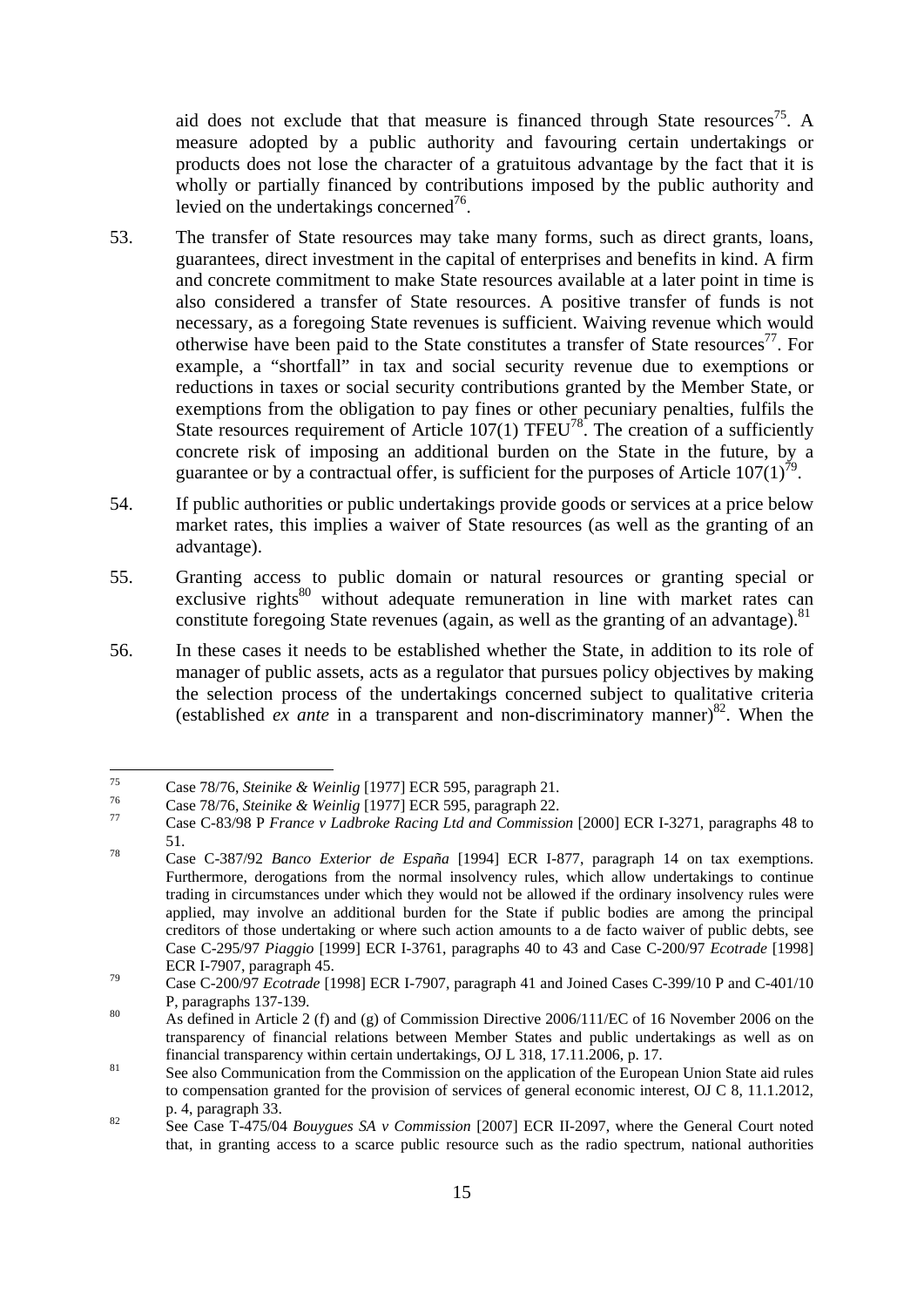State acts as a regulator, it can decide legitimately not to maximise the revenues which could otherwise have been achieved, without falling under the scope of State aid rules, provided that all the operators concerned are treated equally, and that there is an inherent link between achieving the regulatory purpose and the foregoing of  $revenue^{83}$ .

- 57. In any event, a transfer of State resources is present if, in a given case, the public authorities do not charge the normal amount under their general system for access to the public domain or natural resources or for granting certain special or exclusive rights.
- 58. A negative indirect effect on State revenues stemming from regulatory measures does not constitute a transfer of State resources, where it is an inherent feature of the measure<sup>84</sup>. For example, a derogation from employment law provisions altering the framework for contractual relations between undertakings and employees does not constitute a transfer of State resources, despite the fact that it may reduce social security contributions or taxes payable to the State<sup>85</sup>.
- <span id="page-15-0"></span>*3.2.2. Controlling influence over the resources*

**.** 

59. The origin of the resources is not relevant provided that, before being directly or indirectly transferred to the beneficiaries, they enter under public control and are therefore available to the national authorities  $\frac{86}{3}$ , even if the resources do not become the property of the public authority $^{87}$ .

resources (paragraph 104).<br>
See to that effect Commission Decision of 20 July 2004 on State aid NN 42/2004 – France -Modification of payments due from Orange and SFR for UMTS licences, OJ C/275, 8.11.2005, p. 3, recitals 28-30, upheld by the Union Courts (Case T-475/04 *Bouygues SA v Commission* [2007] ECR II-2097, paragraphs 108-111 and 123, and Case C-431/07 P *Bouygues and Bouygues Télécom v Commission* [2009] ECR I-2665, paragraphs 94-98 and 125). In this case, concerning the grant of UMTS radio spectrum licences, the State simultaneously performed the roles of telecommunications regulator and manager of such public resources and pursued the regulatory objectives set by Directive 97/13/EC of the European Parliament and of the Council of 10 April 1997 on a common framework for general authorisations and individual licences in the field of telecommunication services (OJ L 117, 7.5.1997, p. 15). In such a situation, the EU Courts confirmed that the award of licences without maximising the revenues which could have been achieved did not involve the grant of State aid, considering that the measures in question were justified by the regulatory objectives set out in Directive 97/13/EC and complied with the principle of non-discrimination. On the contrary, in Case C-279/08 P *Commission v Netherlands* [2011] ECR I-7671, paragraphs 88 et seq. the Court did not identify regulatory reasons that would have justified the grant without consideration of freely tradable emission rights. 84 Case C-379/98 *PreussenElektra* [2001] ECR I-2099, paragraph 62. 85 Joined Cases C-72/91 and C-73/91 *Sloman Neptun Schiffahrts* [1993] ECR I-887, paragraph 20 and 21.

simultaneously performed the roles of telecommunications regulator and manager of such public

See also Joined Cases C-52/97, C-53/97 and C-54/97 *Viscido et al.* [1998] ECR I-2629, paragraphs 13 and 14 and Case C-189/91 *Kirsammer-Hack* [1993] ECR I-6185, paragraphs 17 and 18, on the fact that the non-application of certain provisions of employment law does not constitute a transfer of State resources. 86 See, for instance Case C-206/06 *Essent Netwerk Noord* [2008] ECR I-5497, paragraph 70; Case C-

<sup>83/98</sup> P *France v Ladbroke Racing and Commission* [2000] ECR I-3271, paragraph 50.<br>87 See Case T-358/94 Air *France v Commission* [1996] ECR II-2109, paragraphs 65 to 67, concerning an

aid granted by the Caisse des Dépôts et Consignations which was financed with voluntary deposits of private citizens which could be withdrawn at any time. That did not affect the conclusion that those funds were State resources because the Caisse was able to use them from the balance produced by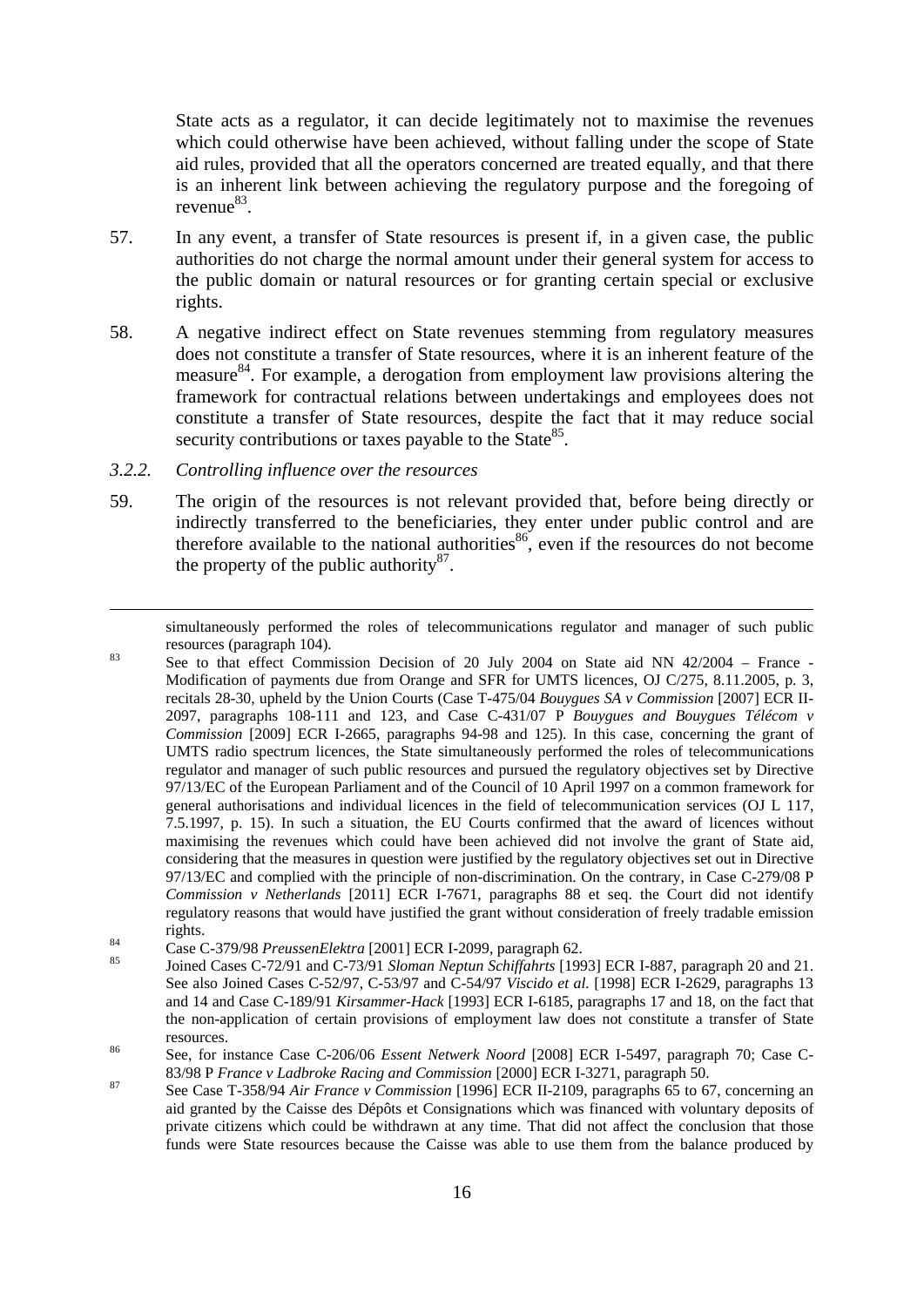- 60. Thus, subsidies financed through parafiscal charges or compulsory contributions imposed by the State and managed and apportioned in accordance with the provisions of public rules imply a transfer of State resources, even if not administered by the public authorities<sup>88</sup>. Moreover, the mere fact that the subsidies are financed in part by voluntary private contributions is not sufficient to rule out the presence of State resources, since the relevant factor is not the origin of the resources but the degree of intervention of the public authority within the definition of the measure and its method of financing<sup>89</sup>. The transfer of State resources can only be ruled out in very specific circumstances, notably if resources from the members of a trade association are earmarked for a specific purpose in the interest of the members, decided on by a private organization and with a purely commercial purpose, so long as the Member State is simply acting as a vehicle in order to make the contribution introduced by the inter-trade organisations compulsory<sup>90</sup>.
- 61. A transfer of State resources is also present if the resources are at the joint disposal of several Member States who decide jointly on the use of those resources<sup>91</sup>. This would be the case, for example, for funds from the European Stability Mechanism (ESM).
- 62. Resources coming from the Union (e.g. from structural funds) or international financial institutions, such as the IMF or the EBRD, should also be considered as State resources if national authorities have discretion as to the use of those resources (in particular the selection of beneficiaries)<sup>92</sup>. By contrast, if such resources are awarded directly by the Union or the international financial institutions, with no discretion on the part of the national authorities, they do not constitute State resources (e.g. funding awarded in direct management under the Horizon 2020 framework program or the COSME program $)^{93}$ .
- <span id="page-16-0"></span>*3.2.3. State involvement in redistribution between private entities*

**.** 

63. Regulation that leads to financial redistribution from one private entity to another without any further involvement of the State does not entail a transfer of State resources, if the money flows directly from one private entity to another, without

deposits and withdrawals as if they were permanently at its disposal. See also Case C-83/98 P *France v Ladbroke Racing and Commission* [2000] ECR I-3271, paragraph 50.<br><sup>88</sup> Case 173/73 *Italy v Commission* [1974] ECR 709, paragraph 16; Joined Cases C-78/90 to C-83/90

*Compagnie Commerciale de l'Ouest* [1992] ECR I-1847,paragraph 35. Case C-206/06 *Essent Netwerk Noord* [2008] ECR I-5497, paragraphs 58-74.

<sup>89</sup> Joined Cases T-139/09, T-243/09 and T-328/09 *France et al. v Commission*, [2012] ECR II-0000, paragraphs 63 and 64.

<sup>90</sup> See Case C-345/02 *Pearle* [2004] ECR I-7139, paragraph 41 and Case C-677/11 *Doux élevages SNC et al* [2013] ECR I-0000.

<sup>&</sup>lt;sup>91</sup> Commission Decision 2010/606/EU of 26 February 2010 on State aid C 9/2009 (ex NN 49/2008, NN 50/2008 and NN45/2008) implemented by the Kingdom of Belgium, the French Republic and the Grand Duchy of Luxembourg for Dexia SA, OJ L 274, 19.10.2010, p. 54.

<sup>&</sup>lt;sup>92</sup> See, for instance, concerning structural funds, Commission Decision of 22 November 2006 on State aid N 157/06, United Kingdom South Yorkshire Digital Region Broadband Project, recitals 21 and 29 on a measure partly financed by the European Regional Development Fund (ERDF), OJ C 80, 13.4.2007, p 2.

 $\frac{93}{93}$  However, in this case also principles similar to the substantive provisions of State aid law are often applicable by virtue of secondary Union legislation as they often impose consistency requirements.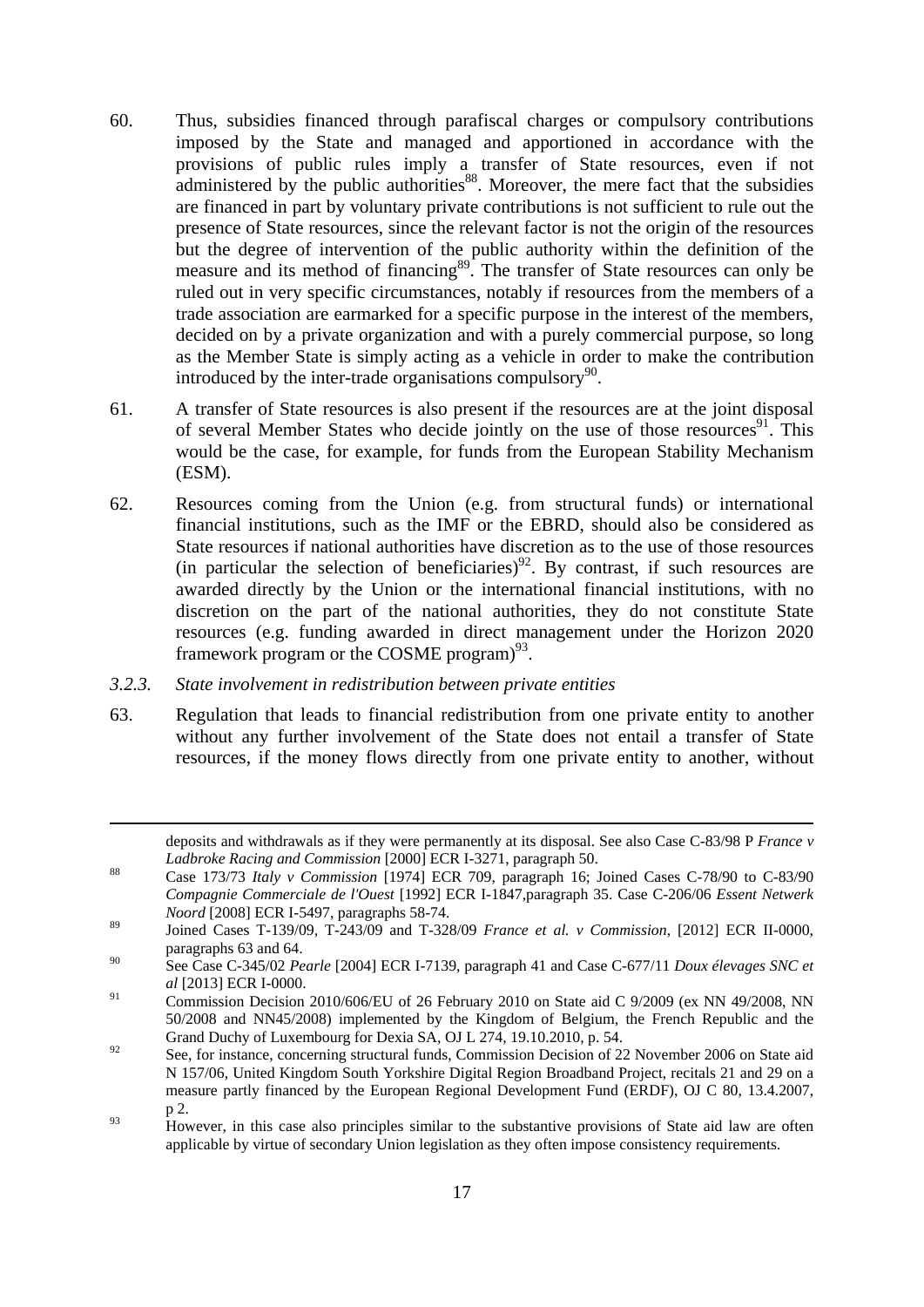passing through a public or private body designated by the State to administer the transfer.

- 64. For example, an obligation imposed by a Member State on private electricity suppliers to purchase electricity produced from renewable energy sources at fixed minimum prices does not entail the direct or indirect transfer of State resources to undertakings which produce that type of electricity<sup>94</sup>. In this case, the undertakings concerned (i.e. the private electricity suppliers) are not appointed by the State to manage an aid scheme, but are only bound by an obligation to purchase a specific type of electricity with their own financial resources.
- 65. However, State resources are present where the charges paid by private persons transit through a public or private entity designated to channel them to the beneficiaries.
- 66. For example, surcharges imposed by law on private persons can be qualified as State resources. This is the case even where a private company is appointed by law to collect such charges on behalf of the State and to channel them to the beneficiaries, without allowing the collecting company to use the proceeds from the charges for purposes other than those provided for by the law. In this case, the sums in question remain under public control and are therefore available to the national authorities, which is sufficient reason for them to be considered State resources<sup>95</sup>. Since this principle applies both to public bodies and private undertakings appointed to collect the charges and process the payments, changing the status of the intermediary from a public to a private entity has no relevance for the State resources criterion if the State continues to strictly monitor that entity $96$ .

#### <span id="page-17-0"></span>**4. ADVANTAGE**

#### <span id="page-17-1"></span>**4.1. The notion of advantage in general**

- <span id="page-17-2"></span>*4.1.1. General principles*
- 67. An advantage, within the meaning of Article 107(1) TFEU, is any economic benefit which an undertaking would not have obtained under normal market conditions, i.e. in the absence of State intervention<sup>97</sup>. Section [4.2 o](#page-20-0)f this Communication provides detailed guidance on the question of whether a benefit can be considered to be obtained under normal market conditions.

<sup>94</sup> 94 Case C-379/98 *PreussenElektra* [2001] ECR I-2099, paragraphs 59 to 62. The Court held that the imposition of a purchase obligation on private undertakings does not constitute a direct or indirect transfer of State resources and that this qualification does not change because of the lower revenues of the undertakings subject to that obligation which is likely to cause a diminution of tax revenues because this constitutes an inherent feature of the measure. In this case, the private undertaking was not allowed to pass on its additional costs to its customers. See also Case C-222/07 *UTECA* [2009] ECR I-1407, paragraphs 43 to 47, on compulsory contributions imposed on broadcasters in favour of film production not involving a transfer of State resources.

<sup>&</sup>lt;sup>95</sup> Case C-206/06 *Essent Netwerk Noord* [2008] ECR I-5497, paragraphs 69 to 75.<br><sup>96</sup> Commission Decision 2011/528/EU on State aid C 24/09 (ex NN 446/08) – Austria – Green Electricity Act, OJ L 235, 10.9.2011, p. 42, recital 76. 97 Case C-39/94 *SFEI and Others* [1996] ECR I-3547, paragraph 60; Case C-342/96 *Spain v Commission*

<sup>[1999]</sup> ECR I-2459, paragraph 41.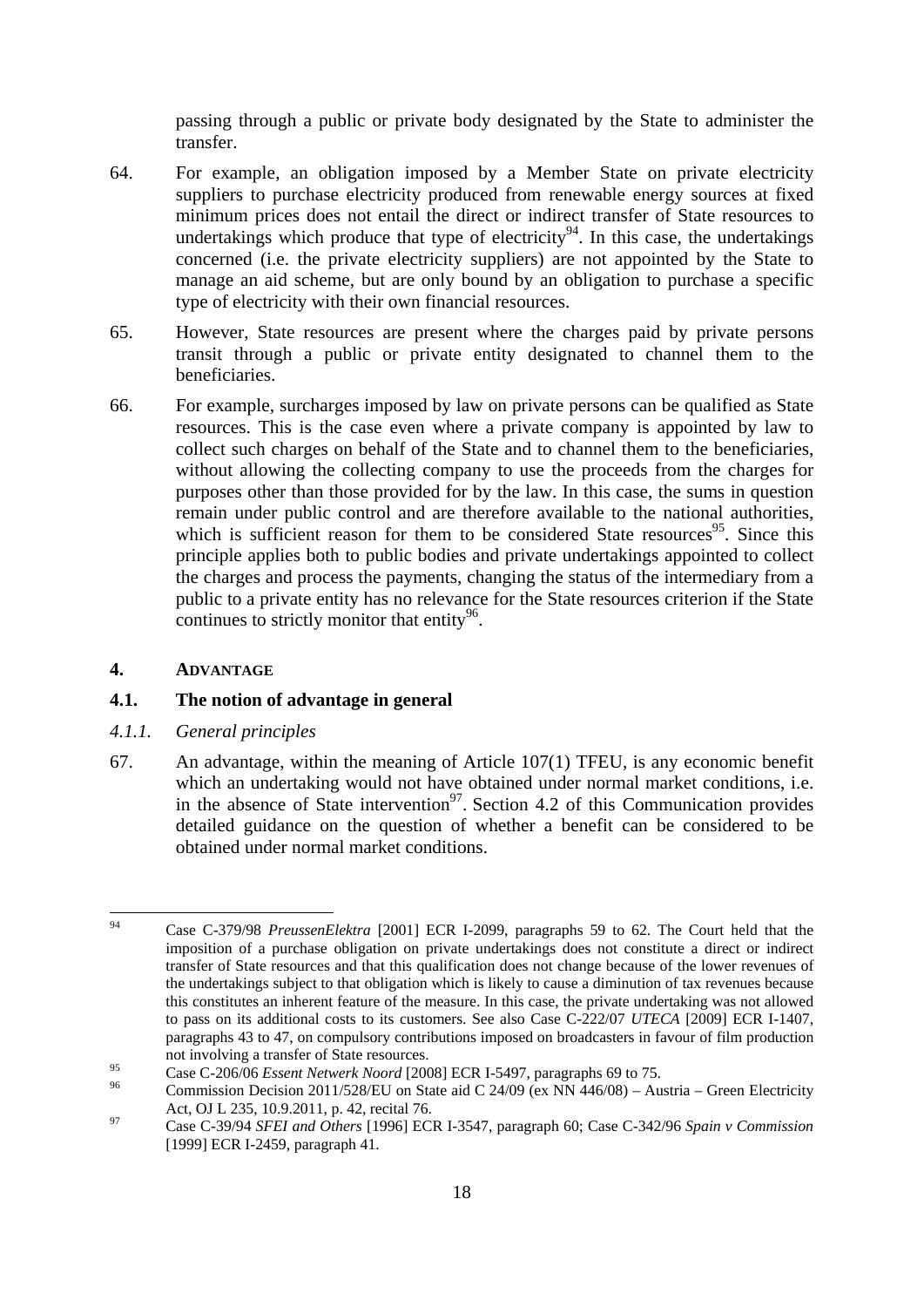- 68. Only the effect of the measure on the undertaking is relevant, neither the cause nor the objective of the State intervention<sup>98</sup>. Whenever the financial situation of an undertaking is improved as a result of State intervention, an advantage is present. To assess this, the financial situation of the undertaking following the measure should be compared with its financial situation if the measure had not been introduced $99$ . Since only the effect of the measure on the undertaking matters, it is irrelevant whether the advantage is compulsory for the undertaking in that it could not avoid or refuse  $it^{100}$ .
- 69. The precise form of the measure is also irrelevant in establishing whether it confers an economic advantage on the undertaking $101$ . Not only is the granting of positive economic advantages relevant for the notion of State aid, but relief from economic burdens can also constitute an advantage. The latter is a broad category which comprises any mitigation of charges normally included in the budget of an undertaking<sup>102</sup>. This covers all situations in which economic operators are relieved of the inherent costs of their economic activities<sup>103</sup>, even if there is no legal obligation to assume those  $costs^{104}$ .
- 70. The existence of an advantage is not ruled out by the mere fact that competing undertakings in other Member States are in a more favourable position<sup>105</sup>, because the notion of advantage is based on an analysis of the financial situation of an undertaking in its own legal and factual context with and without the particular measure.
- 71. Costs arising from regulatory obligations imposed by the State can in principle be considered to relate to the inherent costs of the economic activity, so that any compensation for these costs confers an advantage on the undertaking. This means that the existence of an advantage is in principle not excluded by the fact that the benefit does not go beyond compensation for a cost stemming from the imposition of a regulatory obligation. The same applies to relief for costs that the undertaking would not have incurred had there been no incentive stemming from the State measure because without this incentive it would have structured its activities

<sup>98</sup> 

<sup>&</sup>lt;sup>98</sup><br>Case 173/73 *Italy v Commission* [1974] ECR 709, paragraph 13.<br>Case 173/73, *Italy v Commission* [1974] ECR 709, paragraph 13. .<br>Commission Decision 2004/339/EC of 15.10.2003 on the measures implemented by Italy for OJ 2004 L 119, 23.4.2004, p. 1, recital 69; Opinion of Advocate General Fennelly, Case C-251/97 France v Commission [1999] ECR I-6639, paragraph 26.<br>
Case C-280/00 Altmark Trans [2003] ECR I-7747, paragraph 84.<br>
Case C-387/92 Banco Exterior de España [1994] ECR I-877, paragraph 13; Case C-156/98 Germany v

*Commission* [2000] ECR I-6857, paragraph 25; Case C-6/97 *Italy* v Commission [1999] ECR I-2981, paragraph 15; Case C-172/03 *Heiser* [2005] ECR I-1627, paragraph 36.<br>
Case C-126/01 *GEMO SA* [2003] ECR I-13769, paragraphs 28 to 31 on the free collection and disposal

of waste. 104 Case C-241/94 *France v Commission* [1996] ECR I-4551*,* paragraph 40; Case C-5/01 *Belgium v* 

*Commission,* [2002] ECR I-11991, paragraphs 38 and 39; Case T-565/08 *Corsica Ferries France SAS v* 

*Commission*, [2012] ECR II-0000, paragraphs 137 and 138.<br>
Case 173/73 *Italy v Commission* [1974] ECR 709, paragraph 17. See also Case T-55/99 *Confederación Espanola de Transporte de Mercancías v Commission* [2000] ECR II-3207, paragraph 85.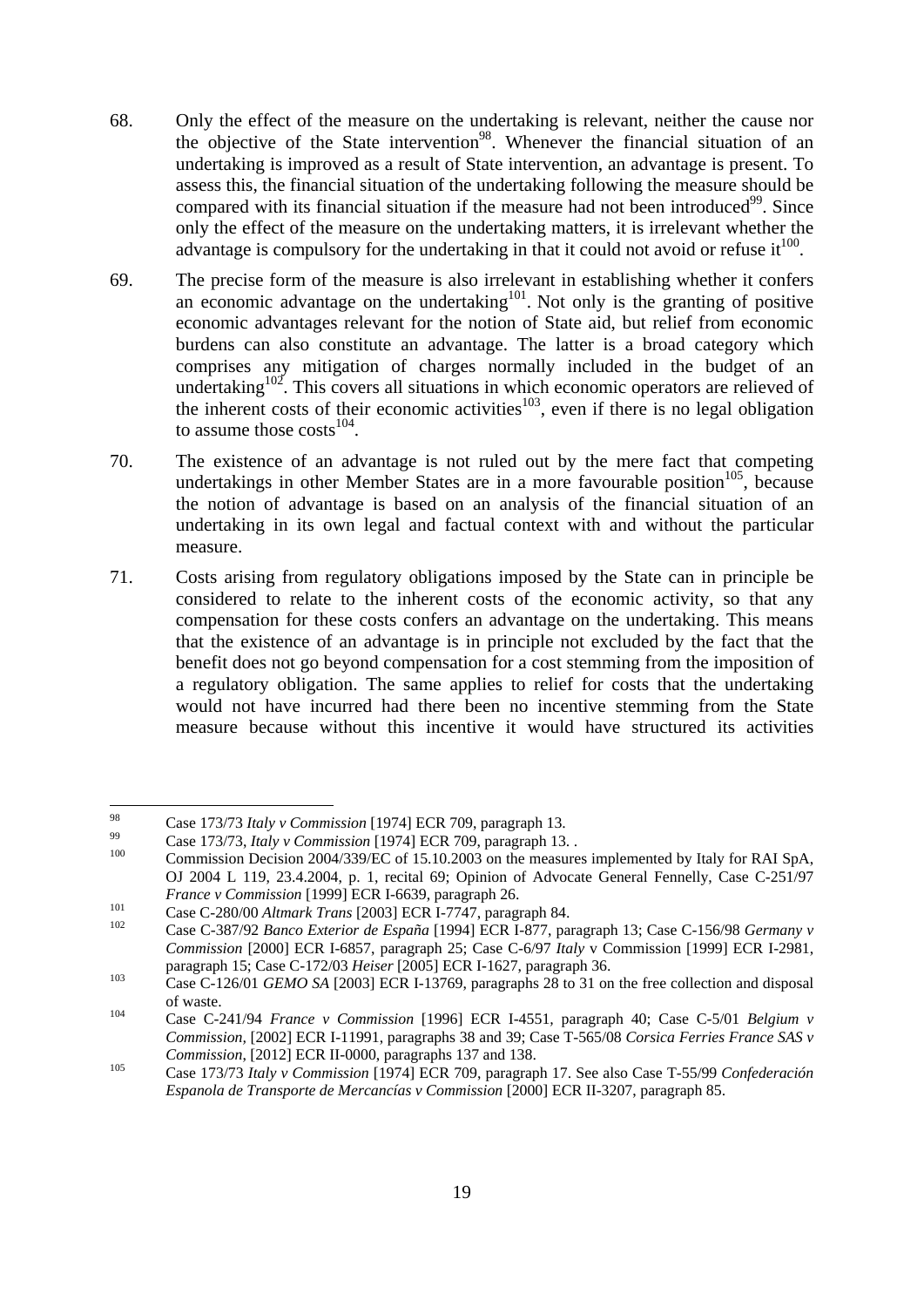differently<sup>106</sup>. The existence of an advantage is also not excluded if a measure compensates charges of a different nature that are unconnected with that measure $107$ .

- 72. As regards compensation for costs incurred to provide a service of general economic interest, the Court made clear in the Altmark judgement that the granting of an advantage can be excluded if four cumulative conditions are met<sup>108</sup>. First, the recipient undertaking must actually have public service obligations to discharge, and the obligations must be clearly defined. Second, the parameters on the basis of which the compensation is calculated must be established in advance in an objective and transparent manner. Third, the compensation cannot exceed what is necessary to cover all or part of the costs incurred in the discharge of public service obligations, taking into account the relevant receipts and a reasonable profit. Fourth, where the undertaking which is to discharge public service obligations is not chosen following a public procurement procedure to select a tenderer capable of providing those services at the least cost to the community, the level of compensation needed must be determined on the basis of an analysis of the costs which a typical undertaking, wellrun and adequately provided with means to meet the public service requirements, would have incurred in discharging those obligations, taking into account the relevant receipts and a reasonable profit for discharging the obligations. The Commission spelt out these conditions in its Communication on the application of the EU State aid rules to compensation granted for the provision of services of general economic interest $^{109}$ .
- 73. Moreover, the existence of an advantage should be ruled out in the case of a reimbursement of illegally assessed taxes<sup>110</sup>, an obligation condemnation on the national authorities to compensate for damage they have caused to certain undertakings<sup>111</sup> or the payment of compensation for an expropriation<sup>112</sup>.
- <span id="page-19-0"></span>*4.1.2. Indirect advantage*
- 74. An advantage can be conferred on undertakings other than those to which State resources are directly transferred (indirect advantage)<sup>113</sup>. A measure can also

<sup>106</sup> For instance, if a company receives a subsidy to carry out an investment in an assisted region, it cannot be argued that this does not mitigate costs normally included in the budget of the undertaking considering that, in the absence of the subsidy, the company would not have carried out the investment.<br>
Case C-81/10 P *France Télécom SA v Commission* [2011], paragraphs 43 to 50. That logically applies

to the relief of costs incurred by an undertaking to replace the status of officials with the status of employees comparable to that of its competitors, which confers an advantage on the undertaking concerned (on which there was some previous uncertainty following the judgment of the General Court in Case T-157/01 *Danske Busvognmoend v Commission* [2004] ECR II-917, paragraph 57). See also on compensation for stranded costs Case T-25/07 *Iride SpA and Iride Energia SpA v Commission* [2009]

ECR II-245, paragraphs 46 to 56.<br>
Case C-280/00 *Altmark Trans* [2003] ECR I-7747, paragraph 87 to 95.<br>
<sup>109</sup> CLG 8, 11.01.2012 m.4

<sup>&</sup>lt;sup>109</sup> OJ C 8, 11.01.2012, p. 4.<br>
Case 61/79 Amministrazione delle finanze dello Stato [1980] ECR 1205, paragraphs 29 to 32.<br>
Joined Cases 106 to 120/87 Asteris AE and Others v Greece [1988] ECR 5515, paragraphs 23 and 24.

<sup>63</sup> and 140 to 141, clarifying that while the payment of a compensation for an expropriation does not

grant an advantage, an extension ex post of such compensation can constitute State aid.<br>
Case C-156/98 *Germany v Commission* [2000] ECR I-6857, paragraphs 26 and 27; Case C-403/10 *Mediaset SpA v Commission* [2011] ECR I-117, paragraphs 73 to 77; Case C-382/99 *Netherlands v Commission* [2002] ECR I-5163, paragraphs 60 to 66; Case T-424/05 *Italy v Commission* [2009] ECR II-23, paragraphs 136 to 147. See also Article 107(2)(a) TFEU.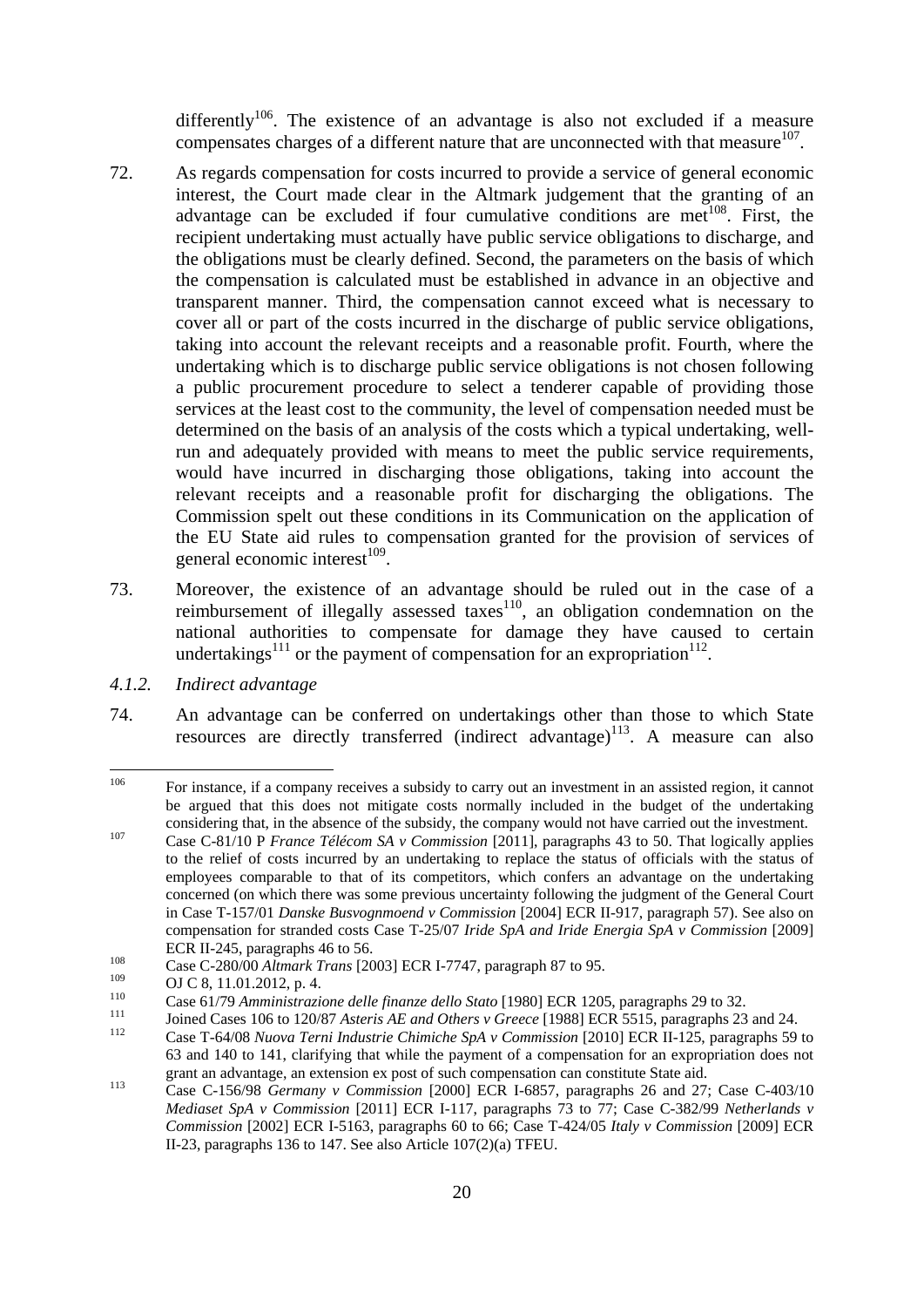constitute both a direct advantage to the recipient undertaking and an indirect advantage to other undertakings, for instance, undertakings operating on subsequent levels of activity<sup>114</sup>. The direct recipient of the measure can be either an undertaking or an entity (natural or legal person) not engaged in any economic activity<sup>115</sup>.

75. Such indirect advantages should be distinguished from mere secondary economic effects that are inherent in almost all State aid measures (e.g. through an increase of output). For this purpose, the foreseeable effects of the measure should be examined from an ex ante point of view. An indirect advantage is present if the measure is designed in such a way so as to channel its secondary effects towards identifiable undertakings or groups of undertakings. This is the case, for example, if the direct aid is, de facto or de jure, made conditional on the purchase of goods or services produced by certain undertakings only (e.g. only undertakings established in certain  $\arccos$ <sup>116</sup>.

#### <span id="page-20-0"></span>**4.2. The market economy operator (MEO) test**

- <span id="page-20-1"></span>*4.2.1. Introduction*
- 76. The Union legal order is neutral with regard to the system of property ownership<sup>117</sup> and does not in any way prejudice the right of Member States to act as economic operators. However, when public authorities directly or indirectly carry out economic transactions in any form<sup>118</sup>, they are subject to the Union State aid rules.
- *77.* Economic transactions carried out by a public body or a public undertaking do not confer an advantage on its counterpart, and therefore do not constitute aid, if they are carried out in line with normal market conditions<sup>119</sup>. This principle has been developed with regard to different economic transactions. The Union Courts have developed the '*market economy investor principle*' to identify the presence of State aid in cases of public investment (in particular, capital injections): to determine whether a public body's investment constitutes State aid, it is necessary to assess whether, in similar circumstances, a private investor of a comparable size operating in normal conditions of a market economy could have been prompted to make the investment in question120*.* Similarly, the Union Courts have developed the '*private creditor test*' to examine whether debt renegotiations by public creditors involve State aid, comparing the behaviour of a public creditor to that of hypothetical private

<sup>114</sup> In case an intermediary undertaking is a mere vehicle for transferring the advantage to the beneficiary and it does not retain any advantage, it should not normally be considered as a recipient of State aid.<br>
Case C-403/10 P *Mediaset SpA v Commission* [2011] ECR I-117, paragraph 81.<br>
By contrast, a mere secondary economic e

to indirect aid) can be found where the aid is simply channelled through an undertaking (e.g. a financial intermediary) which fully passes it on to the aid beneficiary.<br><sup>117</sup> Article 345 TFEU stipulates that "*The Treaties shall in no way prejudice the rules in Member States* 

*governing the system of property ownership*".<br>
See, for instance Case C-40/85 *Belgium v Commission* [1986] ECR 2321, paragraph 12.<br>
Cose C 20/04 SEEL and Others [1996] ECR 1.2547, paragraphs 69, 61.

<sup>&</sup>lt;sup>119</sup> Case C-39/94 *SFEI and Others* [1996] ECR I-3547, paragraphs 60-61.<br><sup>120</sup> See, for instance, Case C-142/87 *Belgium v Commission ("Tubemeuse")* [1990] ECR I-959, paragraph 29, and Case C-305/89 *Italy v Commission (*"*Alfa Romeo*"*)* [1991] ECR I-1603, paragraphs 18 and 19; Case T-16/96 *Cityflyer Express v Commission* [1998] ECR II-757, paragraph 51, Joined Cases T-129/95, T-2/96 and T-97/96 *Neue Maxhütte Stahlwerke and Lech-Stahlwerke v Commission* [1999] ECR II-17, paragraph 104; Joined Cases T-228/99 and T-233/99 Westdeutsche Landesbank Girozentrale and Land Nordrhein-Westfalen v Commission [2003] ECR II-435..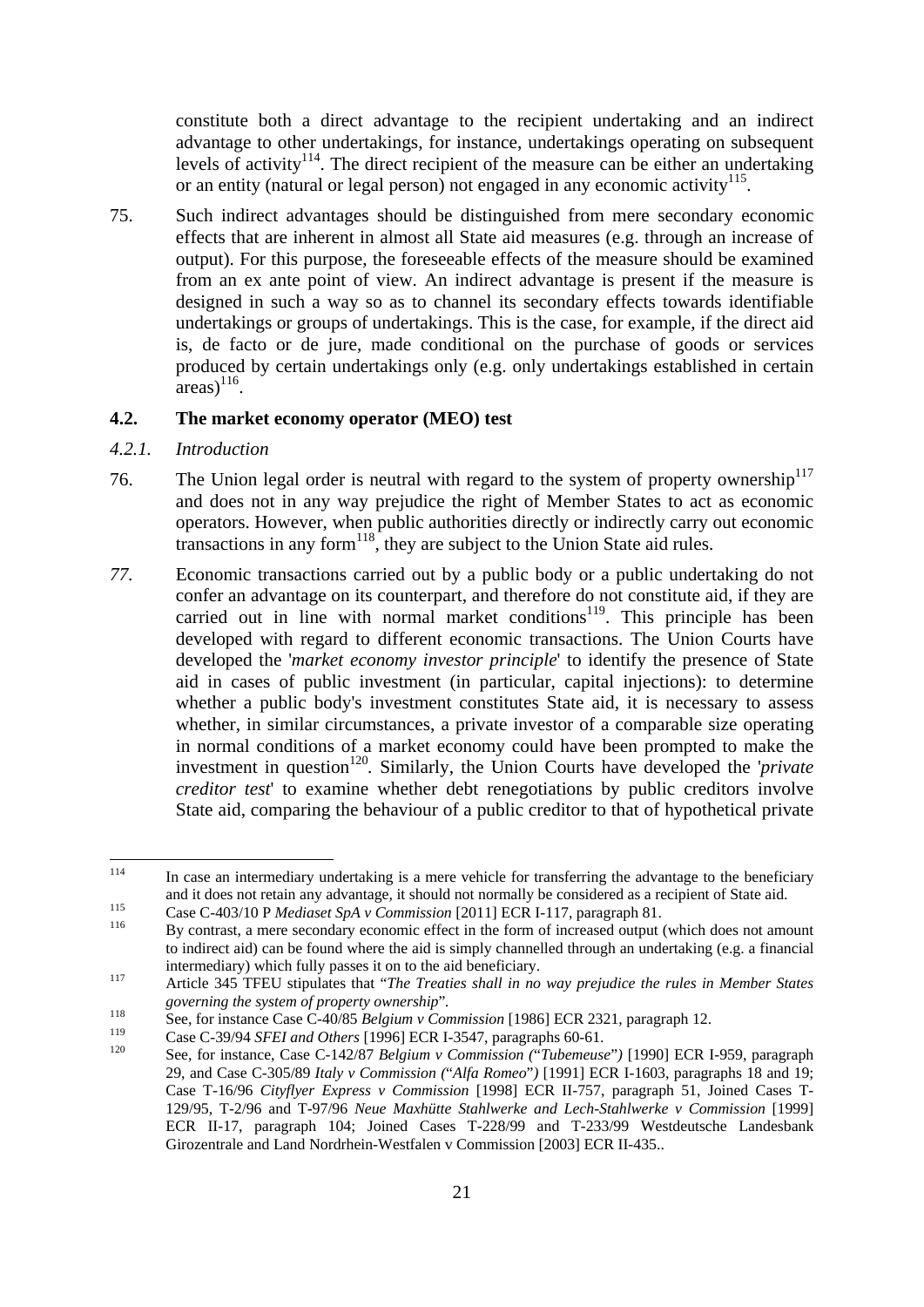creditors that find themselves in a similar situation $121$ . Finally, the Union Courts have developed the '*private vendor test*' to assess whether a sale carried out by a public body involves State aid, considering whether a private vendor, under normal market conditions, could have obtained the same or a better price<sup>122</sup>.

78. These principles or tests are variations of the same basic concept that the behaviour of public authorities or undertakings should be compared to that of similar private economic operators under normal market conditions to determine whether the economic transactions carried out by such authorities or undertakings grant an advantage to their counterparts. In this Communication, the Commission will therefore refer, in general terms, to the '*market economy operator'* ("MEO") test as the relevant method to assess whether a range of economic transactions carried out by public authorities, public bodies or public undertakings take place under normal market conditions and, therefore, whether they involve the granting of an advantage (which would not have occurred in normal market conditions) to the undertakings concerned. The general principles and the relevant criteria for applying the MEO test are detailed below.

#### <span id="page-21-0"></span>*4.2.2. General principles*

- 79. The purpose of the MEO test is to assess whether the State has granted an advantage to an undertaking by not acting like a market economy operator with regard to a certain transaction. In that respect, it is not relevant whether the intervention constitutes a rational means for the public authorities in order to pursue public policy (e.g. employment) considerations. Similarly, the profitability or unprofitability of the beneficiary is not in itself a decisive indicator for establishing whether or not the economic transaction in question is in line with market conditions. The decisive element is whether the public authorities acted as a market economy operator would have done in a similar situation. If this is not the case, the beneficiary undertaking has received an economic advantage which it would not have obtained under normal market conditions<sup>123</sup>, placing it in a more favourable position to that of its competitors $^{124}$ .
- 80. For the purpose of the MEO test, only the benefits and obligations linked to the situation of the State as an economic operator – to the exclusion of those linked to its situation as a public authority – are to be taken into account<sup>125</sup>. Indeed, the MEO test is not applicable if the State acts as a public authority rather than as an economic operator. If a State intervention is initiated for public policy reasons (for instance, for reasons of social or regional development), the State's behaviour may be rational

 $121$ 121 Case C-525/04 P *Spain v. Commission* [2007] ECR I-9947, Case C-73/11 P *Frucona v Commission*

<sup>[2013]</sup> ECR I-0000; Case C-256/97 *DMTransport* [1999] ECR I-3913.<br>Joined Cases T-268/08 and T-281/08 *Land Burgenland and Austria v Commission* [2012] ECR II-0000.<br>Joined Cases T-228/99 and T-233/99 *Westdeutsche Landesban* 

*Westfalen v Commission* [2003] ECR II-435, paragraph 208.<br>
See, to that effect, Case C-124/10 P *Commission v EDF* [2012], paragraph 90; Case C-387/92 *Banco Exterior de España* [1994] ECR I-877, paragraph 14, and Case C-6/97 *Italy v Commission*, paragraph 16. 125 Case C-124/10 P *Commission v EDF* [2012] ECR I-0000, paragraphs 79 to 81; Case 234/84 *Belgium v* 

*Commission* [1986] ECR 2263, paragraph 14; Case 40/85 *Belgium v Commission* [1986] ECR 2321, paragraph 13; Joined Cases C-278/92 to C-280/92 *Spain v Commission* [1994] ECR I 4103, paragraph 22; and Case C-334/99 *Germany v Commission* [2003] ECR I-1139, paragraph 134).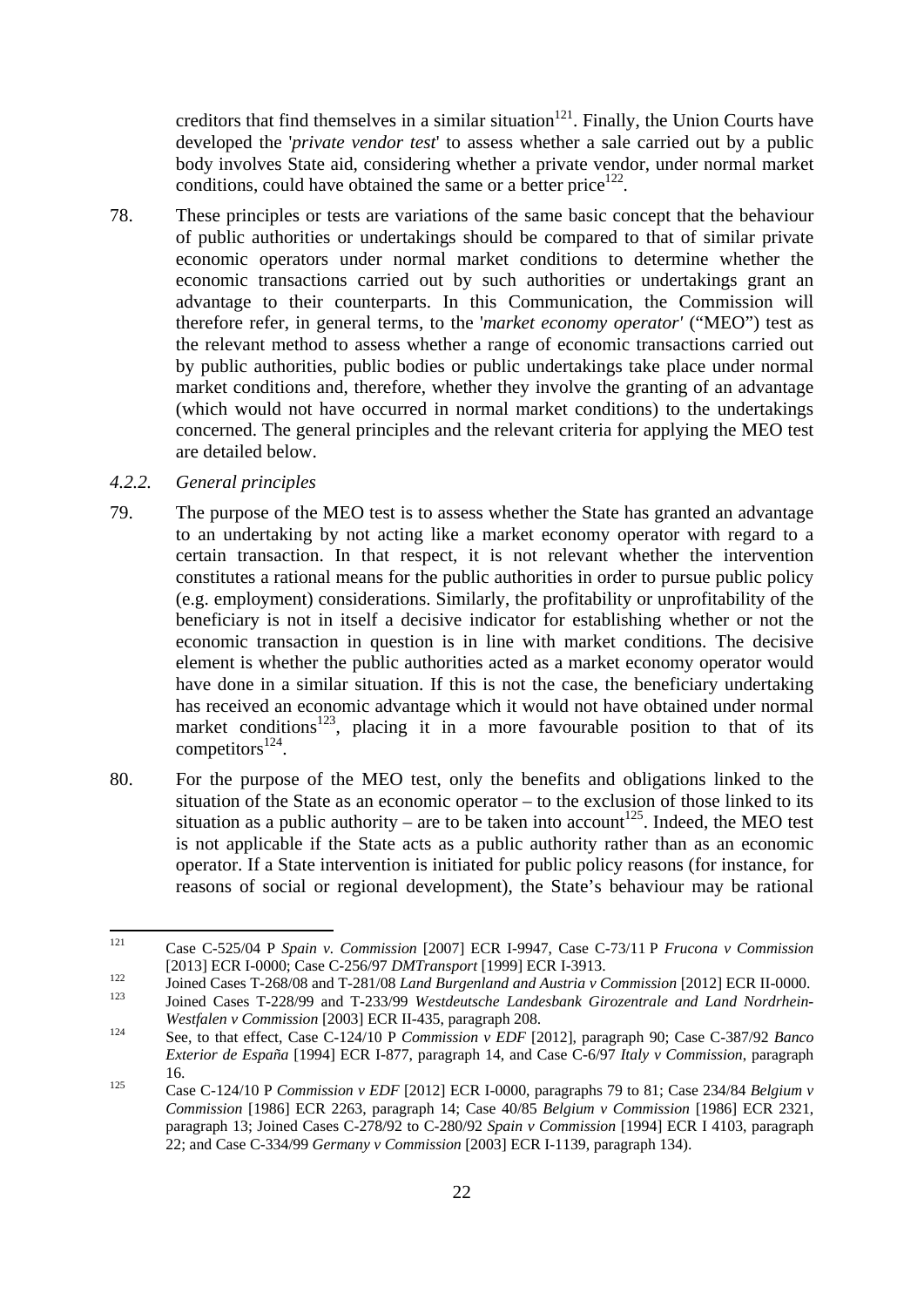from a public policy perspective, but at the same time not in line with market conditions, because market economy operators would not normally be guided by such considerations. Accordingly, the MEO test should be applied leaving aside all social, regional policy and sectoral considerations which relate to a Member State's role as a public authority<sup>126</sup>.

- 81. The assessment of whether a State intervention is in line with market conditions must be examined on an *ex-ante* basis, having regard to the information available at the time the intervention was decided upon<sup> $127$ </sup>. Any prudent market economy operator would normally carry out its own *ex-ante* assessment of the strategy and financial prospects of a project<sup>128</sup>, for instance, by means of a business plan.
- 82. Therefore, if a Member State argues that an economic transaction is in line with the MEO test, where there is doubt, it must provide evidence showing that the decision to carry out the transaction was taken, at the time, on the basis of economic evaluations comparable to those which, in similar circumstances, a rational private operator (with characteristic similar to those of the public body concerned) would have had carried out to determine the transaction's profitability or economic advantages<sup>129</sup>. For this purpose, evaluations made after the transaction was carried out, based on a retrospective finding that it was actually profitable or not, or on subsequent justifications of the course of action actually chosen, are not relevant  $130$ .
- 83. The assessment of whether a transaction is in line with market conditions must be carried out taking into account the effects of the transaction on the undertaking concerned without considering whether the specific means used to carry out that transaction would be available to market operators. For instance, the applicability of the MEO test cannot be ruled out simply because the means employed by the State are fiscal $131$ .
- 84. In certain cases, several consecutive measures of State intervention must, for the purposes of Article 107(1) TFEU, be regarded as a single intervention. That could be the case, in particular, where consecutive interventions are so closely linked to each other, especially having regard to their chronology, their purpose and the circumstances of the undertaking at the time of those interventions, that they are

<sup>126</sup> 126 Case C-124/10 P *Commission v EDF* [2012] ECR I-0000, paragraphs 79 to 81; Case 234/84 *Belgium v Commission* [1986] ECR 2263, paragraph 14; Case 40/85 *Belgium v Commission* [1986] ECR 2321, paragraph 13; Joined Cases C-278/92 to C-280/92 *Spain v Commission* [1994] ECR I 4103, paragraph 22; and Case C-334/99 *Germany v Commission* [2003] ECR I-1139, paragraph 134; Joined Cases T-228/99 and T-233/99 *Westdeutsche Landesbank Girozentrale and Land Nordrhein-Westfalen v Commission* [2003] ECR II-435; T-20/03 *Kahla Thüringen Porzellan v Commission* [2008] ECR II-2305, Case T-98/00 *Linde v Commission* [2002] ECR II-3961. 127 Case C-124/10 <sup>P</sup>*Commission v EDF* [2012] ECR I-0000, paragraphs 83-85 and 105, Case C-482/99

*France v Commission* [2002] ECR I-4397, paragraphs 71 and 72 and Case T-16/96 *Cityflyer Express v Commission* [1998] ECR II-757, paragraph 76.<br>
Case C-124/10 *Commission v EDF* [2012] ECR I-0000, paragraph 84, 85 and 105.

<sup>129</sup> The level of sophistication of such an *ex ante* assessment may vary depending on the complexity of the transaction concerned and the value of the assets, goods or services involved. Normally, such *ex ante* evaluations should be carried out with the support of experts with appropriate skills and experience. Such evaluations should always be based on objective criteria and should not be affected by policy considerations. Evaluations conducted by independent experts may provide an additional corroboration for the credibility of the assessment. 130 Case C-124/10 P *Commission v EDF* [2012] ECR I-0000, paragraph 85. 131 Case C-124/10 P *Commission v EDF* [2012] ECR I-0000, paragraph 88.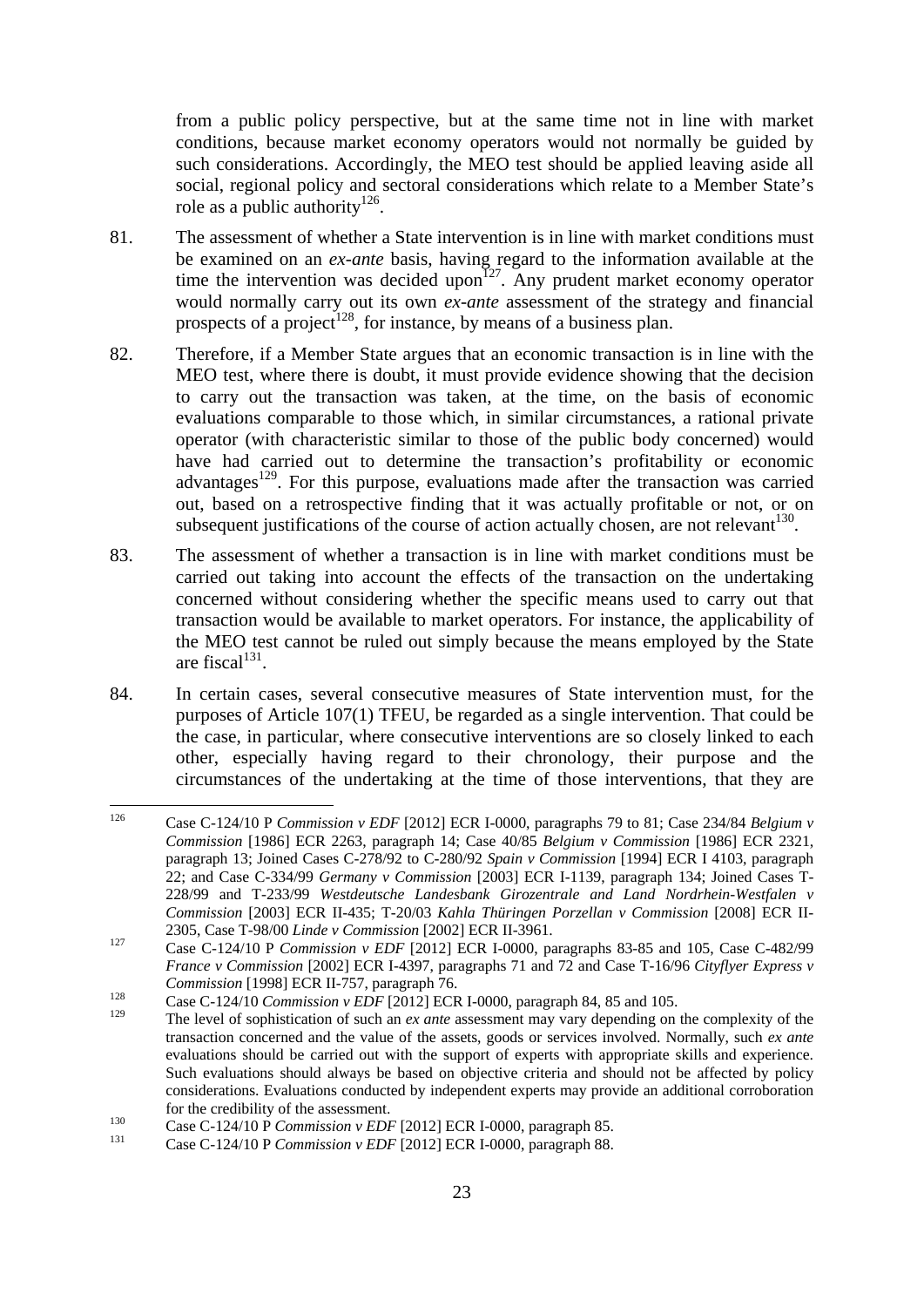inseparable from one another<sup>132</sup>. For instance, subsequent State interventions which take place in relation to the same undertaking in a relatively short period of time, are linked with each other, or were all planned or foreseeable at the time of the first intervention, should normally be assessed together. On the other hand, when the later intervention was a result of unforeseen events at the time of the earlier intervention $133$ the two measures should normally be assessed separately.

- 85. In order to assess whether certain transactions are in line with market conditions all the relevant circumstances should be considered. For instance, there can be exceptional circumstances in which the purchase of goods or services by a public authority, even if carried out at market prices, may not be considered in line with market conditions<sup>134</sup>
- <span id="page-23-0"></span>*4.2.3. Application of the MEO test*
- 86. When applying the MEO test, it is useful to distinguish between situations in which the transaction's compliance with market conditions can be established empirically by specific market data and situations in which, due to the absence of such data, the transaction's compliance with market conditions has to be assessed on the basis of other available methods.
- 4.2.3.1. Cases where compliance with market conditions can be empirically established
- 87. A transaction's compliance with market conditions can be empirically established through specific market data (i) when the transaction is carried out "*pari passu*" by public entities and private operators or (ii) when it concerns the sale and purchase of assets, goods and services (or other comparable transactions) carried out through an open, transparent non-discriminatory and unconditional tender procedure. In such cases, if the specific market data concerning the transaction show that it is not in line with market conditions, it would not normally be appropriate to use other assessment methodologies to reach a different conclusion<sup>135</sup>.
	- (i) *Pari passu* transactions

<sup>132</sup> 132 Joined Cases C-399/10 P and C-401/10 P *Bouygues SA, Bouygues Télécom SA v Commission* [2013] ECR I-0000, paragraph 104; Joined Cases T-415/05, T-416/05 and T-423/05 *Greece and Others v Commission* [2010] ECR II-4749, paragraph 177 and Case T-11/95 *BP Chemicals v Commission* [1998]

ECR II-3235, paragraphs 170 and 171.<br>
Commission Decision of 19 December 2012 in Case SA.35378 Financing of Berlin Brandenburg Airport, Germany OJ C 36, 8.2.2013, p. 10, recitals 14 to 33.<br>In Case T-14/96 *BAI v Commission* [1999] ECR II-139, the General Court held that, in the light of

specific circumstances of the case, it could be concluded that the purchase of travel vouchers by national authorities from P&O Ferries did not meet an actual need, thus the national authorities did not act in a manner similar to a private operator acting under normal market economy conditions. Accordingly, that purchase conferred an advantage on P&O Ferries which it would not have obtained under normal market conditions and all the sums paid in performance of the purchase agreement constituted State aid. 135 See to that effect, Joined Cases T-268/08 and T-281/08 *Land Burgenland and Austria v Commission*

<sup>(</sup>privatisation of Bank Burgenland) [2012] ECR II-0000, paragraph 72, where the General Court concluded that market prices established by valuation studies are not relevant if a proper tender has been carried out. In the latter case, the market price results from the offers actually and properly submitted in the tender procedure.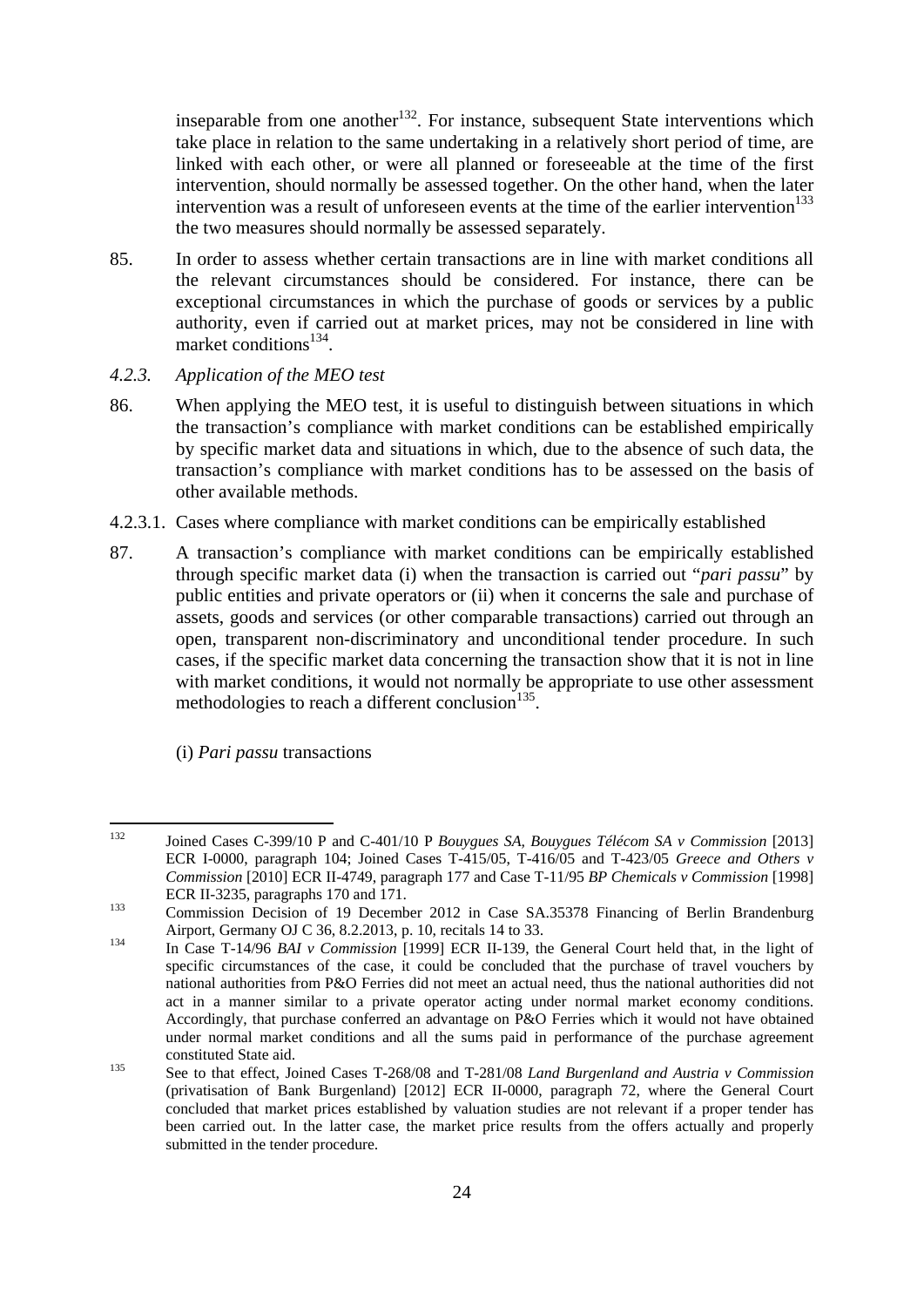- 88. When a transaction is carried out under the same terms and conditions (and therefore with the same level of risk and rewards) by public bodies and private operators who are in a comparable situation (a '*pari passu*' transaction)<sup>136</sup>, it can normally be inferred that such a transaction is in line with market conditions<sup>137</sup>. On the contrary, if public bodies and private operators who are in a comparable situation take part in the same transaction at the same time but under different terms or conditions, this normally indicates that the intervention of the public body is not in line with market  $conditions<sup>138</sup>$ .
- 89. In particular, to consider a transaction '*pari passu*', the following criteria should be assessed:
	- (1) whether the intervention of the public bodies and private operators is decided and carried out at the same time (i.e. the interventions are "concomitant") or whether there is a time lapse and a change of economic circumstances has taken place between those interventions,
	- (2) whether the terms and conditions of the transaction are the same for the public entities and all private operators involved, also taking into account the possibility of increasing or decreasing the level of risk over time,
	- (3) whether the intervention of the private operators has real economic significance and is not merely symbolic or marginal<sup>139</sup>, and
	- (4) whether the starting position of the public entities and the private operators involved is comparable with regard to the transaction, taking into account, for instance, their previous exposure vis-à-vis the undertakings concerned (see section [4.2.3.3\)](#page-29-0), the possible synergies which can be achieved<sup>140</sup>, the extent to which the different investors bear similar transaction costs<sup>141</sup>, or any other circumstance specific to the

<sup>136</sup> 136 The terms and conditions cannot be considered to be the same if public bodies and private operators intervene on the same terms but at different moments, following a change in the economic situation.<br>See, in that regard, Case T-296/97 Alitalia v Commission [2000] ECR II-3871, paragraph 81.<br>However, if the transactions ar

terms and conditions are different does not provide any decisive indication (positive or negative) as to whether the transaction carried out by the public body is in line with market conditions.

<sup>&</sup>lt;sup>139</sup> For instance, in the Citynet Amsterdam case, the Commission considered that two private operators taking up one-third of the total equity investments in a company (considering also the overall shareholding structure and that their shares are sufficient to form a blocking minority regarding any strategic decision of the company) could be considered economically significant (see Commission Decision 2008/729/EC of 11 December 2007 on State aid C53/2006 Citynet Amsterdam, the Netherlands. OJ L 247, 16.9.2008, p. 27 recitals 96-100). By contrast, in case N429/2010 Agricultural Bank of Greece (ATE), OJ C 317, 29.10.2011, p. 5, the private participation reached only 10% of the investment, as opposed to 90% by the State, so that the Commission concluded that *'pari passu'* conditions were not met, since the capital injected by the State was neither accompanied by a comparable participation of a private shareholder nor proportionate to the number of shares held by the

State. See also Case T-296/97 *Alitalia v Commission* [2000] ECR II-3871, paragraph 81.<br><sup>140</sup> They must also have the same industrial rationale, Commission Decision 2005/137/EC on State aid C25/2002 Participation financière de la Région wallonne dans l'entreprise CARSID - Acier *CECA*, OJ L 47, 18.2.2005, p. 28 recitals 67 to 70.<br>Transaction costs may relate to the costs that the respective investors incur for the purpose of screening

and selecting the investment project, arranging the terms of the contract or monitoring the performance over the lifetime of the contract. For instance, where publicly owned banks consistently bear the costs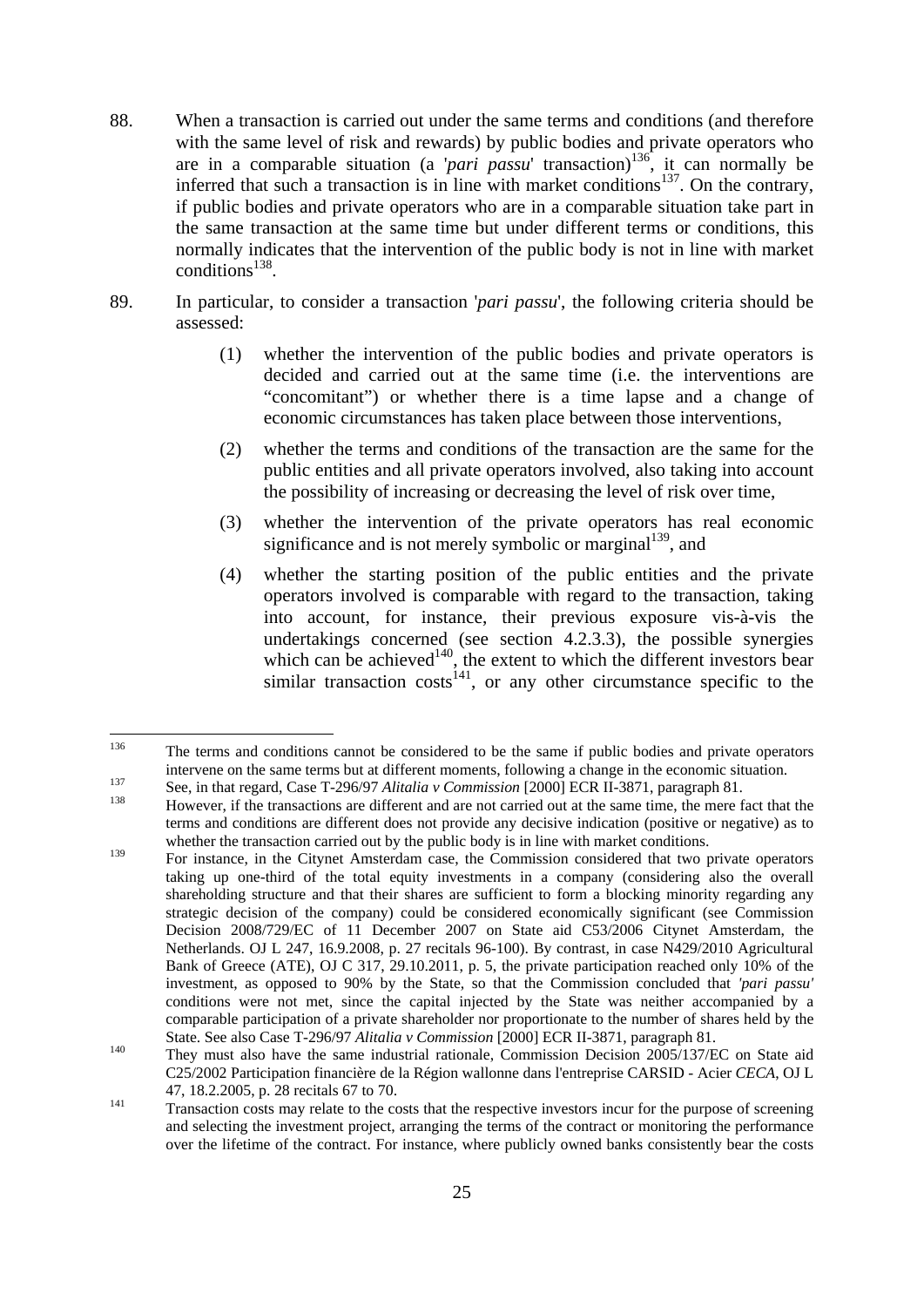private or the public operator which could distort the comparison. Naturally, the decision taken by the private operator should not have been influenced by public authorities.

90. The '*pari passu'* condition may not be applicable where public involvement is a strict requirement for the participation of the private operators to participate in the transaction, since this might indicate that the public entity concerned is able to provide a unique contribution to the transaction which no market operator can replicate.

(ii) The sale and purchase of assets, goods and services (or other comparable transactions) through open, transparent, non-discriminatory and unconditional tenders

- 91. If the sale and purchase of assets, goods and services (or other comparable transactions<sup>142</sup>) are carried out following an open, transparent, sufficiently wellpublicised, non-discriminatory and unconditional tender procedure, in compliance with the principles of the Public procurement Directives<sup>143</sup> (even in cases where those Public procurement Directives are not as such applicable), it can be presumed that those transactions are in line with market conditions.
- 92. A tender procedure complying with these principles must meet the following criteria:
- 93. A tender has to be open to allow all interested and qualified bidders to participate in the process. As regards the characteristics of the tender, an 'open procedure'<sup>144</sup> in line with the requirement of the public procurement rules is certainly acceptable, but a 'restricted procedure'145 can also be considered sufficient to establish the market price, unless interested operators are prevented from tendering without valid  $reasons<sup>146</sup>$ .
- 94. The procedure has to be transparent, in order to allow all interested tenderers to be equally and reasonably informed at each stage of the tender procedure. Accessibility of information, sufficient time for interested tenderers, and the clarity of the selection and award criteria are all crucial elements for a transparent selection procedure. A tender has to be sufficiently well-publicised, so that it can come to the notice of all potential buyers. The degree of publicity needed to ensure sufficient publication in a

**.** 

public supply contracts and public service contracts (OJ L 134, 30.4.2004, p. 114).<br>
Article 1(11)(a) of Directive 2004/18/EC, Article 1(9)(a) of Directive 2004/17/EC.<br>
Article 1(11)(b) of Directive 2004/18/EC, Article 1(9 wide discretion upon the adjudicating authority and may restrict the participation of interested operators. Therefore, these procedures can only be deemed sufficient to establish market prices in exceptional cases. The negotiated procedure without publication of a contract notice cannot ensure that the procedure leads to the selection of the tenderer capable of providing those services at the market price. See paragraph 66 of the SGEI Communication, OJ C 8, 11.1.2012, p. 4.

of screening investment projects for loan financing, the mere fact that private investors co-invest at the same interest rate is not sufficient to exclude aid.<br><sup>142</sup> For instance, the lease of certain goods or the grant of concessions for the commercial exploitation of

natural resources.<br>Directive 2004/17/EC of the European Parliament and of the Council of 31 March 2004 coordinating

the procurement procedures of entities operating in the water, energy, transport and postal services sectors (OJ L 134, 30.4.2004, p. 1) and Directive 2004/18/EC of the European Parliament and of the Council of 31 March 2004 on the coordination of procedures for the award of public works contracts,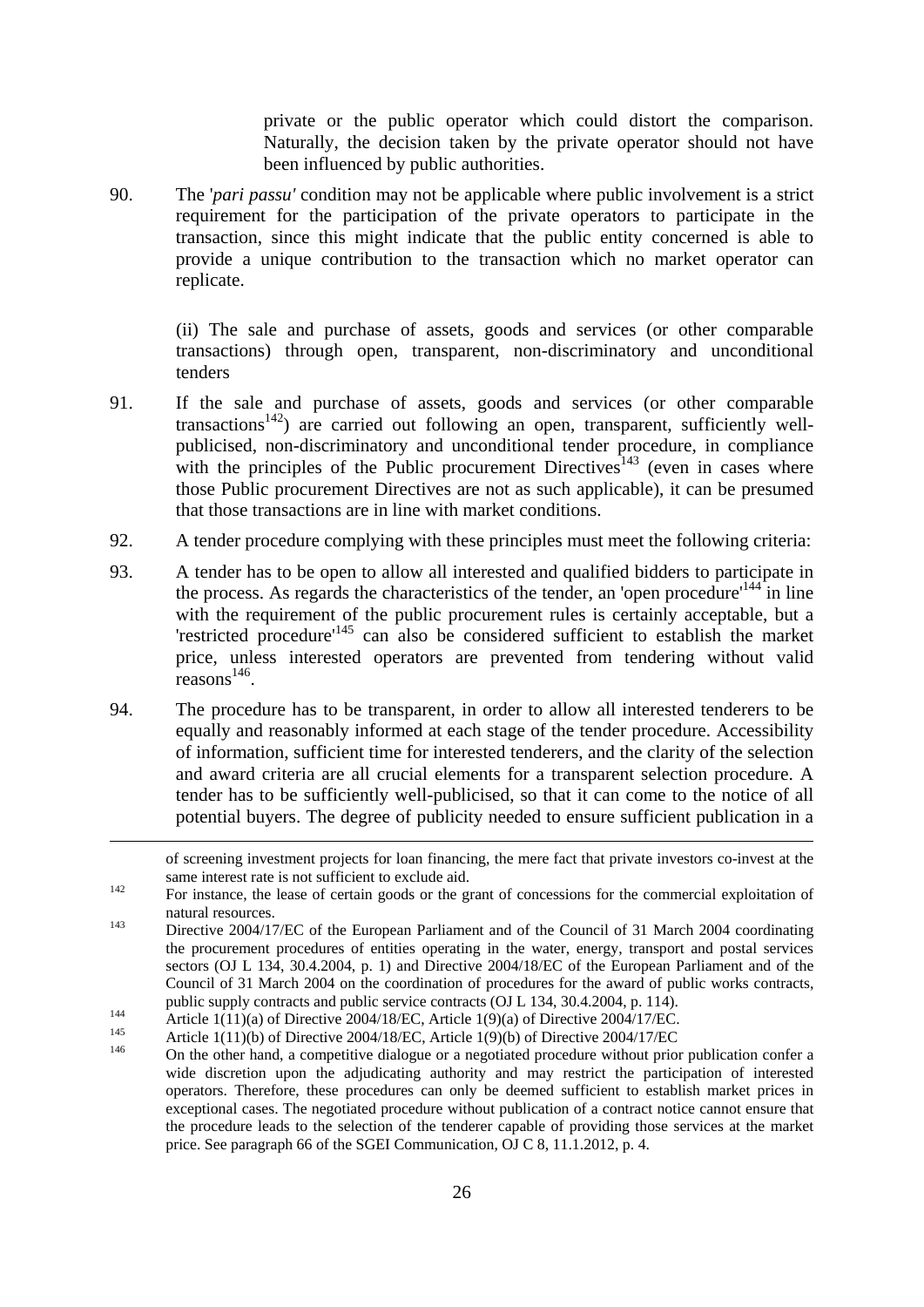given case depends on the characteristics of the assets, goods and services to be sold. Assets, goods and services which, in view of their high value or other features may attract investors operating on a Europe-wide or international scale, should be publicised in such a manner so as to attract potential buyers operating on a Europewide or international scale.

- 95. Equal and non-discriminatory treatment of all bidders, objective selection and award criteria specified in advance of the process are indispensable conditions for ensuring the resulting transaction is in line with market conditions. To guarantee equal treatment, the criteria for the award of the contract should enable tenders to be compared and assessed objectively.
- 96. A tender for the sale of assets, goods or services is unconditional when any potential buyer, irrespective of whether or not he runs certain businesses, is generally free to acquire the assets, goods and services to be sold and to use them for his own purposes. If there is a condition that the purchaser is to assume special obligations other than those arising from general domestic law or decision of the planning authorities - for the benefit of the public authorities or in the general public interest, the tender cannot be considered unconditional.
- 97. When public bodies sell assets, goods and services, the only relevant criterion for selecting the buyer should be the highest price $147$ , also taking into account the requested contractual arrangements (e.g. the vendor's sales guarantee or other post sale commitments). Only credible<sup>148</sup> and binding offers should be considered<sup>149</sup>.
- 98. When public bodies buy assets, goods and services, any specific conditions attached to the tender should be closely and objectively related to the subject matter of the contract and should allow for the most economically advantageous offer to match the value of the market $^{150}$ .
- 99. To establish a market price, the tender must give rise to a sufficient level of competition to be qualified as a competitive tender process. In the case of procedures where it is apparent that only one operator is realistically able to submit a credible bid, the tender cannot be deemed competitive and thus cannot be considered to adequately establish the market price for the transaction.

<sup>147</sup> 147 Joined Cases T-268/08 and T-281/08 *Land Burgenland and Austria v Commission* [2012], paragraph 87. 148 An unsolicited bid can also be credible, depending on the circumstances of the case, and in particular if

the bid is binding (see Case T-244/08 *Konsum Nord v Commission* [2011], paragraphs 73 to 75).

<sup>149</sup> For instance, mere announcements without binding requirements would not be considered in the tender procedure: see Joined Cases T-268/08 and T-281/08 *Land Burgenland and Austria v Commission* [2012], paragraph 87 and Case T-244/08 *Konsum Nord v Commission* [2011], paragraphs 67 and 75.

<sup>[2012],</sup> paragraph 87 and Case T-244/08 *Konsum Nord v Commission* [2011], paragraphs 67 and 75. 150 The criteria should be defined in such a way so as to allow for an effective competition that leaves the successful bidder with a normal return, not more. In practice, this implies the use of tenders which put significant weight on the "price" component of the bid or which are otherwise likely to achieve a competitive outcome (e.g. certain reverse tenders with sufficiently clear-cut award criteria).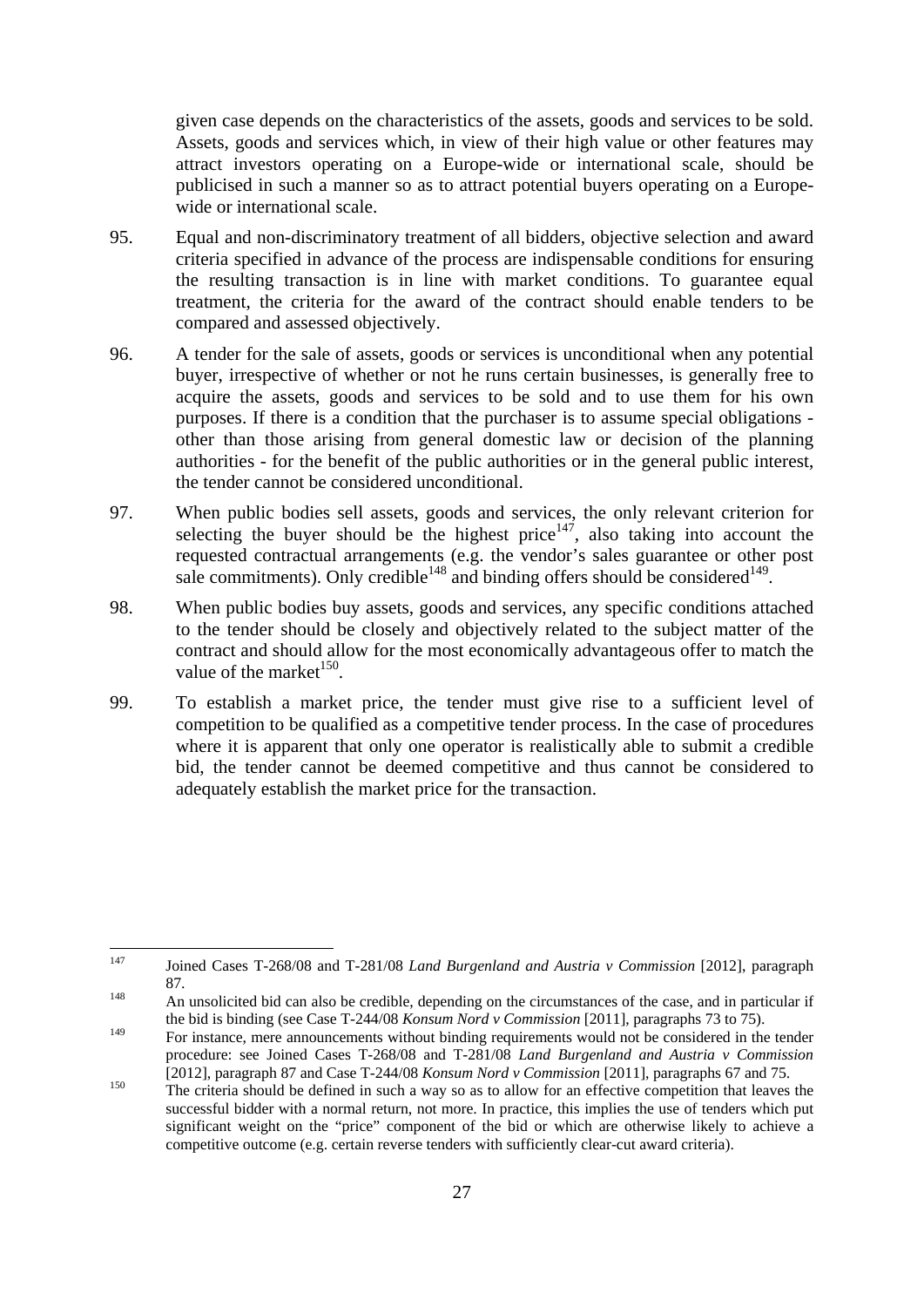- 4.2.3.2. Establishing whether a transaction is in line with market conditions on the basis of benchmarking or other assessment methods
- *100.* If it cannot be empirically established that a transaction is in line with market conditions through specific market data as indicated above, this can be assessed through (i) benchmarking or (ii) other assessment methods $^{151}$ .

(i) Benchmarking

- *101.* To establish whether a transaction is in line with market conditions, it can be assessed in the light of the terms and conditions under which comparable transactions carried out by comparable private operators have taken place in comparable situations (benchmarking).
- 102. To identify an appropriate benchmark, it is necessary to pay particular attention to the kind of operator concerned (e.g. a group holding, an operative company, a speculative fund, or a long-term investor seeking to secure profits in the longer run), the type of transaction at stake (e.g. equity participation or debt transaction) and the market(s) concerned (e.g. financial markets, fast-growing technology markets, utility or infrastructure markets). The timing of the transactions is also particularly relevant when significant economic developments have taken place. Where appropriate, the available market benchmarks may need to be adjusted according to the specific features of the State transaction (for instance, the situation of the beneficiary undertaking and of the relevant market)<sup>152</sup>. Benchmarking may not be an appropriate method to establish market prices if the available benchmarks have not been defined with regard to market considerations or the existing prices are significantly distorted by public interventions.
- 103. Benchmarking often does not establish one "precise" reference value, but rather it establishes a range of possible values by assessing a set of comparable transactions. Where the aim of the assessment is to consider whether or not the State intervention is in line with market conditions or not, it is normally appropriate to consider measures of central tendency such as the average or the median of the set of comparable transactions. In certain cases, where there is a considerable variation surrounding the measure of central tendency, it may be more appropriate to focus on the median than on the average.

(ii) Other assessment methods

104. If none of the above assessment criteria apply, the fact that a transaction is in line with market conditions can be established on the basis of a generally-accepted, standard assessment methodology<sup>153</sup>. Such a methodology must be based on the  $a$ vailable objective, verifiable and reliable data<sup>154</sup>, which should be sufficiently detailed and should reflect the economic situation at the time at which the transaction was decided, taking into account the level of risk and future expectations<sup>155</sup>.

<sup>151</sup> When the market price is set through 'pari passu' or tender transactions, these results cannot be disputed by other assessment methodologies – such as by independent studies (see Joined Cases T-268/08 and T-281/08 Land Burgenland and Austria v Commission [2012], paragraph 72.

<sup>281/08</sup> *Land Burgenland and Austria v Commission* [2012], paragraph 72. 152 See Joined Cases T-228/99 and T-233/99 *Westdeutsche Landesbank Girozentrale and Land Nordrhein-*

Westfalen v Commission [2003] ECR II-435, paragraph 251.<br>
See Case T-366/00 Scott v Commission [2007] ECR II-797, paragraph 134.<br>
See Case T-274/01 Valmont Nederland BV v Commission [2004] ECR II-3145, paragraph 71.<br>
See C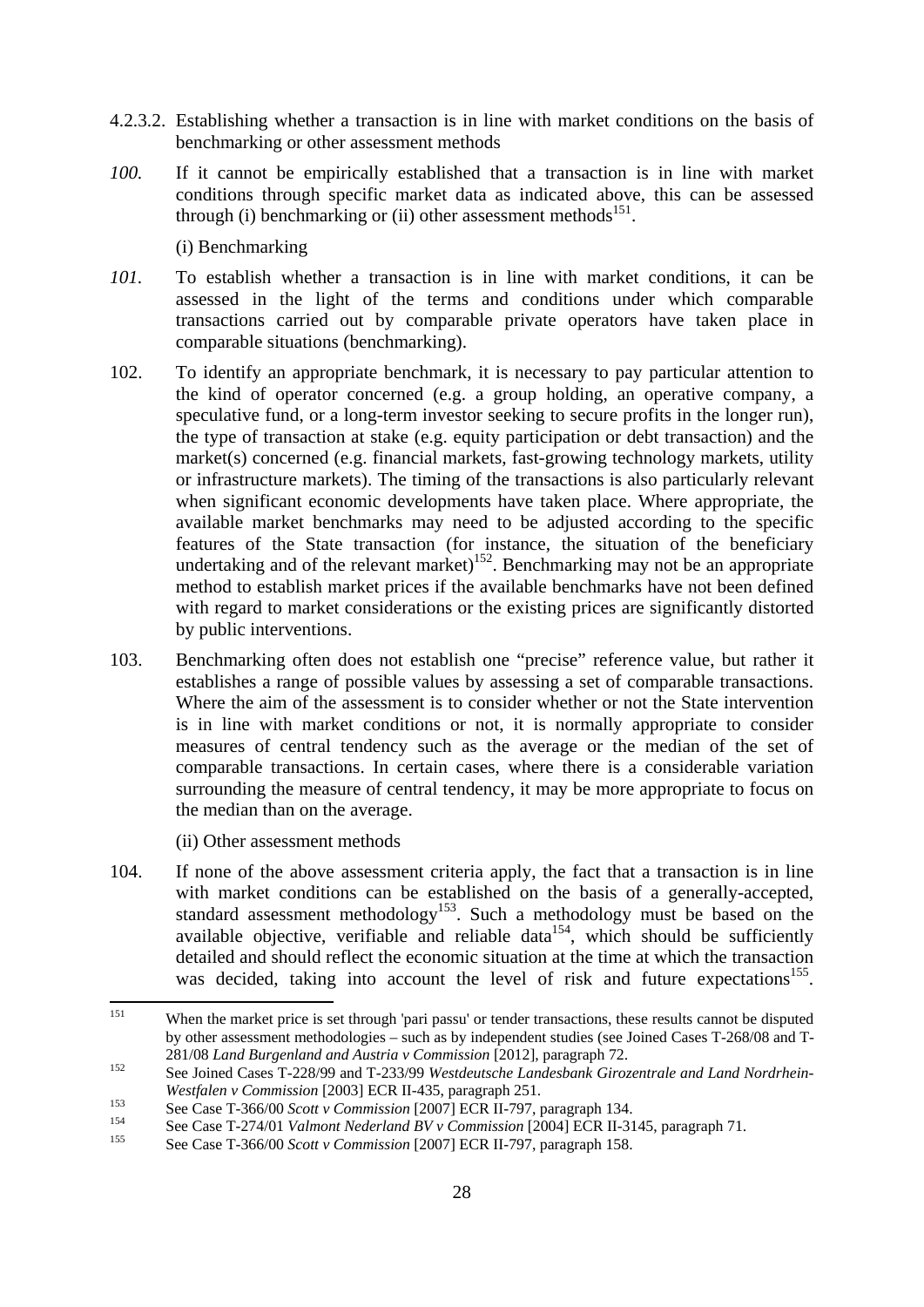Depending on the value of the transaction, the robustness of the evaluation should normally be corroborated by performing a sensitivity analysis, assessing different business scenarios, preparing contingency plans and comparing the results with alternative evaluation methodologies. A new (ex-ante) valuation may need to be carried out if the transaction is delayed and it is necessary to take into account recent changes in market conditions.

- 105. As an example, a widely accepted standard methodology to determine the (annual) return on investments is to calculate the internal rate of return  $\text{IRR}\text{)}^{156}$ . One can also evaluate the investment decision in terms of the Net Present Value (NPV)<sup>157</sup>, which produces results equivalent to the IRR in most cases<sup>158</sup>. To assess whether the investment is carried out on market terms, the return on the investment must be compared to the normal expected market return. A normal expected return (or cost of capital of the investment) can be defined as the average expected return that the market requires from the investment on the basis of generally accepted criteria, notably, the risk of the investment, taking into account the financial position of the company and the specific features of the sector, the region or the country. If this normal return cannot be reasonably expected, then the investment would most likely not be pursued on market terms. In general, the riskier the project, the higher the rate of return that fund providers will demand, i.e. the higher the cost of capital.
- 106. Choosing an adequate assessment methodology could depend on the market situation<sup>159</sup>, data availability or the type of transaction<sup>160</sup>. For instance, whereas an

<sup>156</sup> 156 The IRR is not based on accounting earnings in a given year, but takes into account the stream of future cash flows that the investor expects to receive over the entire lifetime of the investment. It is defined as the discount rate for which the NPV of a stream of cash flows equals zero.<br><sup>157</sup> The NPV is the difference between the positive and negative cash flows over the lifetime of the

investment, discounted at the appropriate return (the cost of capital).<br>
There is a perfect correlation between NPV and IRR in cases where the IRR is equal to the opportunity

cost of the investor. Where the NPV of an investment is positive, this implies that the project has an IRR that exceeds the required rate of return (opportunity cost of the investor). In that case, the investment is worth carrying out. If the project has an NPV that is equal to zero, the IRR of the project equals the required rate of return. In that case, the investor is indifferent between carrying out the investment and investing elsewhere. Where the NPV is negative, the IRR is below the cost of capital and the investment is not profitable enough as there are better opportunities elsewhere. Where the IRR and the NPV lead to different investment decisions (such a difference in result could arise, in particular, in mutually exclusive projects), the NPV method should in principle be preferred in line with market practice.

<sup>&</sup>lt;sup>159</sup> For instance, in the case of a liquidation of a company, a valuation based on liquidation value or based on asset value could be the most adequate assessment methods.<br>For instance, in the case of land sales, when the comparative method (benchmarking) may not be

appropriate and other generally accepted methods appear to fail to accurately establish the land value, an alternative method could be employed, such as the Vergleichspreissystem valuation method proposed by Germany (endorsed for agricultural and forestry land in Commission Decision on State aid SA.33167 Proposed alternative method to evaluate agriculture and forestry land in Germany when sold by public authorities, OJ C 43, 15.2.2013, p. 7). However, "*[…] it cannot be ruled out that, in certain instances, the method laid down in that provision of national law may lead to a result far removed from market value. In such circumstances, pursuant to the obligation on all the organs of the State, including the national courts and administrative authorities, to set aside a rule of national law which is contrary to EU law, those courts or administrative authorities which are responsible for the application of that rule are required to disapply the provision of national law in question"*. Case C-239/09 Seydaland Vereinigte Agrarbetriebe GmbH & Co. KG v. BVVG Bodenverwertungs- und -verwaltungs GmbH [2010] ECR I-13083, paragraph 52.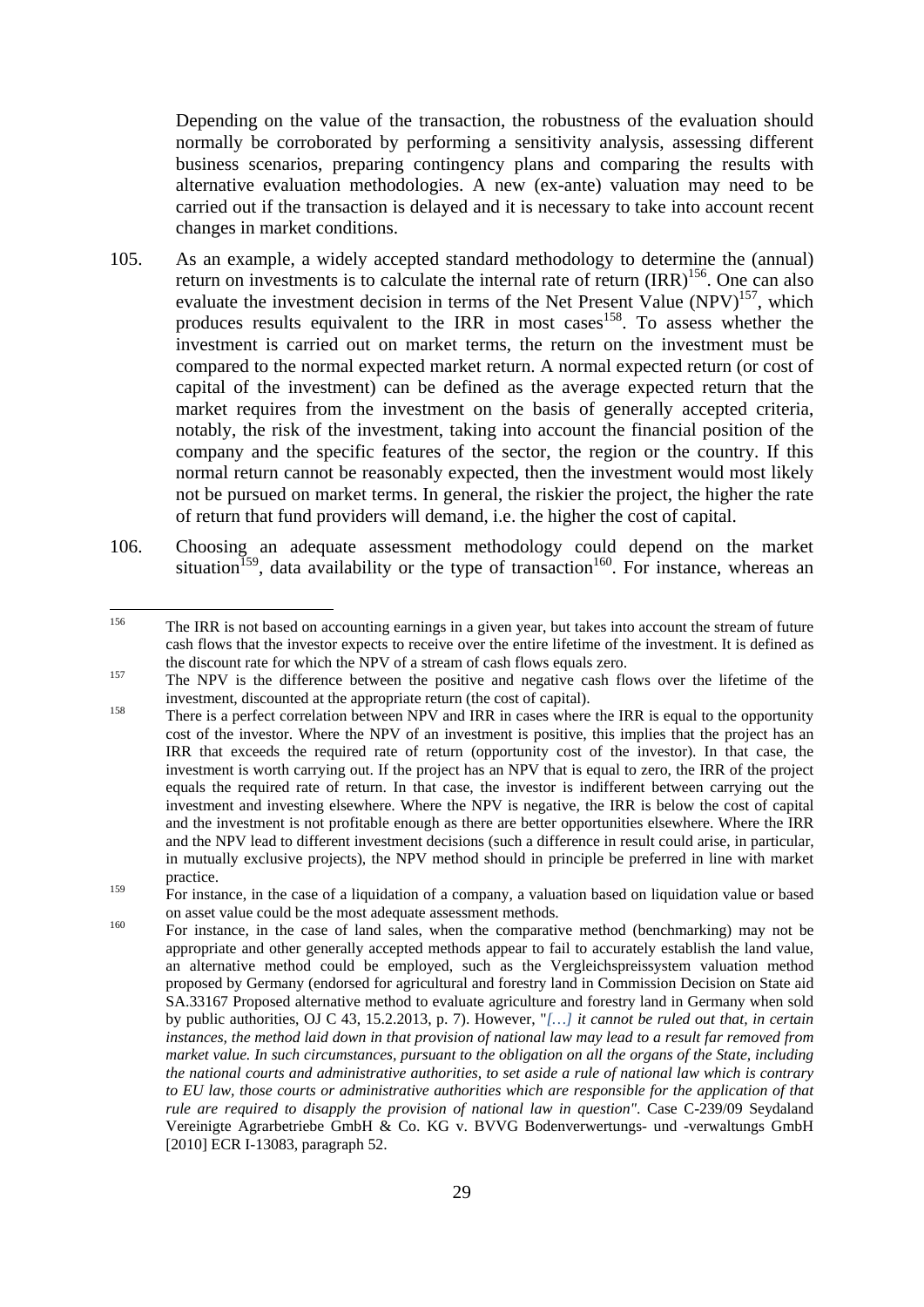investor seeks to generate a profit by investing in undertakings (in which case IRR or NPV are likely to be the most adequate method), a creditor seeks to obtain payment of sums owed to it (the principal sum and any interest) by a debtor within the contractually and legally determined period <sup>161</sup> (in which case the evaluation of collateral, e.g. the asset value, could be more relevant).

- 107. Methods to establish the IRR or NPV of an investment do not typically result in one precise value that could be accepted as the only possible market price, but rather in a range of possible market prices (depending on the economic, legal and other specific circumstances of the transaction inherent in to the assessment method). Where the aim of the assessment is to consider whether the State intervention is in line with market conditions, it is normally appropriate to consider measures of central tendency, such as the average or the median of the set of comparable transactions.
- 108. Prudent MEOs typically assess their interventions by using several different methodologies (for instance, NPV calculations are validated by benchmarking methods) to corroborate the estimates. The different methodologies converging at the same value will provide a further indication for establishing a genuine market price. Thus, the presence of complementary valuation methodologies corroborating each other's findings will be considered a positive indication when assessing whether a transaction is in line with market conditions.
- <span id="page-29-0"></span>4.2.3.3. Counterfactual analysis in the case of prior exposure to the undertaking concerned
- 109. The fact that the public entity concerned has prior economic exposure to an undertaking (for instance, if it is an equity holder or if it has provided loans or guarantees) should be taken into consideration when examining whether a transaction is in line with market conditions. However, such prior exposure should not in itself be the result of previous State aid<sup>162</sup> or of an intervention that was not carried out on market terms<sup>163</sup>.
- 110. Prior exposure due to interventions carried out on market terms must be considered in the framework of counterfactual scenarios for the purpose of the MEO test. For instance, in the case of an equity or debt intervention in a public company in difficulty, the expected return on such an investment should be compared with the expected return in the counterfactual scenario of the liquidation of the company. In the event that liquidation provides higher gains or lower losses, a prudent market operator would choose that option<sup>164</sup>. For this purpose, the liquidation costs to be considered should not include costs linked to the responsibilities of the public authorities, but only costs that a rational market economy operator would incur<sup>165</sup>,

<sup>161</sup> 161 See, for instance, Case C-342/96 *Spain v Commission* [1999] ECR I-2459, paragraph 46, and Case C-256/97 *DMTransport* [1999] ECR I-3913, paragraph 24. 162 See Case C-334/99 *Germany* v *Commission* [2003] ECR I-1139, paragraphs 133 to 141; Joined Cases

T-268/08 and T-281/08 [2012] *Land Burgenland and Austria v Commission* ECR II-0000, paragraphs 155 to 159, and Joined Cases T-228/99 and T-233/99 *Westdeutsche Landesbank Girozentrale and Land Nordrhein-Westfalen v Commission* [2003] ECR II-435, paragraphs 313 to 315.<br>
Case C-334/99 *Germany v Commission* [2003] ECR I-1139, paragraphs 137 to 142.<br>
See, to that effect, Case T-296/97 *Alitalia v Commission* [2000

*Frucona v Commission* [2013] ECR I-0000, paragraphs 79 and 80.<br>
Case C-334/99 *Germany v Commission* [2003] ECR I-1139, paragraphs 140.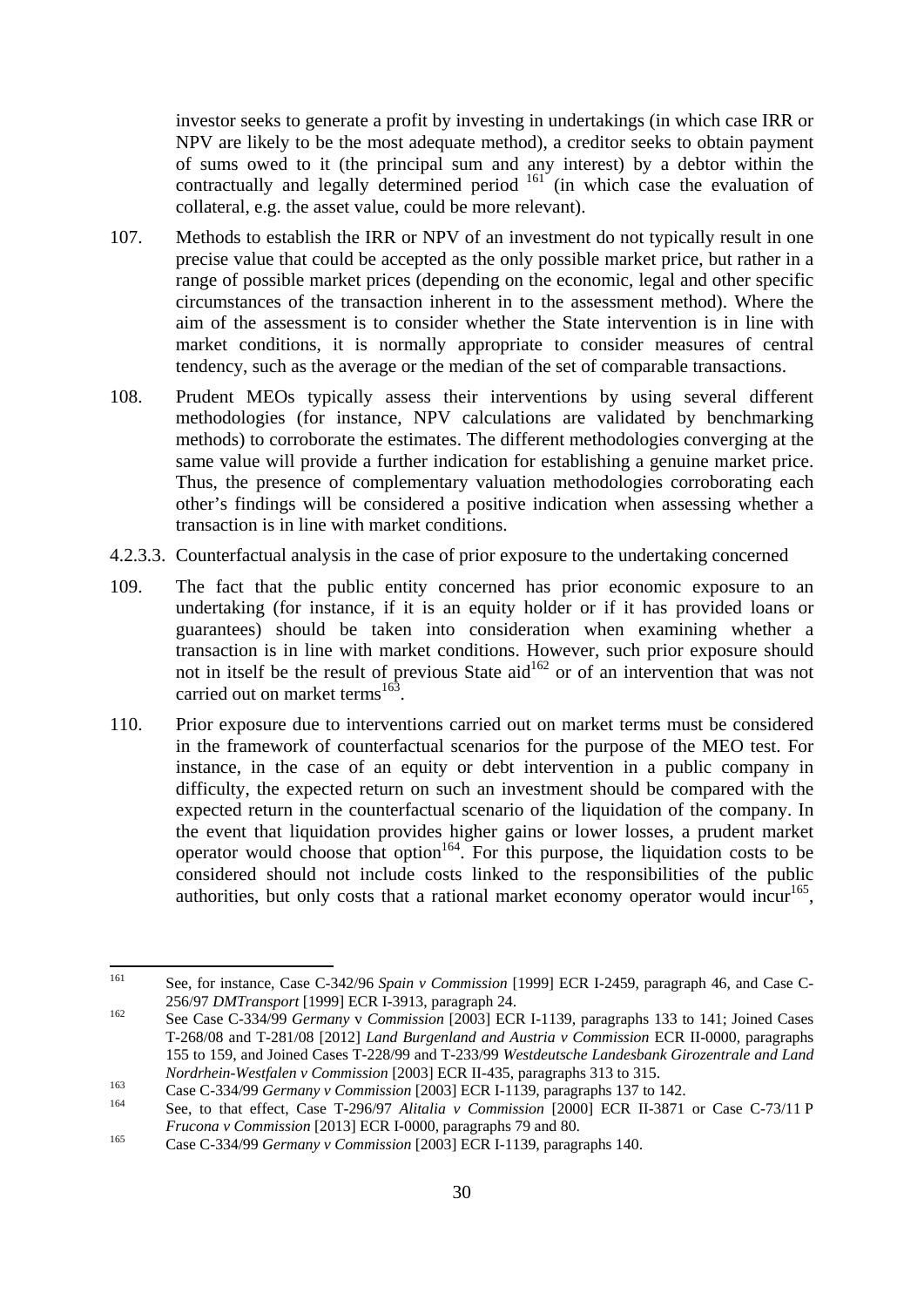also taking into account the evolution of the social, economic and environmental context in which it operates $166$ .

- 4.2.3.4. Specific considerations to establish whether the terms for loans and guarantees are in line with market prices
- 111. As for any other transaction, loans and guarantees granted by public entities (including public undertakings) may entail State aid if they are not in line with market terms.
- 112. As for guarantees, a triangular situation involving a public entity as a guarantor, the borrower and the lender normally has to be analysed<sup>167</sup>. In most cases, aid could only be present at the level of the borrower, as the public guarantee may grant him an advantage, by enabling him to borrow at a rate that he would not have been able to obtain on the market without the guarantee<sup>168</sup> (or to borrow in a situation where, exceptionally, no loan could have been obtained on the market at whichever rate). However, under certain specific circumstances, the grant of a public guarantee might also entail aid to the lender, in particular where the guarantee is given ex post on an existing obligation between lender and borrower, or where a guaranteed loan is used to pay back a non-guaranteed one<sup>169</sup>.
- 113. Any guarantee granted on more favourable terms than market conditions, taking into account the economic situation of the borrower, confers an advantage on the latter (who pays a fee that does not appropriately reflect the risk that the guarantor assumes)170. In general, unlimited guarantees are not in line with normal market conditions. This also applies to implicit guarantees stemming from the State liability for debts of insolvent public undertakings sheltered from ordinary bankruptcy rules $^{171}$ .
- 114. In the absence of empirical market information on a specific debt transaction, the debt instrument's compliance with market conditions may be established on the basis of a comparison with comparable market transactions (i.e. through benchmarking). In the case of loans and guarantees, information on the financing costs of the company may, for example, be obtained from other (recent) loans taken by the company in question, from yields on bonds issued by the company or from credit default swap (CDS) spreads on that company. Comparable market transactions may be also similar loan/guarantee transactions undertaken by a sample of comparator companies, bonds issued by a sample of comparator companies or CDS spreads on a

<sup>166</sup> 166 Case T-565/08 *Corsica Ferries France v Commission* [2012] ECR II-0000, paragraphs 79 to 84. The General Court confirmed in this case that, in principle, it might be economically rational in the long term for private investors, in particular larger groups of companies, to pay complementary indemnities (for instance, to protect the brand image of a group). However, the necessity of paying such complementary indemnities should be demonstrated thoroughly in the concrete case for which activities the protection of the image is needed and that such payments are an established practice amongst private companies in similar circumstances (mere examples are not sufficient).<br><sup>167</sup> On the assessment to be carried out concerning the possible grant of State aid in the form of a

guarantee, see also the Commission Notice on the application of Articles 87 and 88 of the EC Treaty to State aid in the form of guarantees (2008/C 155/02), which is integrated but not replaced by the present

notice.<br>
1<sup>68</sup> See Case C-275/10, *Residex Capital v Gemeente Rotterdam*, not yet published, paragraph 39.<br>
<sup>169</sup> See Case G 275/10, *Residex Capital v Guyente Rotterdam*, not yet published, paragraph 42.

<sup>&</sup>lt;sup>169</sup> See Case C-275/10, *Residex Capital v Gemeente Rotterdam*, not yet published, paragraph 42.<br>
<sup>170</sup> See Case T-154/10, *France v European Commission*, not yet published, paragraph 106.<br>
See Case T-154/10, *France v E*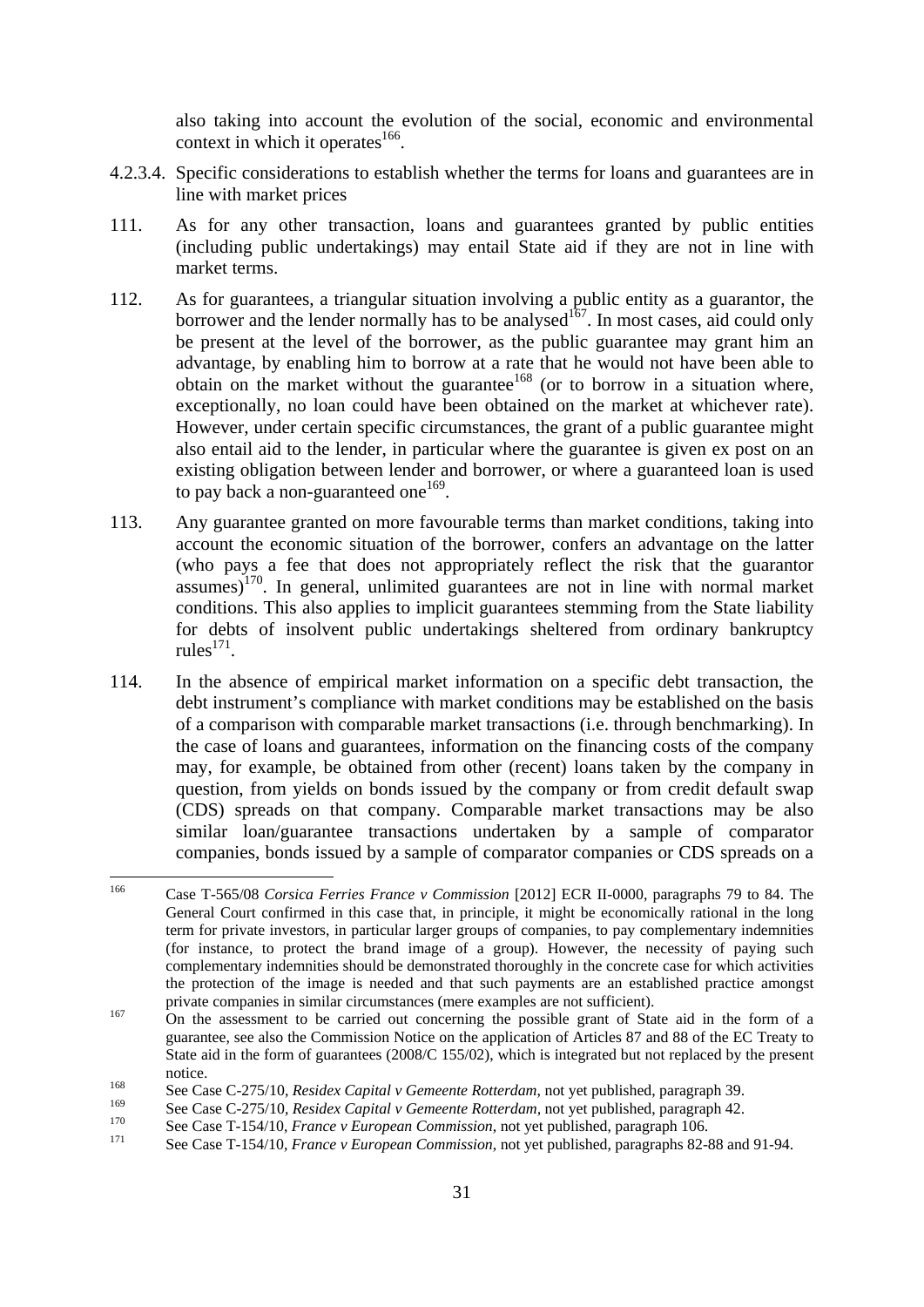sample of comparator companies. In the case of guarantees, if no corresponding price benchmark can be found on the financial markets, the total financing cost of the guaranteed loan, including the interest rate of the loan and the guarantee premium, should be compared to the market price of a similar non-guaranteed loan. Benchmarking methods may be complemented with assessment methods based on the return on capital $1^{172}$ .

- 115. To further facilitate the assessment whether a measure complies with the MEO test for public authorities, the Commission has developed proxies to determine the aid character of loans and guarantees.
- 116. For loans, the methodology to calculate a reference rate, which should act as a proxy for the market price in situations where comparable market transactions are not straightforward to identify (which is more likely to apply to transactions involving limited amounts and/or transactions involving SMEs) is entailed in the Reference Rate Communication<sup>173</sup>. It should be recalled that this reference rate is only a proxy<sup>174</sup>. If comparable transactions have typically taken place at a lower price than that indicated as a proxy by the reference rate, the Member State can consider that this lower price is the market price. If, on the other hand, the same company has carried out recent similar transactions at a higher price than the reference rate and its financial situation and the market environment have remained substantially unchanged, the reference rate may not constitute a valid proxy of market rates for that specific case.
- 117. For guarantees the Commission has developed detailed guidance on proxies (and safe harbours for SMEs) in the Notice on Guarantees<sup>175</sup>. According to this Notice, to rule out the presence of aid it is normally sufficient that the borrower is not in financial difficulty, that the guarantee is linked to a specific transaction, that the lender bears part of the risk and that the borrower pays a market oriented price for the guarantee.

#### <span id="page-31-0"></span>**5. SELECTIVITY**

#### <span id="page-31-1"></span>**5.1. General principles**

118. To fall within the scope of Article 107(1) TFEU, a State measure must favour "certain undertakings or the production of certain goods". Hence, not all measures which favour economic operators fall under the notion of aid, but only those which grant an advantage in a selective way to certain undertakings or categories of undertakings or to certain economic sectors.

<sup>172</sup> 172 For instance, through RAROC (Risk Adjusted Return on Capital), which is what lenders and investors require for providing finance of similar benchmark risk and maturity to an undertaking active in the same sector.<br>
See the Communication from the Commission on the revision of the method for setting the reference

and discount rates, OJ C 14, 19.1.2008, p. 6. For subordinated loans, which are not covered in the Reference Rate Communication, the methodology set out in Commission Decision of 11 December 2008<br>on State aid N55/2008, GA/EFRE Nachrangdarlehen, OJ C 9/2009, 14.1,2009, can be used.

<sup>&</sup>lt;sup>174</sup> However, where Commission regulations or Commission decisions on aid schemes refer to the reference rate for the identification of the aid amount, the Commission will consider it as a fixed no-aid benchmark (safe-harbour).<br><sup>175</sup> Commission Notice on the application of Articles 87 and 88 of the EC Treaty to State aid in the form of

guarantees, OJ C 155, 20.6.2008, p.10.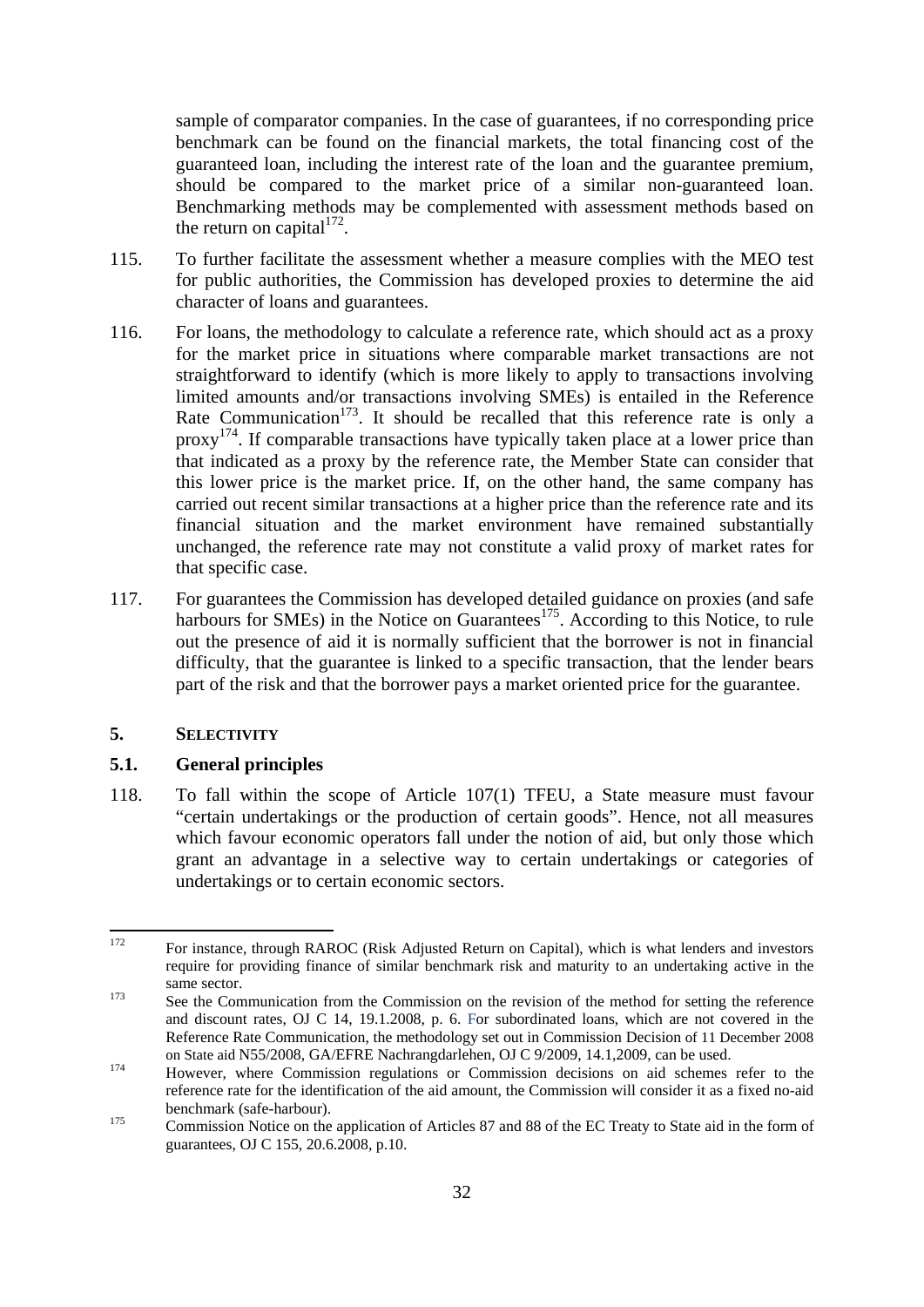- 119. General measures, which are effectively open to all undertakings operating within a Member State on an equal basis are not selective. However, for the measures to be genuinely general in character, they shall not be de facto reduced in scope by factors that restrict their practical effect. Neither a large number of eligible undertakings (which can even include all undertakings of a certain sector), nor the diversity and size of the sectors to which they belong, provide grounds for concluding that a State initiative constitutes a general measure of economic policy, if not all economic sectors can benefit from  $it^{176}$ . The fact that the scope of application of a measure is determined in an objective manner is not in itself sufficient to establish the general character of the measure and does not exclude selectivity<sup>177</sup>.
- 120. To clarify the notion of selectivity under State aid law, it is useful to distinguish between material and geographical selectivity. Moreover, it is useful to provide further guidance on certain issues specific to tax (or similar) measures.

#### <span id="page-32-0"></span>**5.2. Material selectivity**

- 121. The material selectivity of a measure implies that the measure applies only to certain (groups of) undertakings or certain sectors of the economy in a given Member State. Material selectivity can be established de jure or de facto.
- <span id="page-32-1"></span>*5.2.1. De jure and de facto selectivity*
- 122. De jure selectivity results directly from the legal criteria for granting a measure that is formally reserved for certain undertakings only (for instance, those having a certain size, located in a certain area, active in certain sectors, having a certain legal form, companies incorporated during a particular period, or companies belonging to a group having certain characteristics or companies entrusted with certain functions within a group). De facto selectivity can be established in cases where, although the formal criteria for the application of the measure are formulated in general and objective terms, the structure of the measure is such that its effects significantly favour a particular group of undertakings (as in the examples indicated above).<sup>178</sup>
- 123. De facto selectivity may be the result of conditions or barriers imposed by Member States preventing certain undertakings from benefiting from the measure. For example, applying a tax measure (e.g. a tax credit) only to investments exceeding a certain threshold may mean that the measure is de facto reserved for undertakings with significant financial resources $179$ .

<sup>176</sup> 176 See, for instance, Case C-143/99 *Adria-Wien Pipeline* [2001] ECR I-8365*,* paragraph 48. 177 See, for instance, Case T-379/09 *Italy v Commission* [2012] ECR I-0000*,* paragraph 47. The measure in

question in this case was a partial exemption from excise duty on the diesel used for the heating of greenhouses. The General Court indicated that the fact that the exemption could benefit all undertakings choosing greenhouse production was not sufficient to establish a general character of the measure.<br>Such was the case in Joined Cases C-106/09 P and C-107/09 P *Commission and Spain v Government of* 

*Gibraltar and United Kingdom* [2011], concerning the Gibraltar tax reform, which de facto favoured offshore companies. See paragraphs 101 et seq. of that judgment. The reform introduced a system consisting of three taxes applicable to all Gibraltar companies, namely a payroll tax, a business property occupation tax (BPOT) and a registration fee. Liability for payroll tax and BPOT would have been capped at 15% of profits. The Court found that such a combination of taxes excluded from the outset any taxation of offshore companies as they had no taxable basis due to the lack of employees and lack of business property in Gibraltar.

<sup>179</sup> See, for instance, Joined Cases T-92/00 and T-103/00 *Ramondin SA and Ramondín Cápsulas SA v Commission* [2002] ECR II-1385, paragraph 39.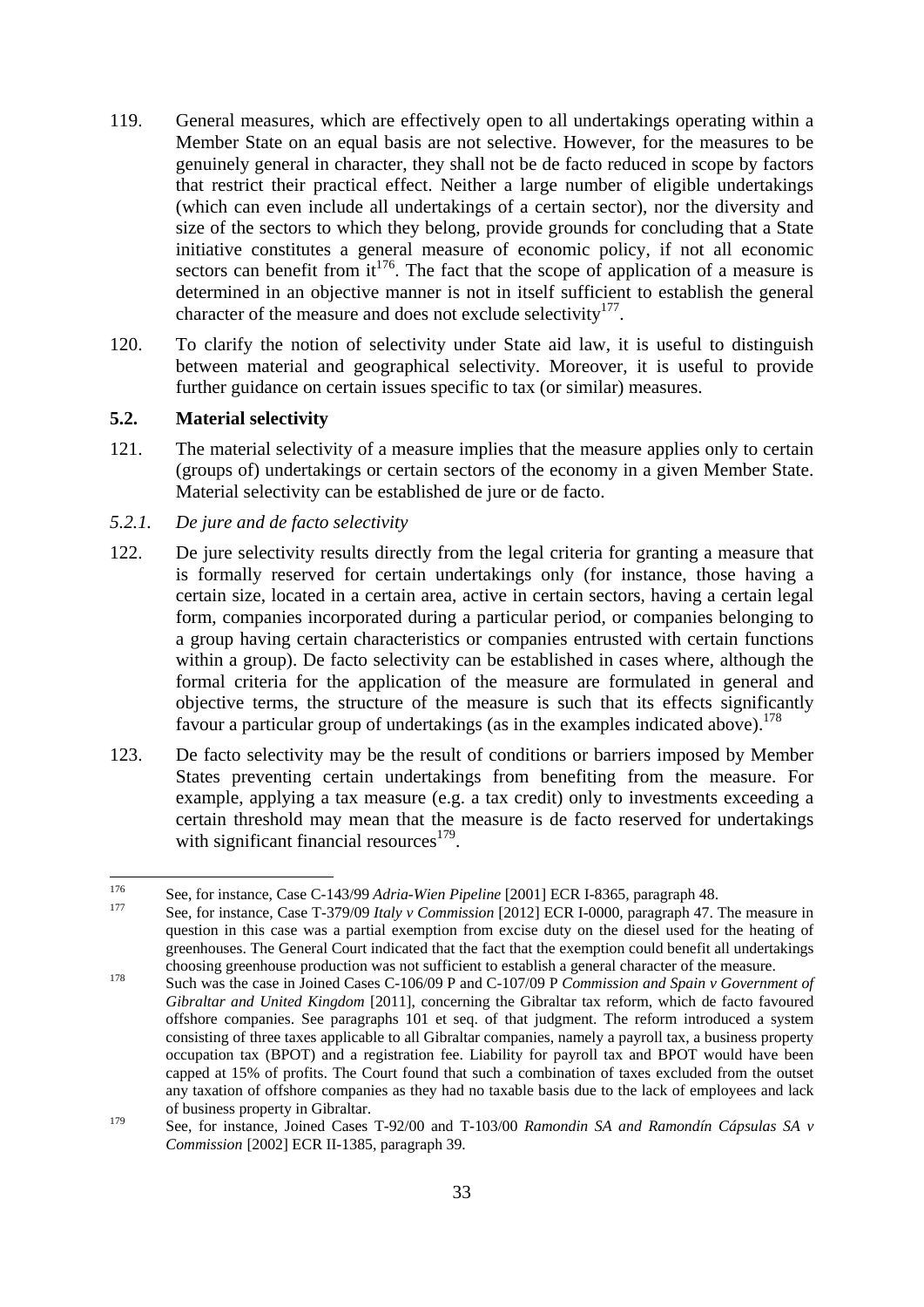#### *5.2.2. Selectivity stemming from discretionary administrative practices*

- 124. Measures which *prima facie* apply to all undertakings, but are (or may be) limited by the discretionary power of administration, are selective<sup>180</sup>. This is the case where meeting the given criteria does not automatically result in an entitlement to the measure.
- 125. Authorities have discretionary power in applying a measure, in particular, where the criteria for granting the aid are formulated in a very general or vague manner that necessarily involves a margin of discretion in the assessment. For example, the tax administration can vary the conditions for granting a tax concession according to the characteristics of the investment project submitted to it for assessment. Similarly, if the competent authorities have a broad discretion to determine the beneficiaries or the conditions under which the tax advantage is granted on the basis of criteria unrelated to the tax system, such as maintaining employment, the exercise of that discretion must then be regarded as favouring 'certain undertakings or the production of certain goods<sup>'181</sup>.
- <span id="page-33-0"></span>*5.2.3. The assessment of material selectivity for measures mitigating the normal charges of undertakings*
- 126. When Member States adopt ad hoc positive measures benefitting one or more well identified undertaking (for instance, granting money or assets to certain undertakings), it is normally easy to conclude that such measures have a selective character, as they reserve favourable treatment for one or a few undertakings<sup>182</sup>.
- 127. The situation is usually less clear when Member States adopt broader measures, applicable to all undertakings fulfilling certain criteria, which mitigate the charges that those undertakings would normally have to bear (for instance, tax or social security exemptions for undertakings fulfilling certain criteria).
- 128. In such cases, the selectivity of the measures should normally be assessed by means of a three-step analysis. First, the system of reference must be identified. Second, it should be determined whether a given measure constitutes a derogation from that system insofar as it differentiates between economic operators who, in light of the objectives intrinsic to the system, are in a comparable factual and legal situation. Assessing whether a derogation exists is the key element of this part of the test and allows a conclusion to be drawn as to whether the measure is *prima facie* selective. If the measure in question does not constitute a derogation from the reference system, it is not selective. However, if it does (and therefore is *prima facie* selective), it needs to be established, in the third step of the test, whether the derogatory measure is justified by the nature or the general scheme of the (reference) system<sup>183</sup>. If a *prima facie* selective measure is justified by the nature or the general scheme of the system,

<sup>180</sup> See Case C-256/97 *Déménagements-Manutention Transport SA (DMT)* [1999] ECR I-3913, paragraph 27.<br>
See Case C-6/12 *P Oy* [2013] ECR I-0000, paragraph 27.<br>
See Opinion of Advocate General Mengozzi of 27 June 2013 in case C-284/12 *Deutsche Lufthansa*,

paragraph 52.<br>
See, for instance, Case C-279/08 P *Commission v Netherlands (NOx)* [2011] ECR I-7671, paragraph 62,

Case C-143/99 *Adria-Wien Pipeline* [2001] ECR I-8365.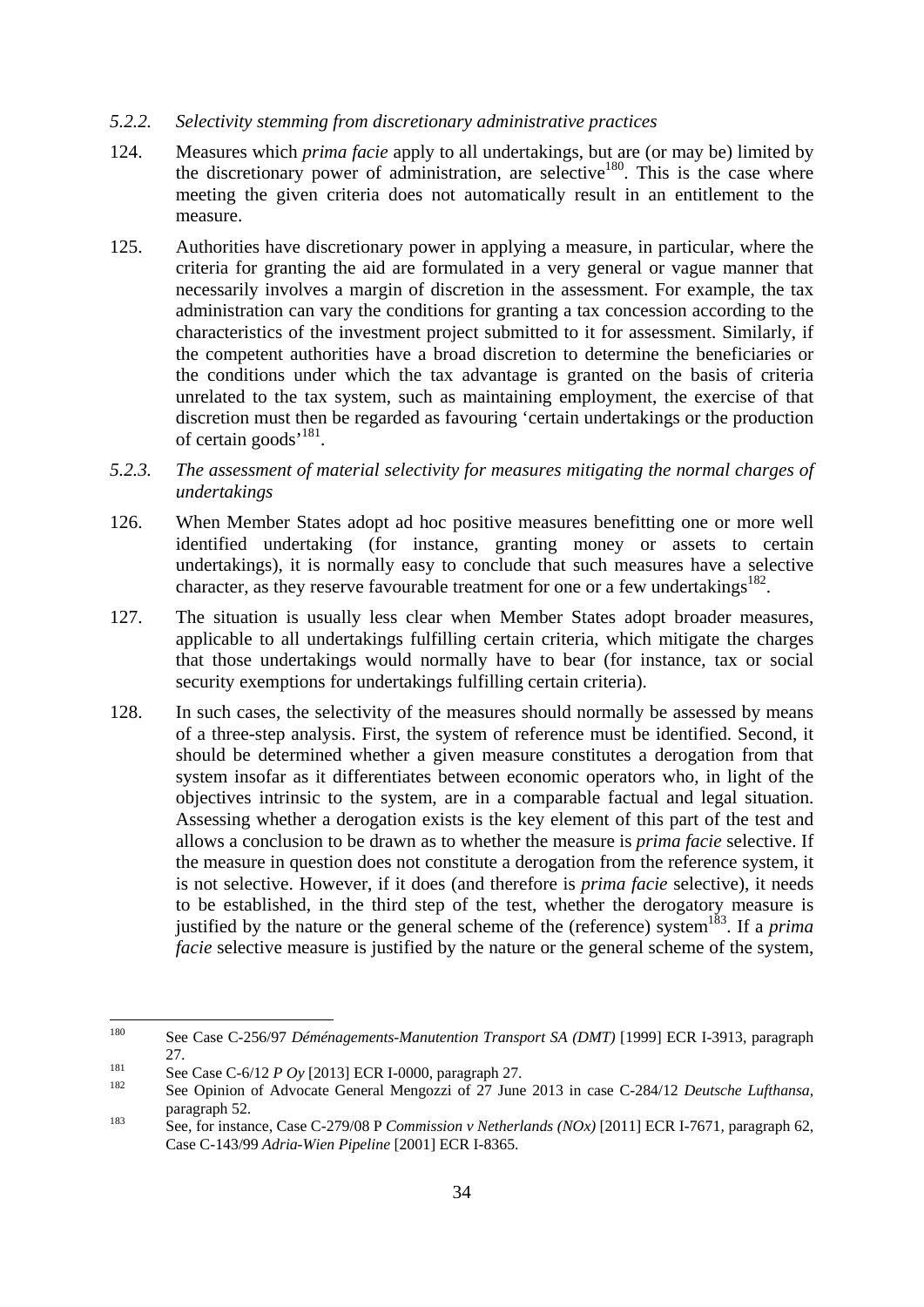it will not be considered selective and will thus fall outside the scope of Article 107(1) TFEU<sup>184</sup>.

- 129. However, the three-step analysis cannot be applied in certain particular cases, taking into account the practical effects of the measures concerned. In fact, it must be emphasised that Article 107(1) TFEU does not distinguish between measures of State intervention in terms of their causes or aims, but defines them in relation to their effects, independently of the techniques used<sup>185</sup>. This means that in certain exceptional cases it is not sufficient to examine whether a given measure derogates from the rules of the reference system as defined by the Member State concerned, but it is also necessary to evaluate whether the boundaries of the system of reference have been designed in a consistent manner or, on the contrary, in a clearly arbitrary or biased way, so as to favour certain undertakings which are in a comparable situation with regard to the underlying logic of the system in question.
- 130. Thus, in joined cases C-106/09 P and C-107/09  $P^{186}$  concerning the Gibraltar tax reform, the Court of Justice found that the reference system as defined by the Member State concerned, although founded on criteria that were of a general nature, discriminated in practice between companies which were in a comparable situation with regard to the objective of the tax reform, resulting in a selective advantage being conferred on offshore companies<sup>187</sup>. In this respect, the Court found that the fact that offshore companies were not taxed was not a random consequence of the regime, but the inevitable consequence of the fact that the bases of assessment were specifically designed so that offshore companies had no tax base<sup>188</sup>.
- 131. Similar verification may also be necessary in certain cases concerning specialpurpose levies, where there are elements indicating that the boundaries of the levy have been designed in a clearly arbitrary or biased way, so as to favour certain products or certain activities which are in a comparable situation with regard to the underlying logic of the levies in question. For instance, in *Ferring*<sup>189</sup>, the Court of Justice considered a levy imposed on the direct sale of medicinal products by pharmaceutical laboratories but not on the sale by wholesalers to be selective. In light of the particular factual circumstances brought to the attention of the Court – such as the clear objective of the measure and its effects – it did not simply examine whether the measure in question would lead to a derogation from the reference system constituted by the levy. It also compared the situations of the pharmaceutical laboratories (subject to the levy) and of the wholesalers (excluded), concluding that

<sup>184</sup> 184 See, for instance, Joined Cases C-78/08 to C-80/08, *Paint Graphos and others* [2011] ECR I-7611*,*  paragraph 49 et seq.; Case C-308/01 *GIL Insurance* [2004] ECR I-4777.<br><sup>185</sup> See Case C-487/06 P *British Aggregates* v *Commission* [2008] ECR I-10515, paragraphs 85 and 89 and

the case-law cited; Case C-279/08 P *Commission* v *Netherlands* [2011] ECR I-7671, paragraphs 51; Joined Cases C-106/09 P and C-107/09 P *Commission and Spain v Government of Gibraltar and United Kingdom* [2011] ECR I-0000, paragraph 87.<br>
Joined Cases C-106/09 P and C-107/09 P *Commission and Spain v Government of Gibraltar and United* 

*Kingdom* [2011] ECR I-0000.<br><sup>187</sup> Joined Cases C-106/09 P and C-107/09 P *Commission and Spain v Government of Gibraltar and United* 

*Kingdom* [2011] ECR I-0000 *,* paragraphs 101 et seq.<br>188 I Joined Cases C-106/09 P and C-107/09 P *Commission and Spain v Government of Gibraltar and* 

*United Kingdom* [2011] ECR I-0000*,* paragraph 106.

<sup>189</sup> Case C-53/00 *Ferring,* [2001] ECR I-9067, paragraph 20.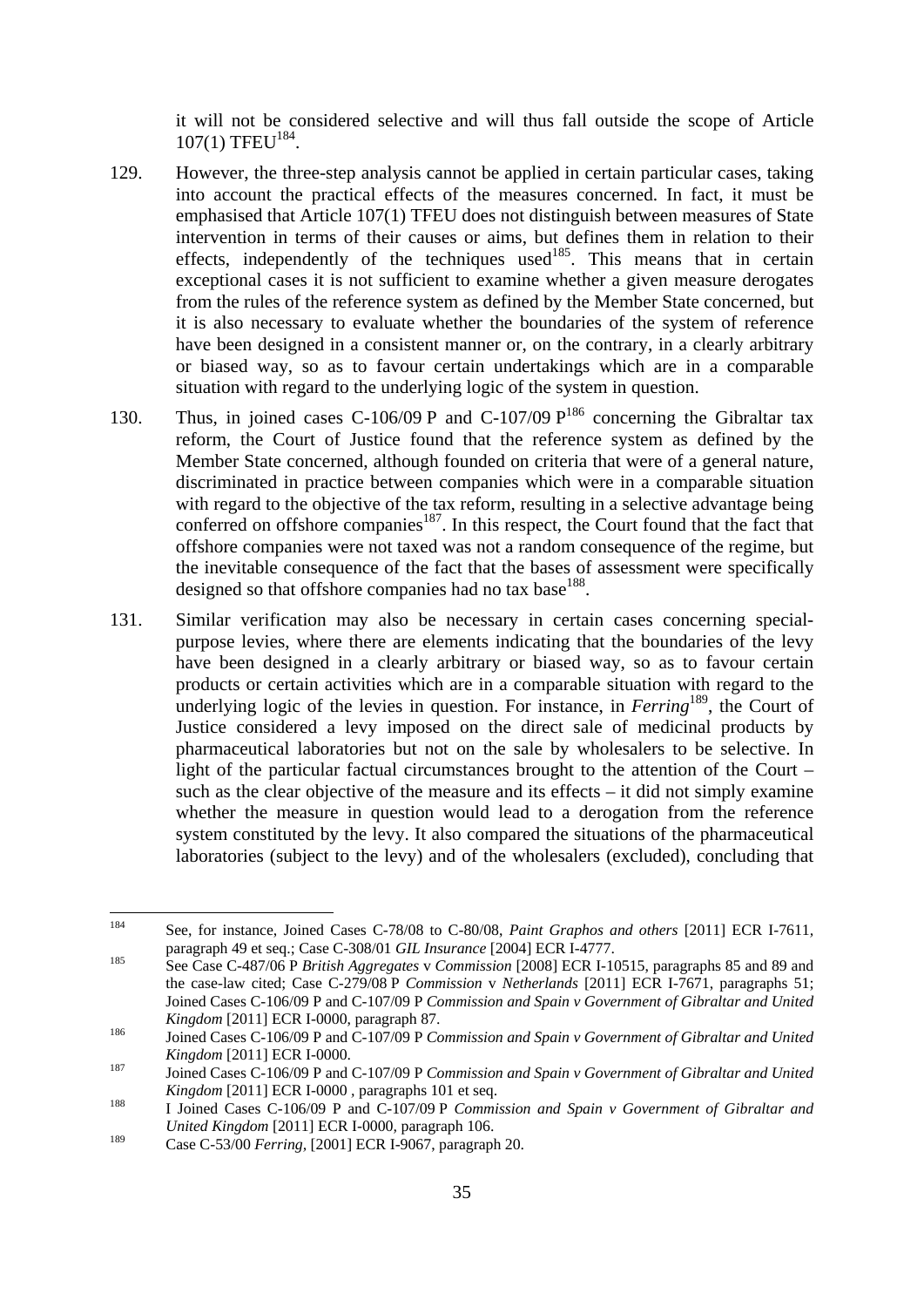the non-imposition of the tax on the direct sales by the wholesalers equated to granting them a *prima facie* selective tax exemption<sup>190</sup>.

- 5.2.3.1. Identification of the reference system
- 132. The reference system constitutes the framework against which the selectivity of a measure is assessed. It defines the boundaries for examining whether certain undertakings benefit from a derogation from the normal rules which together form that reference system and are therefore treated in an advantageous way compared to other undertakings subject to the general rules of the system.
- 133. The reference system is composed of a consistent set of rules that generally apply on the basis of objective criteria – to all undertakings falling within its scope as defined by its objective. Typically, these rules define not only the scope of that system, but also the conditions under which the system applies, the rights and obligations of undertakings subject to it and the technicalities of the functioning of the system.
- 134. In the case of taxes, the construction of the reference system is based on such elements as the tax base, the taxable persons, the taxable event and the tax rates. For example, a reference system could be identified with regard to the corporate income tax system<sup>191</sup>, the VAT system<sup>192</sup>, or the general system of taxation of insurance<sup>193</sup>. The same applies to special-purpose (stand-alone) levies, such as levies on certain products or activities with a negative impact on the environment or health, which do not really form part of a wider taxation system. As a result, and subject to special cases illustrated in paragraphs 124 to 126 above, the reference system is, in principle, the levy itself<sup>194</sup>.
- 5.2.3.2. Derogation from the system of reference
- 135. Once the reference system has been established, the next step of the analysis consists of examining whether a given measure differentiates between undertakings in derogation from that system. To do this, it is necessary to determine whether the measure is liable to favour certain undertakings or the production of certain goods as compared with other undertakings which are in a similar factual and legal situation, in light of the intrinsic objective of the system of reference<sup>195</sup>. However, for this

<sup>190</sup> 190 Case C-53/00 *Ferring,* [2001] ECR I-9067, paragraphs 19 and 20.

<sup>191</sup> See Joined Cases C-78/08 to C-80/08, *Paint Graphos and others* [2011],] ECR I-7611, paragraph 50. The Court sometimes applies in this context the term of ""the ordinary tax system"(" ( see Joined Cases C-182/03 and C-217/03, *Belgium and Forum 187 v Commission,* [2006] ECR I-5479, paragraph 95) or ""the general tax scheme"" (see Case C-66/02, *Italy v Commission,* [2005] ECR I-10901, paragraph 100).

<sup>192</sup> See the Court's reasoning concerning selectivity in Case C-172/03, *Heiser,* [2005] ECR I-1627, paragraphs 40 et seq.

<sup>193</sup> See Case C-308/01 *GIL Insurance* [2004] ECR I-4777, paragraphs 75 and 78.

<sup>194</sup> See Case T-210/02 RENV *British Aggregates Association v Commission* [2012] ECR II-0000, paragraphs 49 and 50. Even if a levy is introduced in the national legal system to transpose an EU directive, that levy remains the system of reference.

<sup>&</sup>lt;sup>195</sup> In general, all undertakings having an income are considered to be in a similar legal and factual situation from the perspective of direct company taxation. In its *Paint Graphos* judgment the Court has, however, indicated that, in light of the peculiarities of cooperative societies which have to conform to particular operating principles, those undertakings cannot be regarded as being in a comparable factual and legal situation to that of commercial companies, provided that they act in the economic interest of their members and their relations with their members are not purely commercial but personal and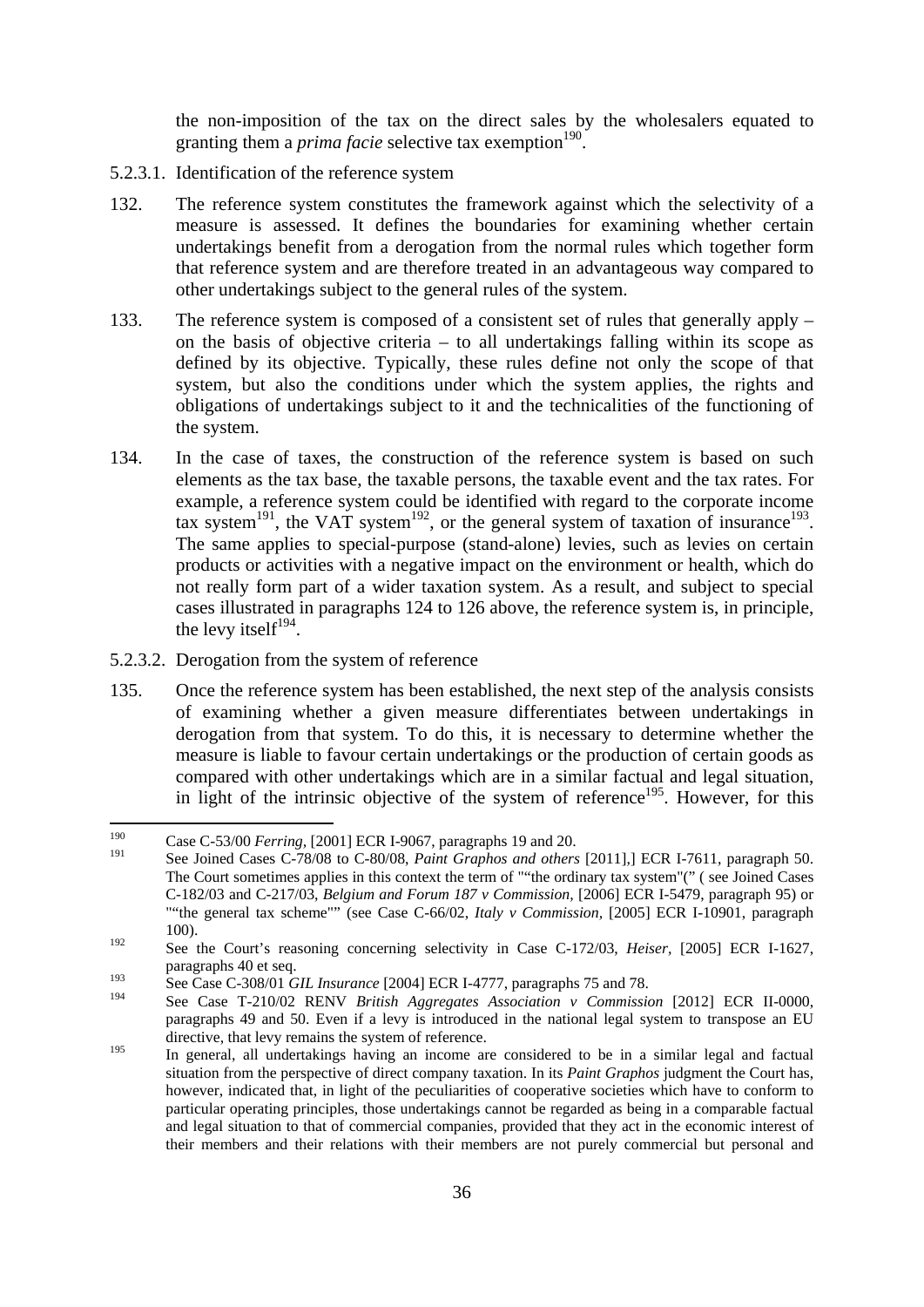purpose, external policy objectives – such as regional, environmental or industrial policy objectives – cannot be relied upon by the Member States to justify the differentiated treatment of undertakings under a certain regime.

- 136. In this regard, the structure of certain special-purpose levies (and in particular their tax basis), such as environmental and health taxes imposed to discourage certain activities or products that have an adverse effect on the environment or human health, will normally integrate the policy objectives pursued. In such cases, a differentiated treatment for activities/products whose situation is different from the intrinsic objective pursued, as reflected in the structure of the tax, does not give rise to a derogatory treatment.<sup>196</sup>
- 137. If a measure favours certain undertakings or the production of certain goods which are in a comparable legal and factual situation, the measure will be considered to be *prima facie* selective.
- 5.2.3.3. Justification by the nature or general scheme of the system of reference
- 138. A measure which derogates from the reference system (*prima facie* selectivity) may still be found to be non-selective if it is justified by the nature or general scheme of that system. This is the case where a measure derives directly from the intrinsic basic or guiding principles of the reference system or where it is the result of inherent mechanisms necessary for the functioning and effectiveness of the system<sup>197</sup>. On the contrary, external policy objectives which are not inherent to the system cannot be relied upon for that purpose<sup> $198$ </sup>.
- 139. The basis for a possible justification could, for instance, be the need to fight fraud or tax evasion, the need to take into account specific accounting requirements, administrative manageability, the principle of tax neutrality, the progressive nature of income tax and its redistributive purpose, the need to avoid double taxation<sup>199</sup>, and the objective of optimising the recovery of fiscal debts.
- 140. Member States should, however, introduce and apply appropriate control and monitoring procedures to ensure that derogatory measures are consistent with the logic and general scheme of the tax system<sup>200</sup>. For derogatory measures to be justified by the nature or general scheme of the system, it is also necessary to ensure

**.** 

individual, the members being actively involved in the running of the business and entitled to equitable distribution of the results of economic performance (See Joined Cases C-78/08 to C-80/08, *Paint Graphos and others* [2011] ECR I-7611*,* paragraph 61).

<sup>&</sup>lt;sup>196</sup> In this respect, a levy introduced in the national legal system transposing an EU directive which provides within its scope for differentiated treatment for certain activities/products, can indicate that such activities/products are in a different situation to the intrinsic objective pursued.

<sup>197</sup> See for example Joined Cases C-78/08 to C-80/08 *Paint Graphos and others* [2011] ECR I-7611*,*  paragraph 69.

<sup>198</sup> See Joined Cases C-78/08 to C-80/08 *Paint Graphos and others* [2011] ECR I-7611*,* paragraphs 69 and 70; Case C-88/03 *Portugal* v *Commission* [2006] ECR I-7115, paragraph 81; Case C-279/08 P *Commission v Netherlands (NOx)* [2011] ECR I-7671; Case C-487/06 P *British Aggregates* v *Commission* [2008] ECR I-10515.

<sup>199</sup> In Joined Cases C-78/08 to C-80/08, *Paint Graphos and others* [2011]*,* the Court referred to the possibility of relying on the nature or general scheme of the national tax system as a justification for the fact that cooperative societies which distribute all their profits to their members are not taxed themselves as cooperatives, provided that tax is levied on the individual members (paragraph 71).<br>
<sup>200</sup> Joined Cases C-78/08 to C-80/08 *Paint Graphos and others* [2011] ECR I-7611, paragraph 74.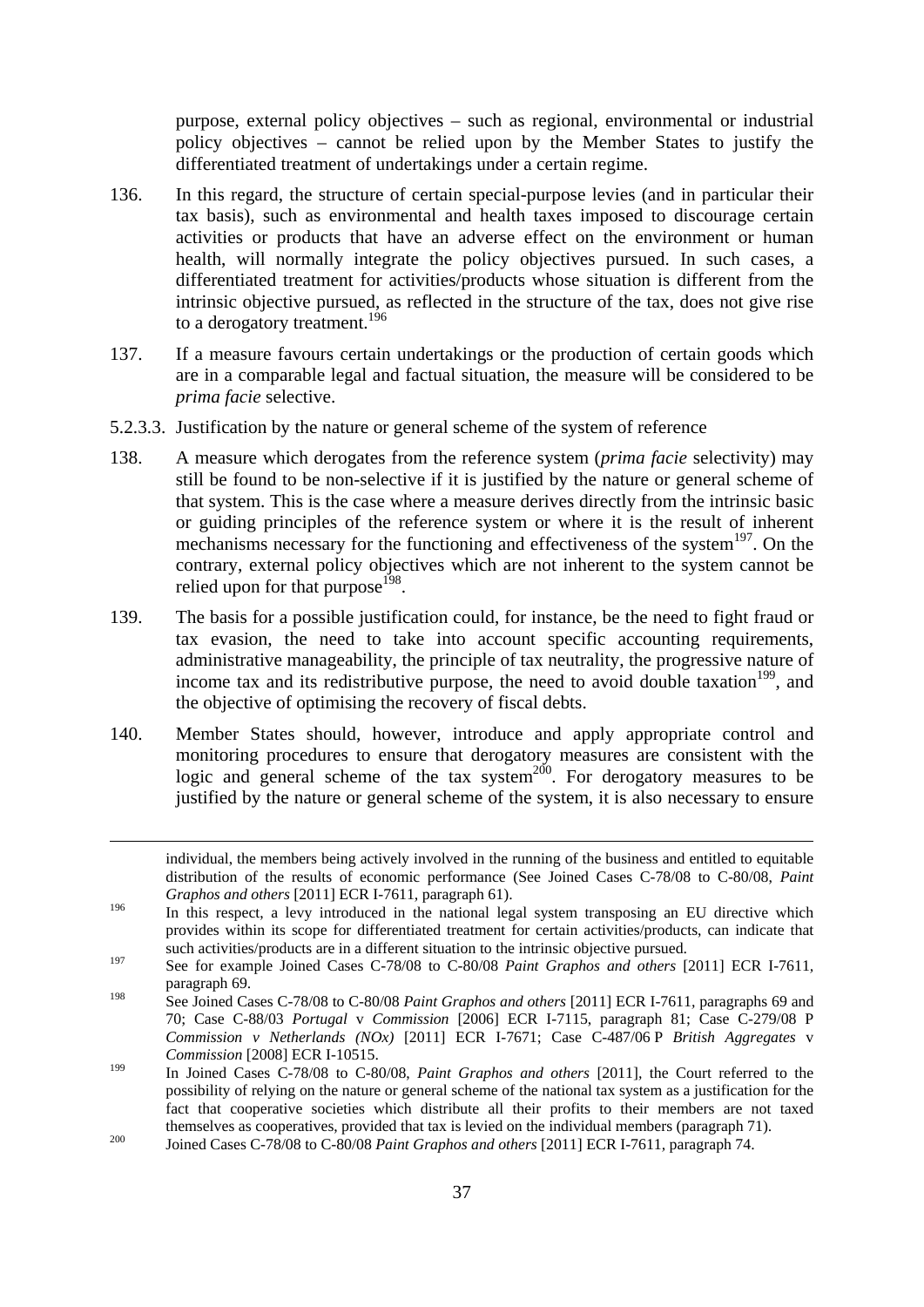that those measures are consistent with the principle of proportionality and do not go beyond what is necessary to achieve the legitimate objective being pursued, in that the objective could not be attained by less far-reaching measures<sup>201</sup>.

141. The Member State which introduced a differentiation between undertakings needs to be able to show that this differentiation is actually justified by the nature and general scheme of the system in question $^{202}$ .

#### <span id="page-37-0"></span>**5.3. Regional selectivity**

- 142. In principle, only those measures whose scope encompasses the entire territory of the State escape the selectivity criterion laid down in Article 107(1) TFUE. However, as outlined below, the reference system need not necessarily be defined within the limits of the Member State concerned<sup>203</sup>. A measure favouring undertakings active in a part of the national territory should therefore not automatically be considered selective.
- 143. As established by the case-law<sup>204</sup>, measures with a regional or local scope of application may not be selective if certain requirements are fulfilled.
- 144. In this regard, three scenarios concerning tax measures must be distinguished<sup>205</sup>:
- (1) In the first scenario, which results in the regional selectivity of a measure, the central government of a Member State unilaterally decides to apply a lower level of taxation within a defined geographical area.
- (2) The second scenario corresponds to symmetrical devolution of tax powers<sup>206</sup> a model of distribution of tax competences in which all infra-State authorities at a particular level (regions, districts or others) of a Member State have the same autonomous power in law or in fact to decide the applicable tax rate within their territory of competence, independently of the central government. In this case, the measures decided by the infra-State authorities are not selective as it is impossible to determine a normal tax rate capable of constituting the reference framework.
- (3) In the third scenario the one of asymmetrical devolution of tax powers<sup>207</sup> only certain regional or local authorities can adopt tax measures applicable within their territory. In this case, the assessment of the selective nature of the measure at stake depends on whether the authority concerned is sufficiently autonomous from the central government of the Member State<sup>208</sup>. The regional or local authority shall be

<sup>201</sup> 

<sup>&</sup>lt;sup>201</sup> Joined Cases C-78/08 to C-80/08 *Paint Graphos and others* [2011] ECR I-7611, paragraph 75.<br><sup>202</sup> See Joined Cases C-106/09 P and C-107/09 P *Commission and Spain v Government of Gibraltar and United Kingdom* [2011] ECR I-0000*,* paragraph 146; Case C-159/01 *Netherlands v Commission* [2004] ECR I-4461, paragraph 43; Case C-88/03 *Portugal v Commission* [2006] ECR I-7115. 203 Case C-88/03 *Portugal v Commission* [2006] ECR I-7115, paragraph 57, Joined Cases C-428/06 to C-

<sup>434/06</sup> *Unión General de Trabajadores de La Rioja*, [2008] ECR I-6747, paragraph 47. 204 Case C-88/03 *Portugal v Commission* [2006] ECR I-7115 [2006] ECR I-7115, paragraphs 57 et seq.;

Joined Cases C-428/06 to C-434/06 *UGT-Rioja and Others* [2008] ECR I-6747, paragraphs 47 et seq.<br>
Case C-88/03 *Portugal v Commission* [2006] ECR I-7115, paragraphs 63 to 66.<br>
See Opinion of Advocate General Geelhoed of 2

*Commission, paragraph 60.*<br>
Idem. 208 Case C-88/03 *Portugal v Commission* [2006] ECR I-7115, paragraph 58: "*it is possible that an infra-*

*state enjoys legal and factual status which makes it sufficiently autonomous in relation to the central government of a Member State, with the result that, by the measures it adopts, it is that body and not the*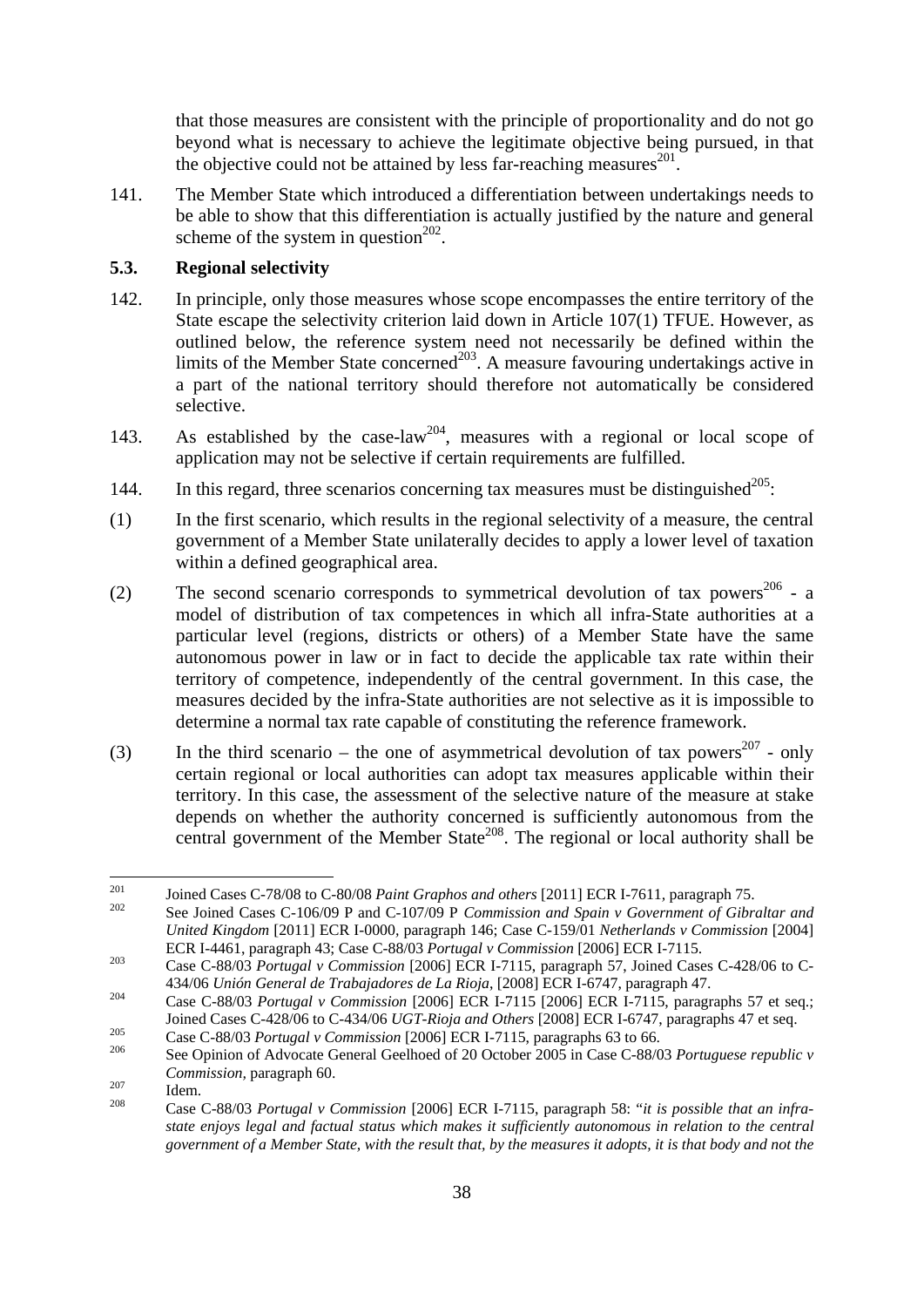considered sufficiently autonomous from the central government of the Member State if it plays a fundamental role in the definition of the political and economic environment in which the undertakings operate<sup>209</sup>. This is the case when three cumulative criteria of autonomy are fulfilled: institutional, procedural and economic autonomy<sup>210</sup>. If all of these criteria of autonomy are present when a regional or local authority decides to adopt a tax measure applicable only within its territory, then the region in question, not the Member State, constitutes the geographical reference framework.

- <span id="page-38-0"></span>*5.3.1. Institutional autonomy*
- 145. The existence of institutional autonomy can be established where the tax measure decision has been taken by a regional or local authority within its own constitutional, political and administrative status that is separate from that of the central government. In the *Azores* case, the Court observed that the Portuguese Constitution recognised the Azores as an autonomous region with its own political and administrative status and self-governing institutions, which also have their own fiscal competence, and the power to adapt national fiscal provisions to regional particularities $^{211}$ .
- 146. The assessment of whether this criterion has been fulfilled in each individual case should include, in particular, examination of the constitution and other relevant laws of a given Member State so as to verify whether a given region indeed has its own separate political and administrative status and whether it has its own self-governing institutions which have the power to exercise their own fiscal competence.
- <span id="page-38-1"></span>*5.3.2. Procedural autonomy*

**.** 

- 147. The existence of procedural autonomy can be established where a tax measure decision has been adopted without the central government being able to directly intervene in determining its content.
- 148. The essential criterion for determining whether procedural autonomy exists is not the extent of the competence that the infra-State body is recognised as having, but the capability of that body, in view of its competence, to adopt a decision on a tax measure independently, i.e. without the central government being able to intervene directly as regards its content.
- 149. The fact that a consultation or conciliation procedure exists between the central and regional authorities to avoid conflicts does not preclude establishing the procedural autonomy of an infra-State body, provided that this body, and not the central government, has the final word on the adoption of the measure at stake<sup>212</sup>.

<sup>209</sup><br>Joined Cases C-428/06 to C-434/06 *UGT-Rioja and Others* [2008] ECR I-6747, paragraph 55.<br>Case C-88/03 *Portugal v Commission* [2006] ECR I-7115, paragraph 67.<br>See Case C-88/03 *Portugal v Commission* [2006] ECR I-7

*central government which plays a fundamental role in the definition of the political and economic environment in which undertakings operate.* "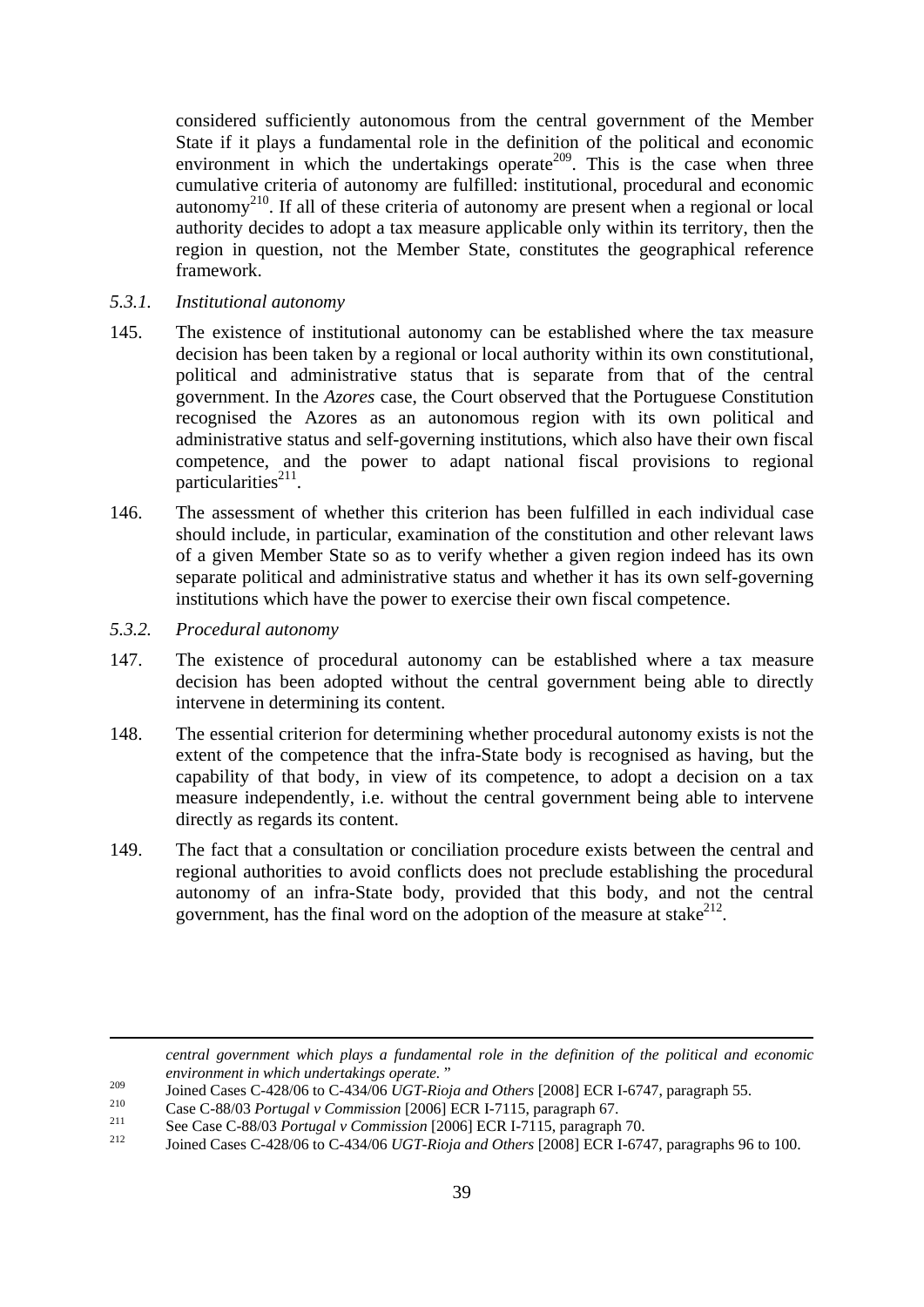- 150. The mere fact that the acts which the infra-State body adopts are subject to judicial review does not in itself mean that this body lacks procedural autonomy, since the existence of the latter is an inherent feature of the rule of  $law<sup>213</sup>$ .
- <span id="page-39-0"></span>*5.3.3. Economic and financial autonomy*
- 151. The existence of political and financial autonomy can be established where an infra-State body assumes responsibility for the political and financial consequences of a tax reduction measure. This cannot be the case if the infra-State body is not responsible for managing a budget, i.e. when it does not have control of both revenue and expenditure.
- 152. Therefore, in establishing the existence of economic and financial autonomy, the financial consequences of the tax measure in the region must not be offset by aid or subsidies from other regions or the central government. Hence, the existence of a direct causal link between the tax measure adopted by the infra-State body and the financial support from other regions or the central government of the Member State concerned rules out the existence of such autonomy.
- 153. The existence of economic and financial autonomy is not undermined by the fact that a shortfall in tax revenues as a result of the implementation of devolved tax powers (e.g. a lower tax rate) is offset by a parallel increase in the same revenues due to the arrival of new businesses attracted by the lower rates.
- 154. If the three autonomy criteria above are met, the geographical reference framework in determining the selectivity of a measure is the territory for which the regional or local authority has competence.
- 155. A regional tax measure does not have to be completely separate from a more general tax system for it not to constitute State aid. In particular, it is not necessary that the tax system in question (bases of assessment, tax rates, tax recovery rules and exemptions) is fully devolved to the infra-State body. For example, corporate tax devolution limited to the power to vary rates within a limited range, without devolving the ability to change the bases of assessment (tax allowances and exemptions, etc.), could be considered as fulfilling the procedural autonomy condition if the pre-defined rate bracket allows the region concerned to exercise meaningful autonomous powers of taxation, without the central government being able to directly intervene as regards its content.
- 156. In addition, the autonomy criteria do not require the rules governing tax collection to be devolved to the regional/local authorities, nor do they require the tax revenues to actually be collected by these authorities. The central government may continue to be responsible for collecting devolved taxes if the collection costs are borne by the infra-State authority.

# <span id="page-39-1"></span>**5.4. Specific fiscal aid issues**

157. Member States are free to decide on the economic policy which they consider most appropriate and, in particular, to spread the tax burden as they see fit across the

<sup>213</sup> 213 Joined Cases C-428/06 to C-434/06 *UGT-Rioja and Others* [2008] ECR I-6747, paragraphs 80 to 83.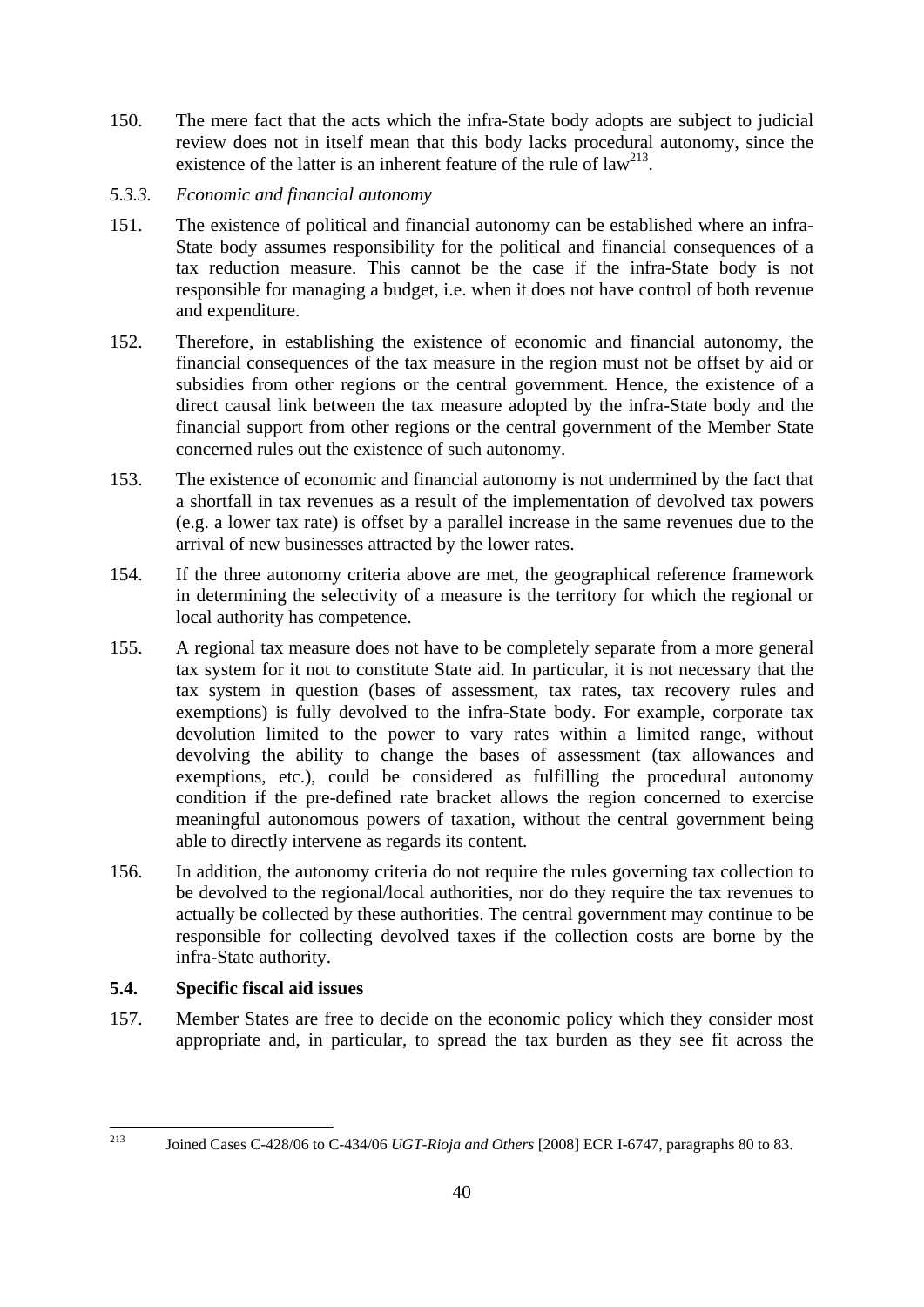various factors of production. Nonetheless, Member States must exercise this competence consistently with Union  $law<sup>214</sup>$ .

- <span id="page-40-0"></span>*5.4.1. Cooperative societies*
- 158. In principle, cooperative societies conform to operating principles which distinguish them from other economic operators<sup>215</sup>. In particular, they are subject to specific membership requirements and their activities are conducted for the mutual benefit of their members<sup>216</sup>, not in the interest of outside investors. In addition, reserves and assets are non-distributable and must be dedicated to the common interest of the members. Finally, cooperatives generally have limited access to equity markets and generate low profit margins.
- 159. In light of these peculiarities, cooperatives can be regarded as not being in a comparable factual and legal situation to that of commercial companies, so that preferential tax treatment for cooperatives may fall outside the scope of the State aid rules provided that  $2^{17}$ :
	- they act in the economic interest of their members;
	- their relations with members are not purely commercial, but personal and individual;
	- the members are actively involved in the running of the business; and
	- they are entitled to equitable distribution of the results of economic performance.
- 160. If, however, the cooperative society under examination is found to be comparable to commercial companies, a second stage is needed to establish whether the tax regime in question is justified by the logic of the tax system<sup>218</sup>.
- 161. For this purpose, it should be noted that the measure needs to be in line with the basic or guiding principles of the Member State's tax system (by reference to the mechanisms inherent to this system). The logic of the tax system may be relied upon if it can be established that cooperative societies which distribute all their profits to their members are not taxed themselves as cooperatives, provided that tax is levied on the individual members. However, no valid justification can be found for a national measure that allows for profits from trade with third parties who are not members of the cooperative to be exempt from tax or sums paid to such parties by way of remuneration to be deducted. In any event, the reduced taxation must be consistent with the principle of proportionality and not go beyond what is necessary. Moreover, appropriate control and monitoring procedures must be applied by the Member State concerned.

<sup>214</sup> In particular, Member States must not introduce or maintain legislation which entails State aid or discrimination that is contrary to the fundamental freedoms. See, inter alia, Case C-182/08 *Glaxo Wellcome* [2009] ECR I-8591, paragraph 34 and the case-law cited.<br><sup>215</sup> See preamble of Council Regulation (EC) No 1435/2003 of 22 July 2003 on the Statute for a European

Cooperative Society.<br>Control of cooperatives is vested equally in its members, as reflected in the "one person, one vote" rule.<br>See Joined Cases C-78/08 to C-80/08 *Paint Graphos and others* [2011] ECR I-7611, Tax advantag

Italian Cooperatives, paragraph 55 and 61.<br>
See Joined Cases C-78/08 to C-80/08 *Paint Graphos and others* [2011] ECR I-7611, paragraphs 69 to

<sup>75.</sup>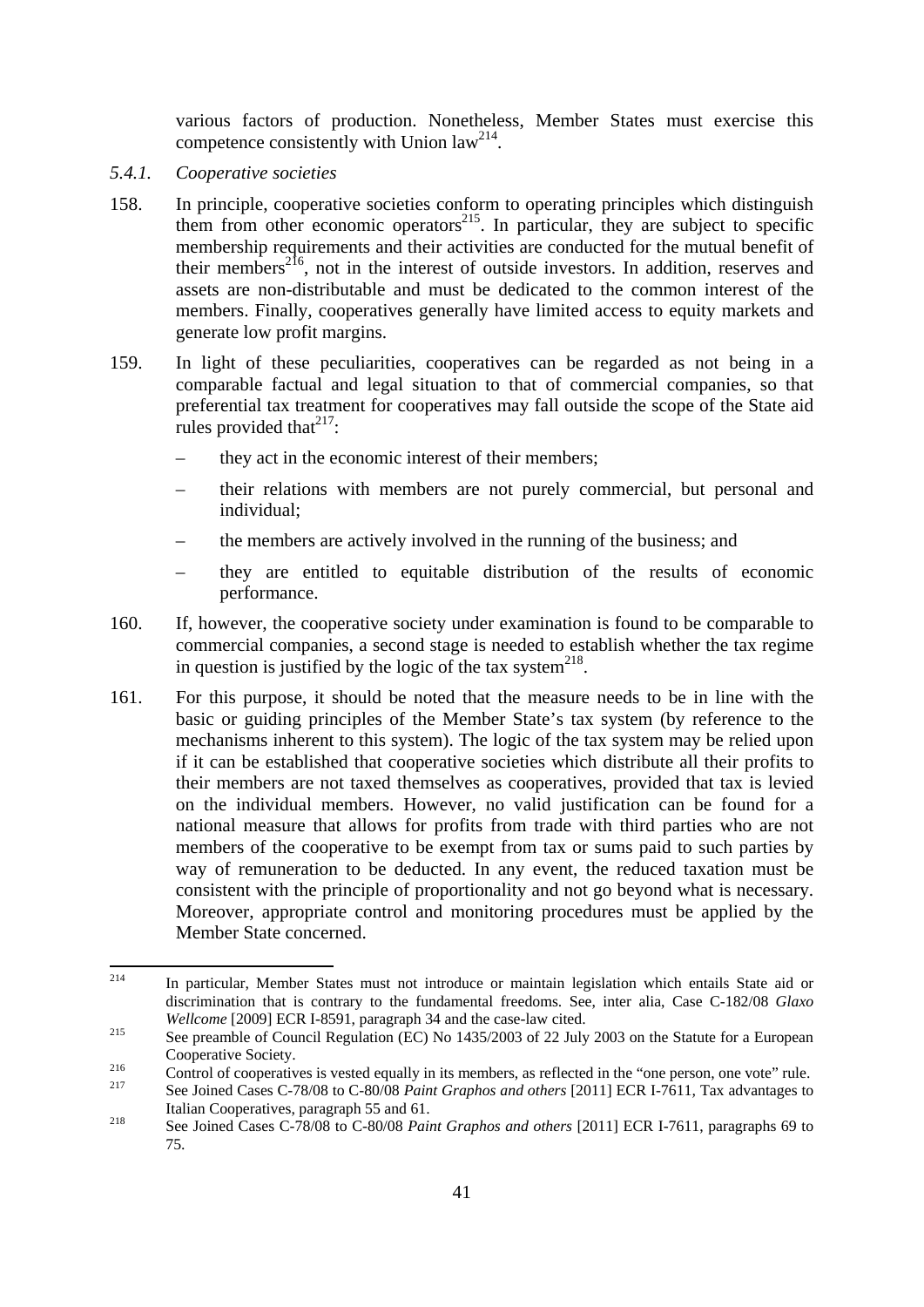# <span id="page-41-0"></span>5.4.2. Undertakings for collective investment<sup>219</sup>

- 162. It is generally accepted that investment vehicles, such as undertakings for collective investment<sup>220</sup>, should be subject to an appropriate level of taxation since they basically operate as intermediary bodies between (third party) investors and the target companies being invested into. The absence of special tax rules governing investment funds/companies could result in an investment fund being treated as a separate taxpayer – with an additional layer of tax being imposed on any income or gains by the intermediary vehicle<sup>221</sup>. In this context, Member States generally seek to reduce adverse taxation effects on investments through investment funds/companies compared to direct investments by individual investors and, as far as possible, to ensure that the overall final tax burden on the basket of various types of investments is about the same, irrespective of the vehicle used for the investment.
- 163. Tax measures aimed at ensuring tax neutrality for investments in collective investment funds/companies should not be viewed as selective where those measures do not have the effect of favouring certain collective investment undertakings or certain types of investments<sup>222</sup>, but rather of reducing or eliminating double economic taxation in accordance with the overall principles inherent to the tax system in question. For the purpose of this section, tax neutrality means that taxpayers are treated the same whether they invest directly in assets, such as government securities and the shares of joint-stock companies, or indirectly in such assets through investment funds. Accordingly, a tax regime for collective investment undertakings following the purpose of fiscal transparency at the level of the intermediary vehicle may constitute a possible justification under the logic of the tax system in question. This would be the case if the prevention of double economic taxation constitutes a principle inherent to the tax system in question. By contrast, preferential tax treatment limited to well-defined investment vehicles which fulfil specific conditions<sup>223</sup> to the detriment of other investment vehicles that are in a comparable legal and factual situation should be viewed as selective<sup>224</sup>.

 $219$ 219 This section is not limited to undertakings for collective investment subject to Council Directive 65/611/EEC on the coordination of laws, regulations and administrative provisions relating to undertakings for collective investment in transferable securities (UCITS). It also covers other types of collective investment undertakings not covered by that Directive.<br><sup>220</sup> Such undertakings may be constituted under the law of contract (as common funds managed by

management companies) or trust law (as unit trusts) or under statute (as investment companies). See Article 1(3) of the UCITS Directive.<br>
International Monetary Fund, 1998, Tax Law Design and Drafting, volume 2; Chapter 22, Taxation of

Investment Funds. According to the IMF publication, general agreement exists that, at a minimum, tax rules should not unduly hamper or prevent development of investment funds.<br><sup>222</sup> See Case T-445/05 *Associazione italiana del risparmio gestito and Fineco Asset Management v* 

*Commission* [2009] ECR II-289, paragraph 78 et seq. where the General Court upheld Commission Decision 2006/638/EC of 6 September 2005, OJ L 268, 27.9.2006, p. 1, declaring as incompatible with the common market an aid scheme that provides certain undertakings with tax incentives for collective investment in transferable securities specialising in shares of small or medium-sized capitalisation companies which may be traded on the regulated European market.<br><sup>223</sup> For example, preferential tax treatment at the investment vehicle level being conditional upon the

investment of three-quarters of the fund's assets in SMEs.<br><sup>224</sup> See Case T-445/05 Associazione italiana del risparmio gestito and Fineco Asset Management v

*Commission* [2009] ECR II-289, paragraph 150.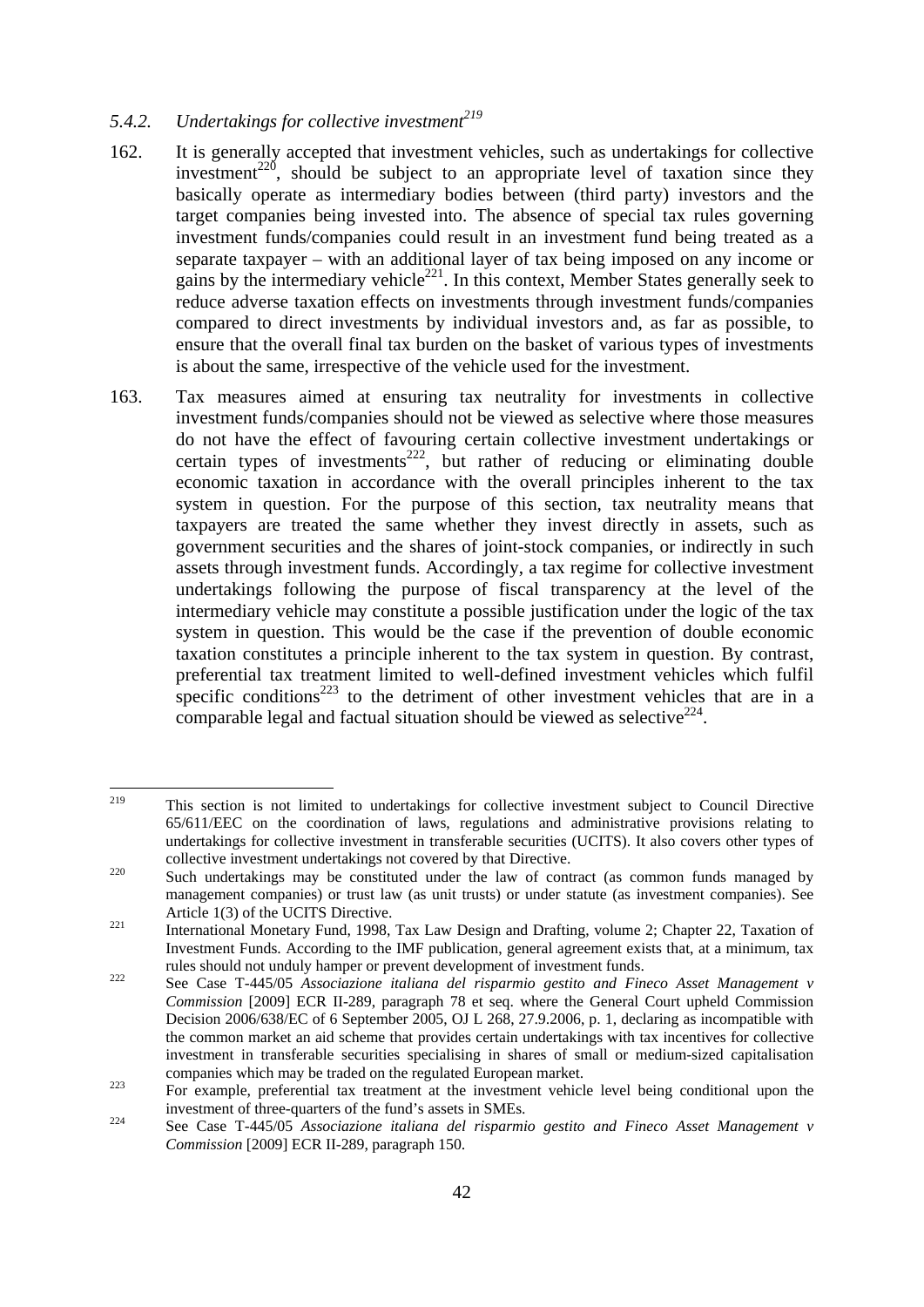- 164. However, tax neutrality does not mean that such investment vehicles should be entirely exempt from any tax or that the fund managers should be exempt from tax on the fees charged by them for managing the underlying assets being invested into by the funds<sup>225</sup>. Nor it justifies a more beneficial tax treatment of a collective investment than of an individual investment for the tax regimes in question<sup>226</sup>. In such cases, the tax regime would be disproportionate and would go beyond what is necessary to achieve the objective of preventing double taxation and would therefore constitute a selective measure.
- <span id="page-42-0"></span>*5.4.3. Tax amnesties*
- 165. Tax amnesties commonly involve immunity from criminal penalties, fines and (some or all) interest payments. While certain amnesties require payment in full of tax amounts due<sup>227</sup>, others entail a partial waiver of the amount of tax due<sup>228</sup>.
- 166. In general, a tax amnesty measure that applies to undertakings can be considered a general measure if the conditions below are met<sup> $229$ </sup>.
- 167. First, the measure should be of an exceptional nature, provide a strong incentive for undertakings to voluntarily comply with the tax obligations, and enhance tax debt collection. Second, it should effectively be open to any undertaking of any sector or size that has outstanding tax liabilities due at the date set by the measure, without favouring any pre-defined group of undertakings. Third, it should not entail any *de facto* selectivity in favour of certain undertakings or sectors. Fourth, the tax administration's action should be limited to administering the implementation of the tax amnesty without any discretionary power to intervene in the granting or intensity of the measure. Finally, the measure should not entail a waiver from verification.
- 168. The limited temporal application of tax amnesties, which apply only for a short  $period<sup>230</sup>$  to tax liabilities which were due before a pre-defined date and which are still due at the time of the introduction of the tax amnesty, is inherent to the concept of a tax amnesty that aims to improve both the collection of taxes and the taxpayers' compliance.
- 169. Tax amnesty measures may also be considered as general measures if they follow the national legislature's objective of ensuring compliance with a general principle of law, such as the principle that a judgment must be given within a reasonable period of time $^{231}$ .

<sup>225</sup> The logic of neutrality behind the special taxation of investment undertakings applies to the fund capital, but not to the management companies' own revenues and capital. See State aid Decision of the EFTA Surveillance Authority of 18 March 2009 with regard to the taxation of investment undertakings in Lichtenstein.<br><sup>226</sup> See Commission Decision of 12 May 2012, N131/2009, Finland, Residential Real Estate Investment

Trust (REIT) scheme, OJ L 131, 22.5.2012, p. 7, recital 33.<br>Tax amnesty may also provide the possibility to report undeclared assets or incomes.<br>See Case C-417/10, *Ministero dell'Economia e delle Finanze* [2012] ECR I-000

<sup>229</sup> See Commission Decision of 11 July 2012 on the tax amnesty measure notified by Latvia, SA.33183, OJ C 1, 4.1.2013, p. 6.<br><sup>230</sup> The period of application should be sufficient to allow all taxpayers to whom the measure applies to

seek to benefit from it. 231 See Case C-417/10 *Ministero dell'Economia e delle Finanze* [2012] ECR I-0000, paragraphs 40 to 42.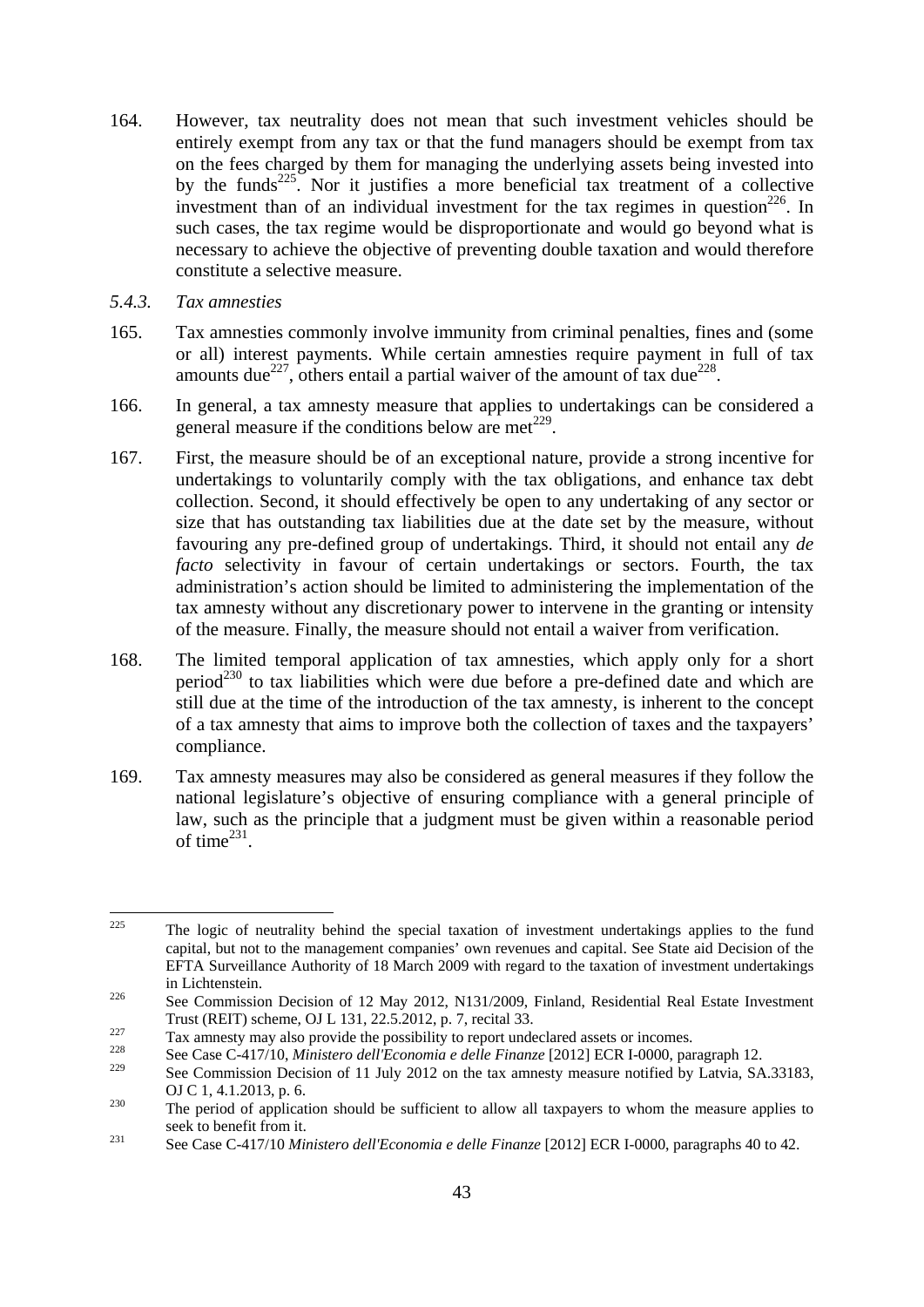#### <span id="page-43-0"></span>*5.4.4. Tax settlements and rulings*

- 170. Treating taxpayers on a discretionary basis may mean that the individual application of a general measure takes on the features of a selective measure, particularly, where the exercise of the discretionary power goes beyond the simple management of tax revenue by reference to objective criteria<sup>232</sup>.
- 171. If in daily practice tax rules need to be interpreted, they should not leave room for the discretionary treatment of undertakings. Every decision by the administration that departs from the general tax rules and benefits individual undertakings leads in principle to a presumption of State aid and must be analysed in detail.
- 5.4.4.1. Tax settlements
- 172. Tax settlements generally occur in the context of disputes between the taxpayer and the tax authorities concerning the amount of tax owed. They constitute a common practice in many Member States. The conclusion of such tax settlements allows tax authorities to avoid long-standing legal disputes before national jurisdictions and ensure quick recovery of the tax due. While the competence of Member States in this field is not disputable, State aid may be involved, in particular, where it appears that the amount of taxes due has been significantly reduced without clear justification (such as optimising the recovery of debt) or in a disproportionate manner to the benefit of the taxpayer.
- 173. In this context, a transaction between the tax administration and a taxpayer may in particular entail a selective advantage<sup>233</sup>:
	- where, in making disproportionate concessions to a taxpayer, the administration appears to apply a more "favourable" discretionary tax treatment compared to other taxpayers in a similar factual and legal situation;
	- where it appears that the settlement is contrary to the applicable tax provisions and has resulted in a lower amount of tax. This might be the case, for example, where established facts should have led to a different assessment of the tax on the basis of the applicable provisions (but the amount of tax due has been unlawfully reduced).
- 5.4.4.2. Administrative tax rulings
- 174. For reasons of legal certainty, many national tax authorities provide prior administrative rulings on how specific transactions will be treated fiscally<sup>234</sup>. This may be the case in determining arm's-length profits for related party transactions where the uncertainty may justify an advance ruling practice designed to ascertain whether certain controlled transactions are conducted at arm's length<sup>235</sup>.

 $232$ 232 Case C-241/94 *France v Commission (Kimberly Clark Sopalin)* [1996] ECR I-4551, paragraphs 23 and 24.<br>
233 See Commission Decision 2011/276/EU of 26 May 2010 on State aid C 76/03, Umicore SA, OJ L 122,

<sup>11.5.2011,</sup> p. 76, recital 155.<br>
Some Member States have adopted circulars regulating the scope and extent of their ruling practices.

Some of them also publish their rulings.<br>
235 Commission Decision of 24 June 2003 on the tax ruling system for US foreign sales corporations, OJ L

<sup>23, 28.1.2004,</sup> p. 14, recital 61.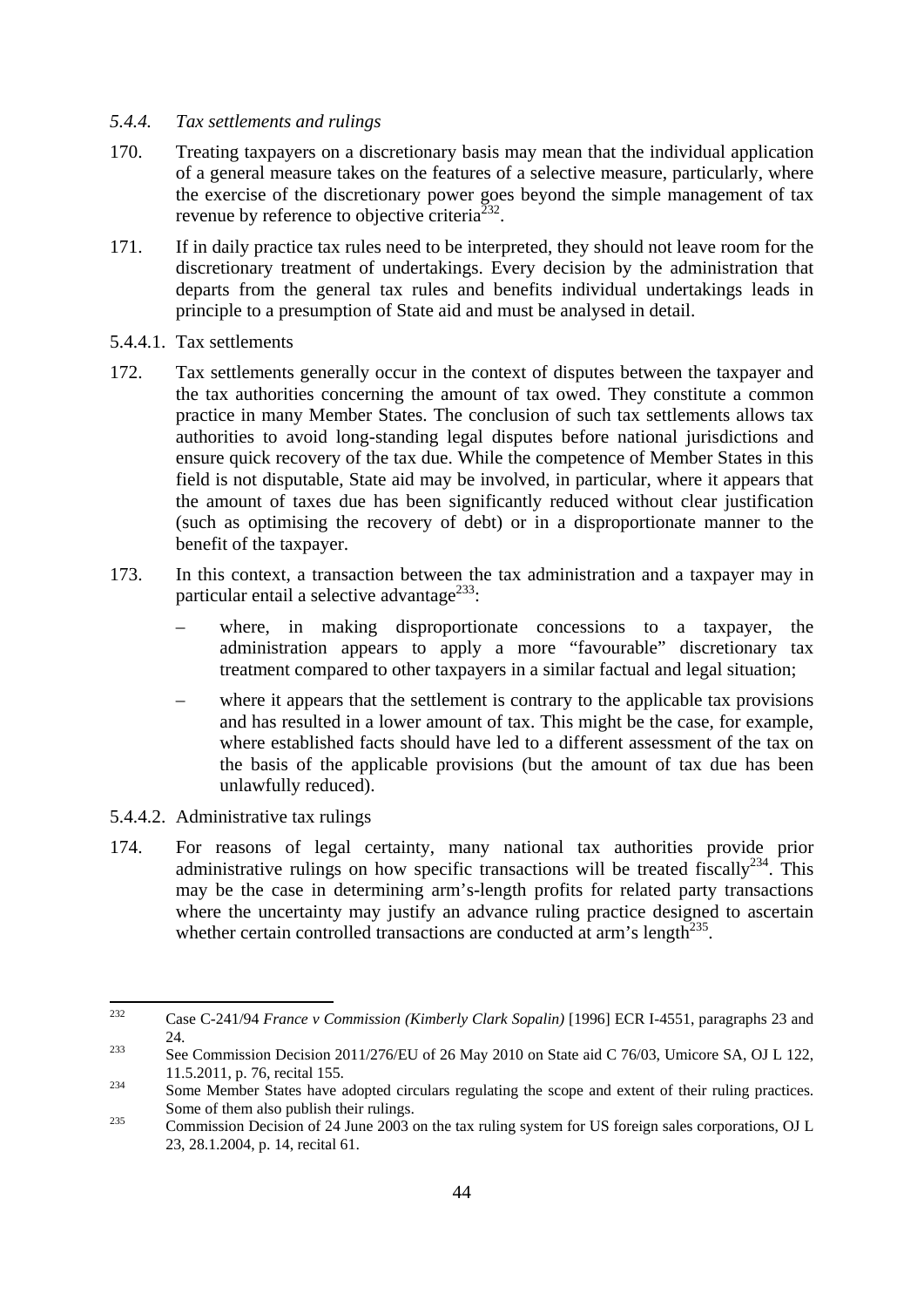- 175. Administrative rulings that merely contain an interpretation of the relevant tax provisions without deviating from the case law and administrative practice do not give rise to a presumption of aid. However, the absence of publication of tax rulings and the room for manoeuvre which tax authorities sometimes enjoy support the presumption of aid. This does not make Member States any less able to provide their taxpayers with legal certainty and predictability on the application of general tax rules.
- 176. As a result, tax rulings should only aim to provide legal certainty to the fiscal treatment of certain transactions and should not have the effect of granting the undertakings concerned lower taxation than other undertakings in a similar legal and factual situation (but which were not granted such rulings). As demonstrated by the Commission's decisional practice, rulings allowing taxpayers to use alternative methods for calculating taxable profits, e.g. the use of fixed margins for a cost-plus or resale-minus method for determining an appropriate transfer pricing, may involve State aid $^{236}$ .
- 177. Advance administrative rulings involve selectivity in particular where:
	- the tax authorities have discretion in granting administrative rulings;
	- the rulings are not available to undertakings in a similar legal and factual situation<sup> $237$ </sup>:
	- the administration appears to apply a more "favourable" discretionary tax treatment compared with other taxpayers in a similar factual and legal situation;
	- the ruling has been issued in contradiction to the applicable tax provisions and has resulted in a lower amount of tax.

#### <span id="page-44-0"></span>*5.4.5. Depreciation/amortisation rules*

- 178. In general, tax measures of a purely technical nature such as depreciation/amortisation rules do not constitute State aid (general measures). The method of calculating asset depreciation varies from one Member State to another, but such methods may be inherent to the tax systems to which they belong.
- 179. The difficulty in assessing possible selectivity with regard to the depreciation rate of certain assets lies in the requirement to establish a benchmark (from which a specific rate or depreciation method would possibly derogate). While in accounting terms, the purpose of this exercise is generally to reflect the economic depreciation of the assets

<sup>236</sup> See Commission Decision 2003/438/EC of 16 October 2002 on State aid C 50/2001, Luxembourg Finance Companies, OJ L 153, 20.6.2003, p. 40, recitals 43 and 44; Commission Decision 2003/501/EC of 16 October 2002 on State aid C 49/2001, Luxembourg Coordination centres, OJ L 170, 9.7.2003, p. 20, recitals 46-47 and 50; Commission Decision 2003/755/EC of 17 February 2003, Belgian Coordination centres, OJ L 282, 30.10.2003, p. 55, recitals 89 to 95 and the related Joined Cases C-182/03 and C-217/03 *Belgium and Forum 187 v. Commission* [2006] ECR I-5479, paragraphs 96 and 97; Commission Decision 2004/76/EC of 13 May 2003, French Headquarters and Logistic Centres, OJ L 23, 28.1.2004, p. 1, recitals 50 and 53.

<sup>&</sup>lt;sup>237</sup> For example, this would be the case if some undertakings involved in transactions with controlled entities are not allowed to request such rulings, contrary to a pre-defined category of undertakings. See in this respect Commission Decision of 24 June 2003 on the tax ruling system for US foreign sales corporations, OJ L 23, 28.01.2004, p. 14, recitals 56 to 62.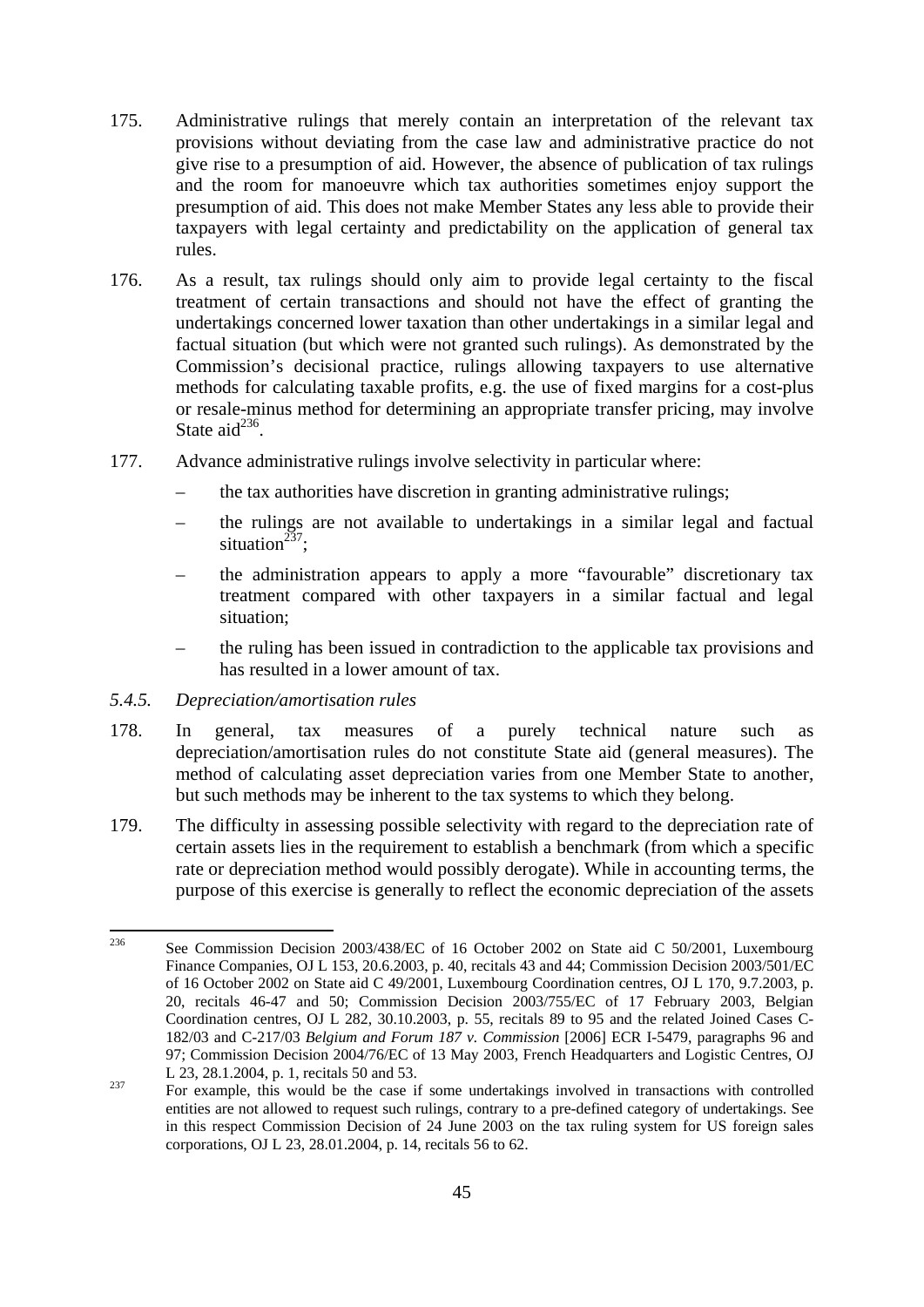with the aim of presenting a fair view of the financial situation of the company, the fiscal process follows different purposes such as allowing companies to spread deductible expenses over time.

- 180. Depreciation incentives (such as a shorter term of depreciation, a more favourable depreciation method<sup>238</sup>, early depreciation, etc.) for certain types of assets or undertakings, which are not based on the guiding principles of the depreciation rules in question, may give rise to the existence of State aid. By contrast, accelerated and early depreciation rules for leased assets may be seen as general measures if the lease contracts in question are really accessible to companies of all sectors and sizes<sup> $239$ </sup>.
- 181. Obviously, if the tax authority has discretionary freedom to set different depreciation periods or different valuation methods, firm by firm or sector by sector, there is a presumption of selectivity. Likewise, prior authorisation from a tax administration as a condition for applying a depreciation scheme involves selectivity if the authorisation is not limited to the prior verification of the legal requirements<sup>240</sup>.
- <span id="page-45-0"></span>*5.4.6. Flat-rate tax regime for specific activities*
- 182. Specific provisions that do not contain discretionary elements, allowing, for example, income tax to be determined on a fixed basis, may be justified by the nature and general scheme of the system where, for instance, they take account of specific accounting requirements or of the importance of land in assets which are specific to certain sectors.
- 183. Such provisions are therefore not selective, if
	- the flat-rate regime is justified by the concern to avoid disproportionate administrative burden on certain types of undertakings because of their small size and/or sector of activity (e.g., in the agriculture or fisheries sectors); and
	- on average, the flat-rate regime does not have the effect of implying a lower tax burden for them as compared to other undertakings excluded from its scope of application and does not entail advantages for a sub-category of beneficiaries of this regime.
- <span id="page-45-1"></span>*5.4.7. Anti-abuse rules*
- 184. The provision of anti-abuse rules may be justified by the logic of preventing tax  $\frac{1}{2}$  avoidance by taxpayers<sup>241</sup>. However, such rules might be selective if they provide for a derogation (non-application of the anti-abuse rules) to specific undertakings or transactions, which would not be consistent with the logic underlying the anti-abuse rules in question<sup> $242$ </sup>.

<sup>238</sup> 238 Declining-balance method or the sum-of-the-years'-digits method as opposed to the most common straight-line method.

<sup>&</sup>lt;sup>239</sup> See Commission Decision of 20 November 2012 on SA.34736 on the early depreciation of certain assets acquired through a financial leasing, OJ C 384, 13.12.2012, p. 1.<br><sup>240</sup> See Commission Decision of 20 December 2006 on the depreciation of assets leased out by economic

interest groupings (EIG's), OJ L 112, 30.4.2007, p. 41, recital 122.<br>
Case C-308/01 *GIL Insurance Ltd and others* [2004] ECR I-4777, paragraphs 65 *et seq.*<br>
See Commission Decision 2007/256/EC of 20 December 2006 on the

France under Article 39CA of the General Tax Code, OJ L112, 30.04.2007, p. 41, recital 81 and seq.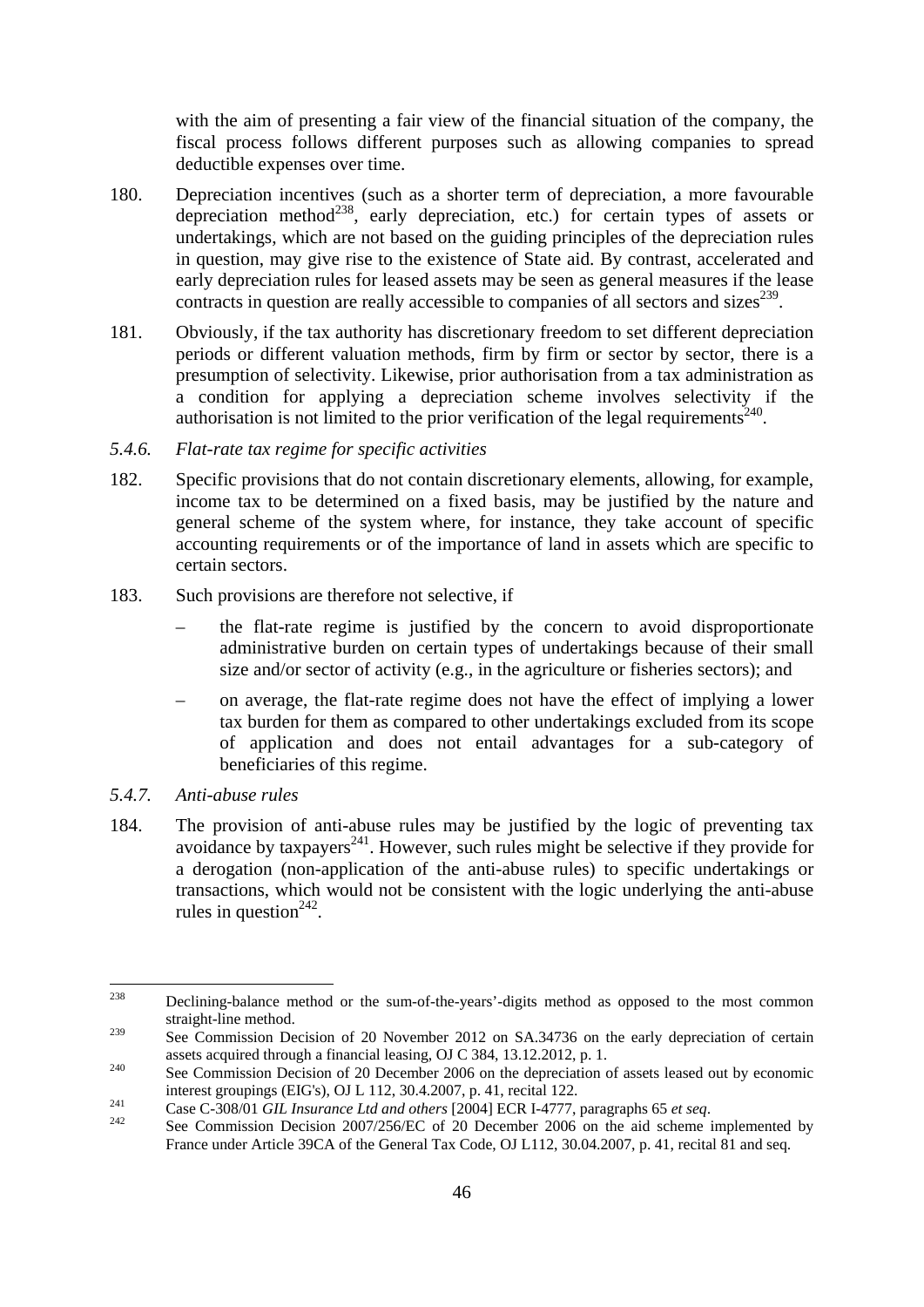#### <span id="page-46-0"></span>*5.4.8. Excise duties*

185. Although excise duties are largely harmonised at Union level (which may affect the imputability criterion – see Section 3), this does not automatically imply that any duty relief in these areas would fall outside the scope of the State aid rules. In fact, a reduced excise duty can grant a selective advantage for the undertakings which use the product in question as an input or sell it on the market<sup> $243$ </sup>.

#### <span id="page-46-2"></span><span id="page-46-1"></span>**6. EFFECT ON TRADE AND COMPETITION**

#### **6.1. General principles**

- 186. Public support to undertakings is only prohibited under Article 107(1) TFEU if it "distorts or threatens to distort competition by favouring certain undertakings or the production of certain goods" and only insofar as it "affects trade between Member States".
- 187. These are two distinct and necessary elements of the notion of aid. In practice, however, these criteria are often treated jointly in the assessment of State aid as they are, as a rule, considered inextricably linked $^{244}$ .

# <span id="page-46-3"></span>**6.2. Distortion of competition**

- 188. A measure granted by the State is considered to distort or threaten to distort competition when it is liable to improve the competitive position of the recipient  $\frac{1}{2}$  compared to other undertakings with which it competes<sup>245</sup>. For all practical purposes, a distortion of competition within the meaning of Article 107 TFEU is thus assumed as soon as the State grants a financial advantage to an undertaking in a liberalised sector where there is, or could be, competition<sup>246</sup>.
- 189. The fact that the local authorities assign a public service to an in-house provider (even if they were free to entrust that service to third parties) does not as such exclude a possible distortion of competition. However, a possible distortion of competition is excluded if (i) a given service is subject to a legal monopoly (established in compliance with  $EU$  law)<sup>247</sup> and is not in competition with similar

<sup>243</sup> See for instance Commission Decision 1999/779/EC of 3 February 1999 on an Austrian aid granted in the form of an exemption from beverage tax of wine and other fermented beverages sold directly on the place of production to the consumer, OJ L 305, 30. 11. 1999, p. 27.<br>
Joined Cases T-298/07, T-312/97 etc. *Alzetta* [2000] ECR II-2325, paragraph 81.<br>
Case 730/79 *Phillip Morris* [1980] ECR 267, paragraph 11. Joined Cases

*Alzetta* [2000] ECR II-2325, paragraph 80.<br><sup>246</sup> This excludes markets that, under both Union and national law, are closed to competition. Joined Cases T-298/07, T-312/97 etc. *Alzetta* [2000] ECR II-2325, paragraphs 141 to 147; Case C-280/00 *Altmark Trans* [2003] ECR I-7747.<br><sup>247</sup> A legal monopoly can be found where a given service is reserved by law or regulatory measures to an

exclusive provider, with a clear prohibition for any other operator to provide such service (not even to satisfy a possible residual demand from certain customer groups). On the contrary, the mere fact that the provision of a public service is entrusted to a specific undertaking does not mean that such undertaking enjoys a legal monopoly. A legal monopoly should not only exclude competition in the market, but also for the market, in that it should exclude any possible competition to become the exclusive provider of the service in question (see in that respect Commission Decision of 7 July 2002 on State aid No N 356/2002 - United Kingdom - Network Rail, OJ C C 232, 28.9.2002, p. 2, recitals 75- 77).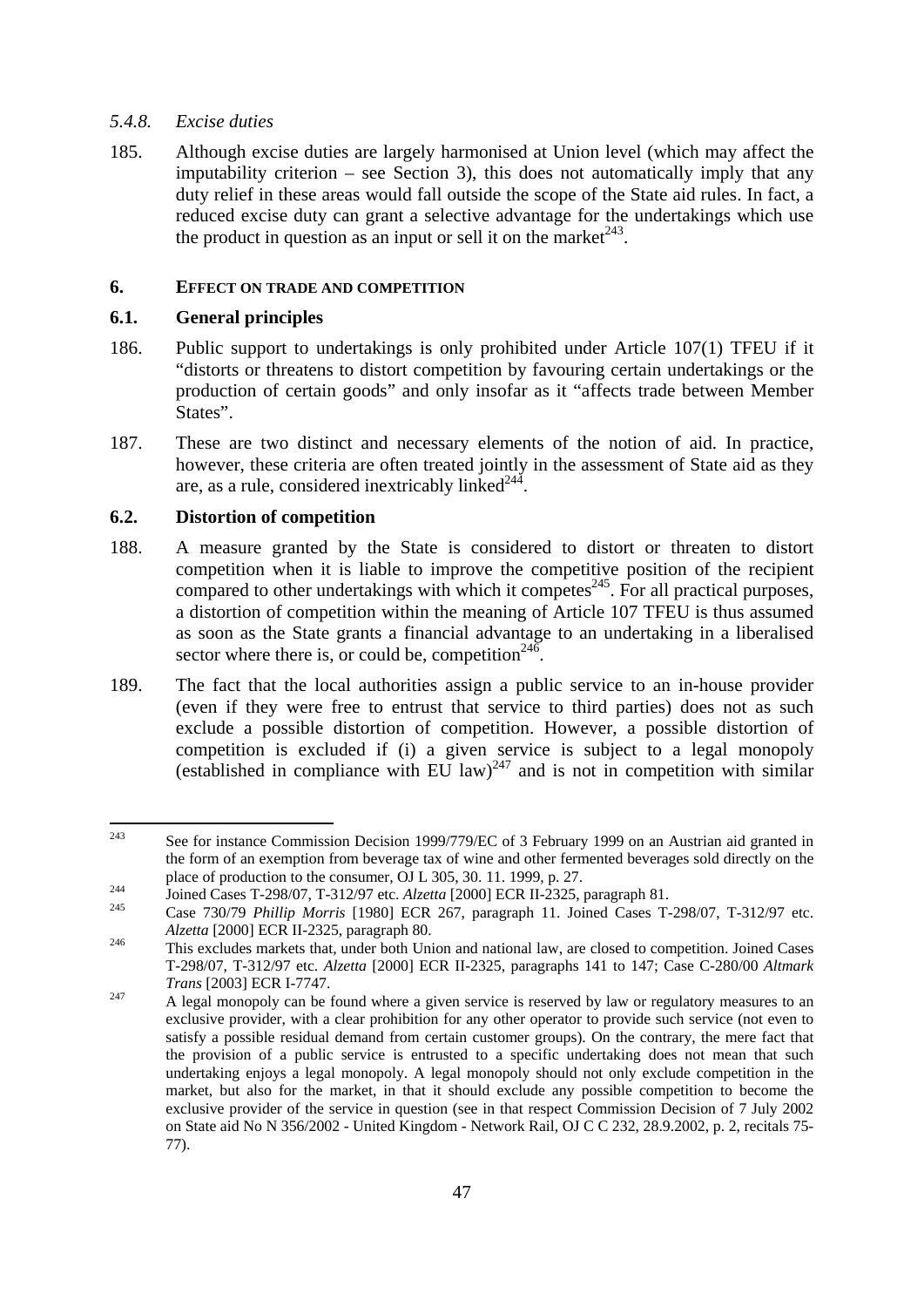(liberalised) services and (ii) the service provider cannot be active (due to regulatory or statutory constraints) in any other liberalised (geographical or product) market.

190. Public support is liable to distort competition even if does not help the recipient undertaking to expand and gain market shares. It is enough that the aid allows it to maintain a stronger competitive position than it would have had if the aid had not been provided. In this context, for aid to be presumed to distort competition, it is normally considered sufficient that the aid gives the beneficiary an advantage by relieving it of expenses it would otherwise have had to bear in the course of its dayto-day business operations<sup>248</sup>. The definition of State aid does not require that the distortion of competition or effect on trade is significant or material. The fact that the amount of aid is low or the recipient undertaking is small will not in itself rule out a distortion of competition or the threat thereof<sup>249</sup>, provided however that the likelihood of such a distortion is not merely hypothetical<sup>250</sup>.

#### <span id="page-47-0"></span>**6.3. Effect on trade**

- 191. An advantage granted to an undertaking operating in a market which is open to competition will normally be assumed to distort competition and also be liable to affect trade between Member States. Indeed, "*where State financial aid strengthens the position of an undertaking as compared with other undertakings competing in*  intra-Community trade, the latter must be regarded as affected by the aid<sup>"251</sup>.
- 192. Public support can be considered capable to affect intra-EU trade even if the recipient is not directly involved in cross-border trade. For instance, the subsidy may make it more difficult for operators in other Member States to enter the market by maintaining or increasing local supply<sup>252</sup>.
- 193. Even a public subsidy granted to an undertaking which provides only local or regional services and does not provide any services outside its State of origin may nonetheless have an effect on trade between Member States where undertakings from other Member States might provide such services (also through the right of establishment) and this possibility is not merely hypothetical. For example, where a Member State grants a public subsidy to an undertaking for supplying transport services, the supply of these services may, by virtue of the subsidy, be maintained or increased with the result that undertakings established in other Member States have less of a chance of providing their transport services in the market in that Member State<sup>253</sup>. Such an effect may however be less likely where the scope of the economic activity is very small, as may be evidenced by a very low turnover.
- 194. In principle, trade can also be affected even if the recipient exports all or most of its production outside the Union, but in such situations the effect is less immediate and cannot be assumed from the mere fact that the market is open to competition<sup>254</sup>.

 $248$ 248 Case C-172/03 *Heiser* [2005] ECR I-1627, paragraph 55.

<sup>249</sup> Case T-55/99 *CETL* [2000] ECR II-3207, paragraph 89. Case C-280/00 *Altmark Trans* [2003] ECR I-7747, paragraph 81.<br>
Case C-280/00 Altmark Trans [2003] ECR I-7747, paragraph 79.<br>
Case T-288/07 Friulia Venezia Giulia, [2001] ECR II-1619, paragraph 41.<br>
Case C-280/00 Altmark Trans [2003] ECR I-7747, paragraph 78.<br>
Cas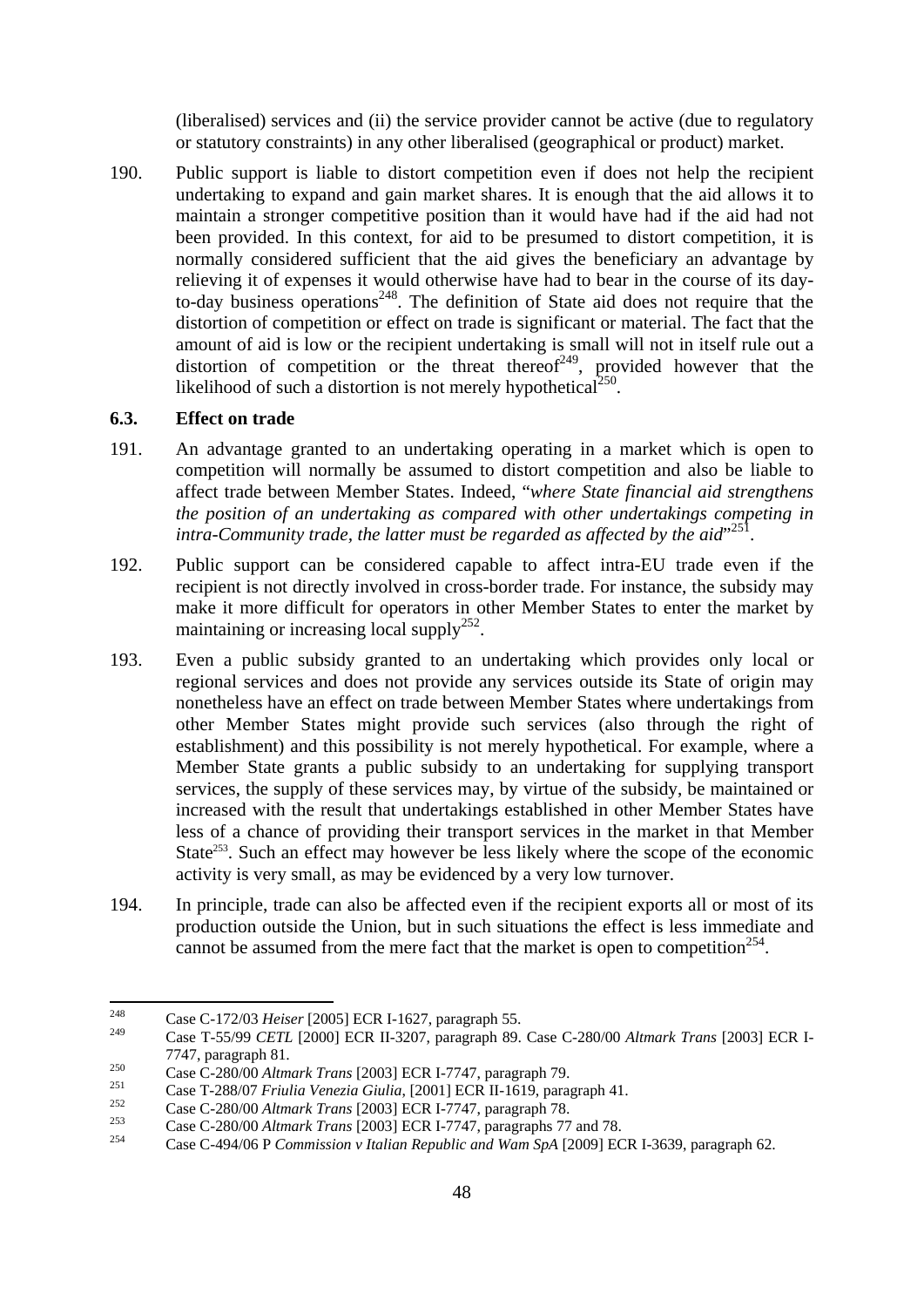- 195. In establishing a distortion of competition or an effect on trade, it is not necessary to define the market or to investigate in detail the impact of the measure on the competitive position of the beneficiary and its competitors<sup>255</sup>. All that must be shown is that the aid is such as to be liable to affect trade between Member States and to distort competition.
- 196. However, the Commission has in several cases considered that, due to their specific circumstances, certain activities had a purely local impact and consequently did not affect trade between Member States. Common features<sup>256</sup> of such decisions are that:
	- (a) the aid does not lead to demand or investments being attracted to the region concerned and does not create obstacles to the establishment of undertakings from other Member States:
	- (b) the goods or services produced by the beneficiary are purely local or have a geographically limited attraction zone;
	- (c) there is at most a marginal effect on the markets and on consumers in neighbouring Member States;
- 197. Some examples are:
	- swimming pools and other leisure facilities intended predominantly for a local catchment  $area^{257}$ .
	- museums or other cultural infrastructure unlikely to attract visitors from other Member States<sup>258</sup>:
	- hospitals and other health care facilities aimed at a local population<sup>259</sup>:
	- news media and/or cultural products which, for linguistic and geographical reasons, have a locally restricted audience<sup>260</sup>;
	- a conference centre, where the location and the potential effect of the aid on prices is unlikely to divert users from other centres in other Member States<sup>261</sup>;
	- concerning the financing of cable ways (and in particular ski lifts), the Commission practice clarified that the following factors should typically be

<sup>255</sup> 255 Case 730/79 *Phillip Morris* [1980] ECR 2671; Case T-211/2005 *Italy v Commission* [2009] ECR II-2777, paragraphs 157 to 160, Joined Cases T-298/07, T-312/97 etc. *Alzetta* [2000] ECR II-2325, paragraph 95.<br><sup>256</sup> See also, for local infrastructure, the guidance in the Notice from the Commission on a simplified

procedure for treatment of certain types of aid, point 5(b)(viii), OJ C 136, 16.6.2009, p .7.<br>See, for instance, the Commission Decision on State aid N 258/2000 *Leisure Pool Dorsten*, OJ C 172,

<sup>16.6.2001,</sup> p. 16. 258 See, for instance, the Commission decisions in State aid cases N 630/2003 *Local Museums Sardinia*, OJ

C 275, 8.11.2005, p. 3 and SA.34466 *Cyprus – Center for Visual Arts and Research,* OJ C 1, 4.1.2013, p. 10.

<sup>259</sup> See, for instance, the Commission decisions in State aid cases N 543/2001 *Ireland – Capital allowances for hospitals*, OJ C 154, 28.6.2002, p. 4 or SA.34576 *Portugal – Jean Piaget North-east Continuing* 

<sup>&</sup>lt;sup>260</sup> See, for instance, the Commisson's decisions in State aid cases N 257/2007 *Subsidies for theatre productions in the Basque country,* OJ C 173, 26.07.2007, p. 1; N 458/2004 *Editorial Andaluza Holding; SA.33243 Jornal de Madeira, OJ C 131, 28.05.2005, p. 12.*<br><sup>261</sup> See, for instance, the Commission's decision in State aid case N 486/2002 *Sweden – Congress hall in* 

*Visby,* OJ C 75, 27.03.2003, p. 2*.*